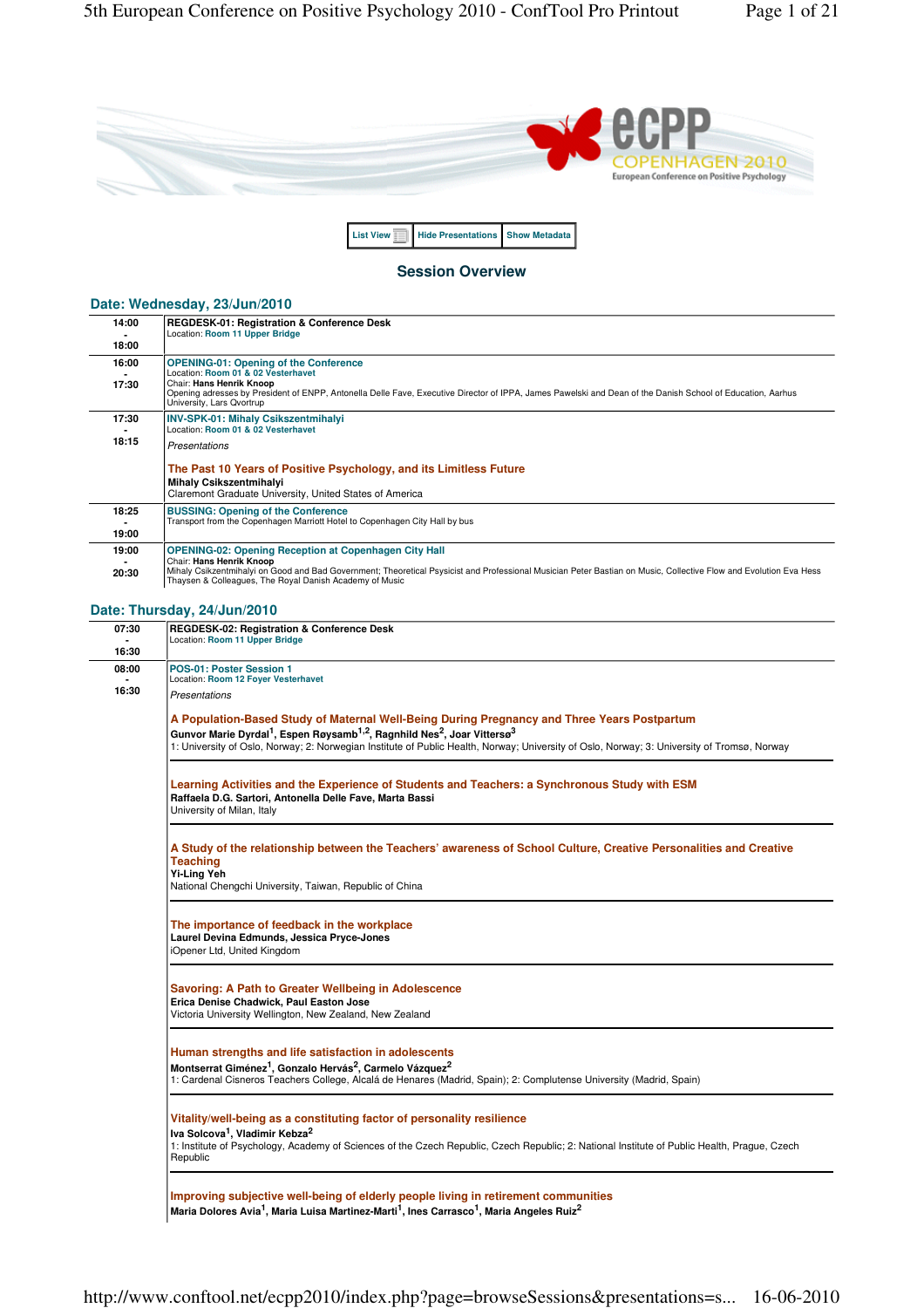| 1: Universidad Complutense de Madrid, Spain; 2: Universidad Nacional de Educación a Distancia, Spain                                                                                                                                                                                                                                                                                                                                                                                                              |
|-------------------------------------------------------------------------------------------------------------------------------------------------------------------------------------------------------------------------------------------------------------------------------------------------------------------------------------------------------------------------------------------------------------------------------------------------------------------------------------------------------------------|
| Become more optimistic by visualizing a best possible self: Effects of a single and repeated-sessions intervention<br>Yvo Meevissen, Madelon Peters, Hugo Alberts<br>Maastricht University, Netherlands, The                                                                                                                                                                                                                                                                                                      |
| Work for a living, or living to work in Europe?: A cross-country analysis of the impact of work experiences over subjective<br>well-being.<br>Cristina Simon, Wolfrang Cardenas<br>School of Psychology, IE University, Spain                                                                                                                                                                                                                                                                                     |
| Effects of motivation and attributional style on children' school achievement and mood<br>Ruxandra Loredana Gherasim, Simona Butnaru, Luminita Mihaela lacob, Nicoleta Popa<br>Al. I. Cuza University of Iasi, Romania                                                                                                                                                                                                                                                                                            |
| <b>Altruism in primary schools</b><br>Christina H. Lüthi<br>Universe Research Lab, Denmark                                                                                                                                                                                                                                                                                                                                                                                                                        |
| The adult trait hope scale: Psychometric properties with Portuguese adolescents<br>Susana C. Marques <sup>1</sup> , J. L. Pais-Ribeiro <sup>1</sup> , Shane J. Lopez <sup>2</sup><br>1: Porto University, Portugal; 2: Clifton Strengths School and Gallup, USA                                                                                                                                                                                                                                                   |
| Positive cognitive bias and emotional well-being among Danish and Spanish women<br>Pilar Sanjuán <sup>1</sup> , Kristine Jensen de López <sup>2</sup><br>1: Universidad Nacional de Educación a Distancia, Spain; 2: Aalborg University, Denmark                                                                                                                                                                                                                                                                  |
| Mind vs. Body: The relative impact of mental vs. physical disorders in people's well-being<br>Carmelo Vázquez, Gonzalo Hervás, Juanjo Rahona, Diego J. Gómez-Baya<br>Complutense University of Madrid, Spain                                                                                                                                                                                                                                                                                                      |
| The Mindful Workplace: Mindfulness and Integrative Employee Well Being<br>Michelle K. Duffy, Theresa M. Glomb, Joyce E. Bono<br>UNIVERSITY OF MINNESOTA, United States of America                                                                                                                                                                                                                                                                                                                                 |
| Health-supportive Behavior and Life Style of University Students<br>Jaroslava Dosedlová, Zuzana Slováčková, Helena Klimusová<br>Masaryk University in Brno, Institute of Psychology, Czech Republic                                                                                                                                                                                                                                                                                                               |
| Life satisfaction as predictor of decreased depressive symptoms in patients with ischemic heart disease<br>M <sup>ª</sup> Ángeles Ruiz, Pilar Sanjuán, Ana Pérez<br>Universidad Nacional de Educación a Distancia, Spain                                                                                                                                                                                                                                                                                          |
| Mood repair, self-esteem and baseline levels of happiness as prospective predictors of subjective well-being<br>Natalio Extremera Pacheco, Desiree Ruiz Aranda, Rosario Cabello González, Vanessa González Herero<br>University of Málaga, Spain                                                                                                                                                                                                                                                                  |
| A Study of On-line Savoring Activities for New Researchers<br>Tai-Chien Kao<br>National Dong Hwa University, Taiwan, Republic of China                                                                                                                                                                                                                                                                                                                                                                            |
| Effects of a program of emotional intelligence on the psychosocial well-being of adolescents<br>Desireé Ruiz, Rosario Cabello, Vanessa Gonzalez, Natalio Extremera<br>University of Málaga, Spain                                                                                                                                                                                                                                                                                                                 |
| Hope across the Life Span: A Cross-sectional Study<br>Susana C. Marques <sup>1</sup> , J. L. Pais-Ribeiro <sup>1</sup> , Shane J. Lopez <sup>2</sup><br>1: Porto University, Portugal; 2: Clifton Strengths School and Gallup, USA                                                                                                                                                                                                                                                                                |
| Aspects of quality of life, anxiety, and depression among persons diagnosed with cancer during adolescence: a long-term<br>follow-up study<br>Gunnel Larsson, Elisabet Mattsson, Louise von Essen<br>Uppsala University, Sweden                                                                                                                                                                                                                                                                                   |
| How to Apply What We Know about Positive Psychology to Psychotherapy: Five studies<br>Lucie Mandeville <sup>1</sup> , Marilyn Houle <sup>2</sup> , Julie Brochu <sup>3</sup> , Véronique Bergeron <sup>4</sup> , Geneviève Gilbert <sup>5</sup> , Mélanie Marceau <sup>6</sup><br>1: Université de Sherbrooke, Canada; 2: Université de Sherbrooke, Canada; 3: Université de Sherbrooke, Canada; 4: Université de Sherbrooke,<br>Canada; 5: Université de Sherbrooke, Canada; 6: Université de Sherbrooke, Canada |
| Religious practice and optimal experience in a Spanish Catholic sample<br>Esperanza Sanabria <sup>1</sup> , Antonella Delle Fave <sup>2</sup> , José L Zaccagnini <sup>1</sup>                                                                                                                                                                                                                                                                                                                                    |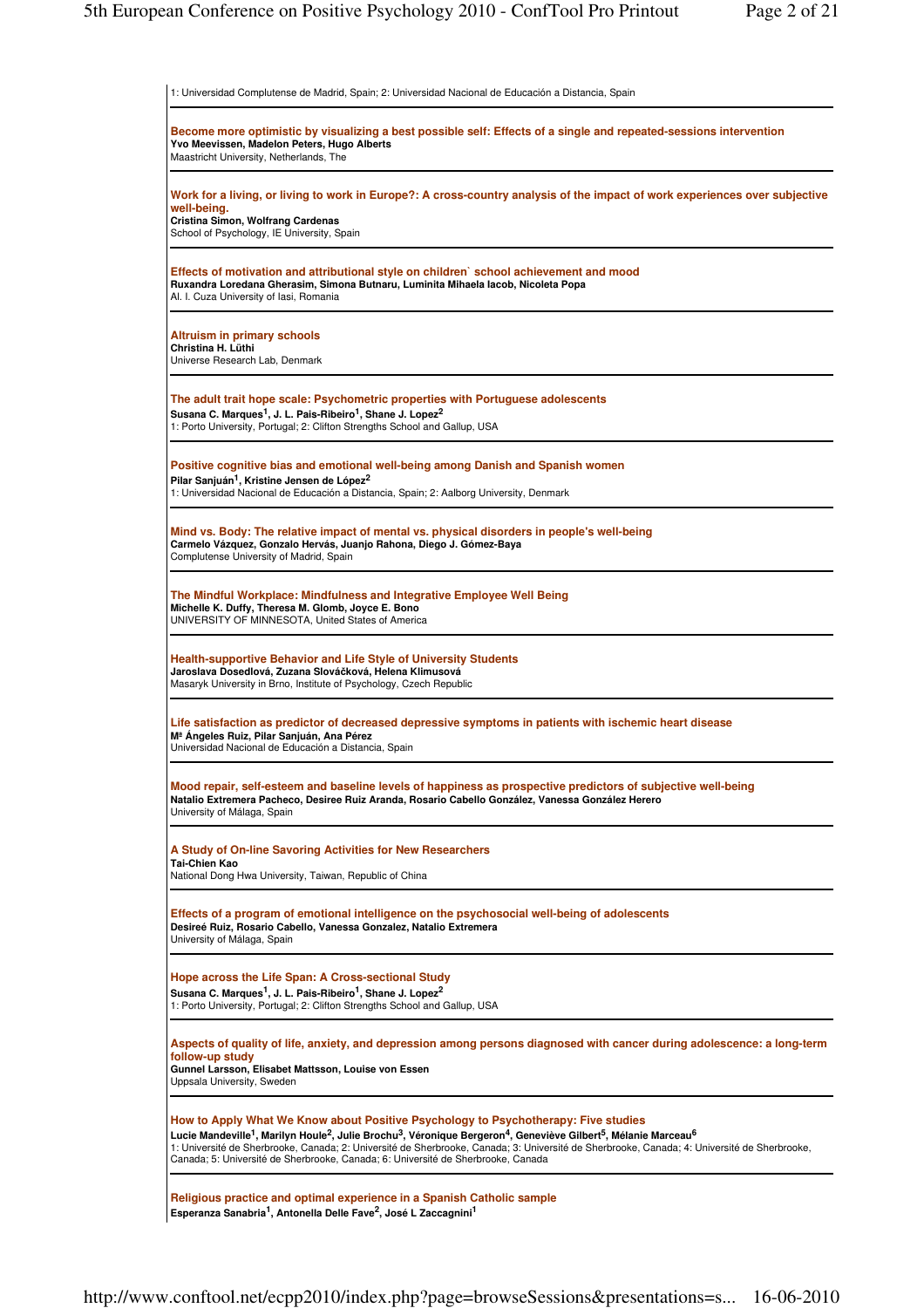|       | 1: Facultad de Psicología Universidad de Málaga 29071 MÁLAGA (SPAIN); 2: Department of Preclinical Sciences LITA Vialba Faculty of Medicine,<br>University of Milano (Italy)                                                                                                                                                                  |
|-------|-----------------------------------------------------------------------------------------------------------------------------------------------------------------------------------------------------------------------------------------------------------------------------------------------------------------------------------------------|
|       | Altruism and culture: An exploratory study<br>Lawrence Soosai Nathan, Antonella Delle Fave<br>Università degli Studi di Milano, Italy, Italy                                                                                                                                                                                                  |
|       | Quality of Life in Individuals with Trichotillomania and Pathological Skin Picking<br>Brian Lawrence Odlaug, Jon Edgar Grant<br>University of Minnesota, United States of America                                                                                                                                                             |
|       | Appreciative Inquiry Evaluated from a Self Deterministic Perspective: the Impact on Psychological Capital<br>Bert Verleysen <sup>1,2</sup> , Mariëlle Bogaard <sup>2</sup> , Kathleen Dolce <sup>2</sup> , Kelly Franssen <sup>2</sup> , Frederik Van Acker <sup>2</sup><br>1: Stebo VZW, Belgium; 2: Open Universiteit, Heerlen, Netherlands |
|       | Activating the motive of Quixoteism: The transcendent-change orientation<br>Luis Oceja, Sergio Salgado<br>Universidad Autónoma de Madrid, Spain                                                                                                                                                                                               |
|       | Affect Balance at Work: A Key Indicator of Employee Thriving<br>Joyce E. Bono, Michelle K. Duffy, Theresa M. Glomb, KiYoung Lee<br>University of Minnesota, United States of America                                                                                                                                                          |
|       | An Exploratory Study of the Relationship between Emotion, Emotional States and Creative Writing Performance<br>Yu-Hua Chen<br>National Chengchi University                                                                                                                                                                                    |
|       | Basic hope, critical life events and stress-related growth<br>Mariusz Zięba, Bernadeta Głębicka, Ewa Pudłowska<br>Warsaw School of Social Sciences and Humanities, Poland                                                                                                                                                                     |
|       | Beyond individual: Gratitude in Social Network<br>Yen-Ping Chang, Lung Hung Chen, Yi-Cheng Lin<br>National Taiwan University, Taiwan, Taiwan, Republic of China                                                                                                                                                                               |
|       | Change of the task in education process: self-regulatory failure or self-regulatory success?<br>Elena Rasskazova<br>Mental Health Research Centre of RAMS, Russian Federation                                                                                                                                                                 |
|       | Contemporary Role Models of College Students in Russia and the US<br>Irina Khramtsova <sup>1</sup> , Tatiana Chuikova <sup>2</sup><br>1: Arkansas State University, United States of America; 2: Bashkir State Pedagogical University of Ufa                                                                                                  |
|       | Examining a mediation model in secondary school students: Perceived emotional intelligence as a predictor of<br>satisfaction with life<br>Lourdes Rey Peña, Mario Pena Garrido, Natalio Extremera Pacheco<br>University of Málaga, Spain                                                                                                      |
|       | Ideology: A blessing or a curse in times of extreme stress?<br>Lior Oren<br>Ariel University Center of Samaria, Israel                                                                                                                                                                                                                        |
|       | Influence of emotional regulation strategies on life satisfaction and subjective happiness<br>ROSARIO CABELLO, VANESSA GONZALEZ, NATALIO EXTREMERA, DESIREE RUIZ<br>UNIVERSIDAD DE MALAGA, Spain                                                                                                                                              |
|       | Positive psychology in a changing world: Barometers of change<br>Hilde Eileen Nafstad, Rolv Mikkel Blakar, Erik Carlquist, Kim Rand-Hendriksen<br>University of Oslo, Norway                                                                                                                                                                  |
|       | Say "Thank You" Loudly: Ambivalence over Emotional Expression Inhibit the Beneficial Effect of Gratitude on Happiness<br>Lung Hung Chen <sup>1</sup> , Ying-Mei Tsai <sup>2</sup><br>1: National Taiwan University, Taiwan, Republic of China; 2: Central Taiwan University of Science and Technology, Taiwan, Republic of China              |
| 08:30 | <b>INV-SPK-02: Corey Keyes</b><br>Location: Room 01 & 02 Vesterhavet                                                                                                                                                                                                                                                                          |
| 09:15 | Chair: Antonella Delle Fave                                                                                                                                                                                                                                                                                                                   |
|       | Presentations                                                                                                                                                                                                                                                                                                                                 |
|       | Stopping the Insanity: Promoting Positive Mental Health Is Sanity in a World Needing Better Mental Health<br>Corey L. M. Keyes                                                                                                                                                                                                                |
| 09:15 | Emory University, United States of America<br><b>INV-SPK-03: Barbara Fredrickson</b>                                                                                                                                                                                                                                                          |
|       | Location: Room 01 & 02 Vesterhavet                                                                                                                                                                                                                                                                                                            |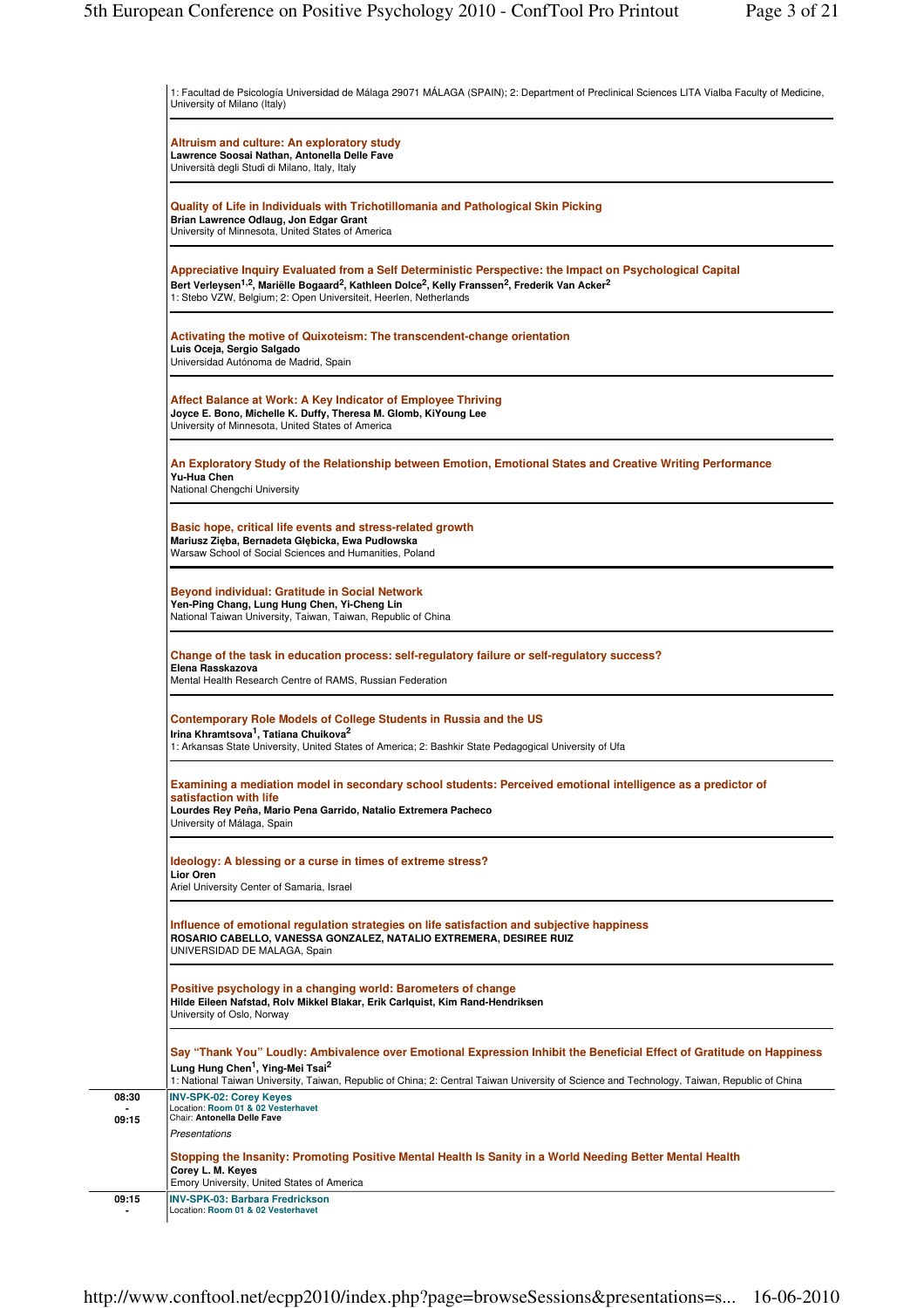| 10:00          | Chair: Dianne Anne Vella-Brodrick                                                                                                                                                                                                                               |                                                                                                                                                                                                                                                                                                                                                     |                                                                                                                                                                                                                                                                                                      |                                                                                                                                                                                                                                                                                                                                                                                   |  |
|----------------|-----------------------------------------------------------------------------------------------------------------------------------------------------------------------------------------------------------------------------------------------------------------|-----------------------------------------------------------------------------------------------------------------------------------------------------------------------------------------------------------------------------------------------------------------------------------------------------------------------------------------------------|------------------------------------------------------------------------------------------------------------------------------------------------------------------------------------------------------------------------------------------------------------------------------------------------------|-----------------------------------------------------------------------------------------------------------------------------------------------------------------------------------------------------------------------------------------------------------------------------------------------------------------------------------------------------------------------------------|--|
|                | Presentations                                                                                                                                                                                                                                                   |                                                                                                                                                                                                                                                                                                                                                     |                                                                                                                                                                                                                                                                                                      |                                                                                                                                                                                                                                                                                                                                                                                   |  |
|                | How positive emotions work, and why<br><b>Barbara Fredrickson</b><br>University of North Carolina, Chapel Hill, United States of America                                                                                                                        |                                                                                                                                                                                                                                                                                                                                                     |                                                                                                                                                                                                                                                                                                      |                                                                                                                                                                                                                                                                                                                                                                                   |  |
| 10:00          | <b>COFFEE-01: Coffee Break</b>                                                                                                                                                                                                                                  |                                                                                                                                                                                                                                                                                                                                                     |                                                                                                                                                                                                                                                                                                      |                                                                                                                                                                                                                                                                                                                                                                                   |  |
| 10:30          | Location: Room 11 & 12 Upper Bridge & Foyer Vesterhavet                                                                                                                                                                                                         |                                                                                                                                                                                                                                                                                                                                                     |                                                                                                                                                                                                                                                                                                      |                                                                                                                                                                                                                                                                                                                                                                                   |  |
| 10:10          | MINDFUL-01: Mindfulness Session during Coffee Break<br>Location: Room 07 Samsø Bælt<br>Hosted by Master Student Mette Gregersen                                                                                                                                 |                                                                                                                                                                                                                                                                                                                                                     |                                                                                                                                                                                                                                                                                                      |                                                                                                                                                                                                                                                                                                                                                                                   |  |
| 10:30<br>10:30 | <b>INV-SYM-01: Michael Eid</b>                                                                                                                                                                                                                                  | <b>SYM-02: Optimal Functioning and</b>                                                                                                                                                                                                                                                                                                              | TS-03: Optimism, Gratitude,                                                                                                                                                                                                                                                                          | TS-11: Flow - Attention 1                                                                                                                                                                                                                                                                                                                                                         |  |
| 12:00          | Location: Room 01 Vesterhavet<br>Chair: Ingrid Brdar<br>Presentations                                                                                                                                                                                           | <b>Health Promotion: Intervention</b><br>and Social Policies<br>Location: Room 02 Vesterhavet                                                                                                                                                                                                                                                       | <b>Elevation</b><br>Location: Room 03 & 04 Skagerrak &<br><b>Kattegat</b><br>Chair: Carol Craig                                                                                                                                                                                                      | Location: Room 05 Østersøen<br>Chair: Jeanne Nakamura<br>Presentations                                                                                                                                                                                                                                                                                                            |  |
|                | <b>Methodology and evaluation</b><br><b>Michael Eid</b><br>Freie Universität Berlin, Germany                                                                                                                                                                    | Chair: Antonella Delle Fave<br>Presentations<br><b>Optimal Functioning and</b><br><b>Health Promotion:</b><br><b>Intervention and Social</b><br><b>Policies</b><br><b>Antonella Delle Fave</b><br>University of Milano, Italy<br>Humanitarian aid and<br><b>Positive Psychology: the</b>                                                            | Presentations<br>The role of Aussie Optimism:<br><b>Positive Thinking Skills in</b><br>promoting positive<br>psychology in primary<br>school children: A 54 month<br>follow up.<br>Rosie Rooney, Shari Hassan,<br><b>Clare Roberts, Robert Kane</b><br>Curtin University of Technology,<br>Australia | Dispositional flow as a<br>mediator of the relationships<br>between attentional control<br>and approaches to studying<br>during academic examination<br>preparation<br>Lucie Cermakova <sup>1</sup> , Giovanni B.<br>Moneta <sup>1</sup> , Marcantonio M. Spada <sup>2</sup><br>1: London Metropolitan University.<br>London, United Kingdom; 2:<br>London South Bank University, |  |
|                |                                                                                                                                                                                                                                                                 | case of MSF<br>Carmelo Vázquez, Carla Uriarte,<br><b>Tatiana Rovira</b><br>Facultad de Psicología-Universidad<br>Complutense, Spain<br>Minds and Media: The use of<br>media in improving public<br>mental health                                                                                                                                    | Optimism, gratitude, and<br>"living life": Positive<br>psychology in the 2003<br><b>Canberra bushfires and 2004</b><br>tsunami in Aceh<br>Theresia Citraningtyas, Beverley<br>Raphael<br>The Australian National University,<br>Australia                                                            | London, United Kingdom<br><b>Flow experience of Japanese</b><br>junior high school students<br>while attending classes and<br>its effects on their attitude<br>toward learning and<br>academic performance<br>Kiyoshi Asakawa <sup>1</sup> , Kenji Endo <sup>2</sup> ,<br>Kazunari Habu <sup>2</sup> , Kazuyuki                                                                   |  |
|                |                                                                                                                                                                                                                                                                 | Marten deVries<br>Maastricht University, Netherlands,<br>The<br>Quality of work, quality of                                                                                                                                                                                                                                                         | <b>Does Perceived Emotional</b><br>Intelligence, Optimism /<br>pessimism and Functional                                                                                                                                                                                                              | Yamazaki <sup>2</sup><br>1: Hosei University, Japan; 2:<br>Hamamatsu Junior High School,<br>Japan                                                                                                                                                                                                                                                                                 |  |
|                |                                                                                                                                                                                                                                                                 | relationships: the experience<br>of health professionals<br><b>Antonella Delle Fave</b><br>University of Milano, Italy<br><b>Well-being in Health</b>                                                                                                                                                                                               | social support predict<br><b>Subjective and Psychological</b><br><b>Well-beina?</b><br>Esther López-Zafra, Jose M.<br>Augusto-Landa, Manuel PUlido<br><b>Martos</b><br>University of Jaen, Spain                                                                                                     | Dynamic patterns of flow in<br>the workplace: characterizing<br>within-individual variability<br>using a complexity science<br>approach.<br>Lucia Ceja <sup>1,2</sup> , Jose Navarro <sup>2</sup>                                                                                                                                                                                 |  |
|                |                                                                                                                                                                                                                                                                 | Professionals. The role of<br><b>Efficacy Beliefs and Coping</b><br>Strategies<br>Patrizia Steca, Andrea Greco,<br><b>Dario Monzani</b>                                                                                                                                                                                                             | <b>Positive moral contamination</b><br>and consumer behavior<br><b>Moritz Susewind</b>                                                                                                                                                                                                               | 1: IESE Business School,<br>University of Navarra, Spain; 2:<br>University of Barcelona, Spain                                                                                                                                                                                                                                                                                    |  |
|                |                                                                                                                                                                                                                                                                 | Università di Milano - Bicocca, Italy                                                                                                                                                                                                                                                                                                               | University of Cologne, Germany<br><b>Letters of Gratitude: Further</b><br><b>Evidence for Author Benefits</b><br>Steven M. Toepfer, Kelley Cichy,<br><b>Patti Peters</b><br>Kent State University, United<br><b>States of America</b>                                                                | <b>Opportunity for creativity in</b><br>the job as a moderator of the<br>relationship between trait<br>intrinsic motivation and flow<br>in work<br>Giovanni B. Moneta<br>London Metropolitan University,<br>London, United Kingdom                                                                                                                                                |  |
|                | TS-06: Health - Children and<br><b>Adolescents</b><br>Location: Room 06 Øresund<br>Chair: Toni Noble<br>Presentations                                                                                                                                           | <b>TS-13: Positivity and Positive</b><br><b>Affect</b><br>Location: Room 07 Samsø Bælt<br>Chair: Anders Stefan Myszak<br>Presentations                                                                                                                                                                                                              | <b>TS-01: Art and Artfulness</b><br>Location: Room 08 Lillebælt<br>Chair: Tatiana Chemi<br>Presentations<br>Harvard magic: An                                                                                                                                                                        | <b>WS-08: Positive Health and</b><br>Positive Aging: Health and Well-<br><b>Being Throughout the Lifespan</b><br>Location: Room 09 Storebælt<br>Chair: Raymond Dalton Fowler<br>Presentations                                                                                                                                                                                     |  |
|                | <b>Helping children BOUNCE</b><br><b>BACK: a school system</b><br>initiative<br>Toni Noble <sup>1</sup> , Sarah Axford <sup>2</sup> , Rita<br>Schepens <sup>2</sup><br>1: Australian Catholic University,<br>Australia; 2: Perth & Kinross<br>Council, Scotland | <b>Improving Self-Regulation:</b><br><b>The Role of Positive Affect</b><br>Dina Gohar <sup>1</sup> , Roy Baumeister <sup>2</sup> ,<br>Dianne Tice <sup>2</sup><br>1: University of Pennsylvania,<br>United States of America; 2: Florida<br><b>State University</b>                                                                                 | ethnographic study of the<br><b>Arts in Education Program of</b><br>the Harvard School of<br><b>Education</b><br>Ju-l Yuan<br>National Taipei University of<br>Education, Taiwan, Republic of<br>China                                                                                               | <b>Positive Health and Positive</b><br><b>Aging: Health and Well-Being</b><br><b>Throughout the Lifespan</b><br>Raymond Dalton Fowler <sup>1</sup> , Sandra<br>Mumford Fowler <sup>2</sup><br>1: UCSD, United States of America;<br>2: La Jolla, California                                                                                                                       |  |
|                | <b>POSITIVE HEALTH</b><br><b>PROGRAM: DEPRESSION IN</b><br><b>EARLY ADOLESCENCE</b><br>Lence Miloseva<br>Goce Delcev University,<br>Macedonia, Republic of                                                                                                      | Hope mediating the<br>relationship between the<br>positivity ratio and creativity<br>arménio rego <sup>1</sup> , filipa sousa <sup>2</sup> ,<br>carla marques <sup>3</sup> , miguel pina<br>cunha <sup>4</sup> , carlos pinho <sup>1</sup><br>1: Departamento de Economia,<br>Gestão e Engenharia Industrial;<br>Universidade de Aveiro (Portugal); | The artful school as optimal<br>experience and learning<br><b>Tatiana Chemi</b><br>Universe Research Lab, Denmark<br>The need of approval and<br>creativity in fine arts                                                                                                                             |                                                                                                                                                                                                                                                                                                                                                                                   |  |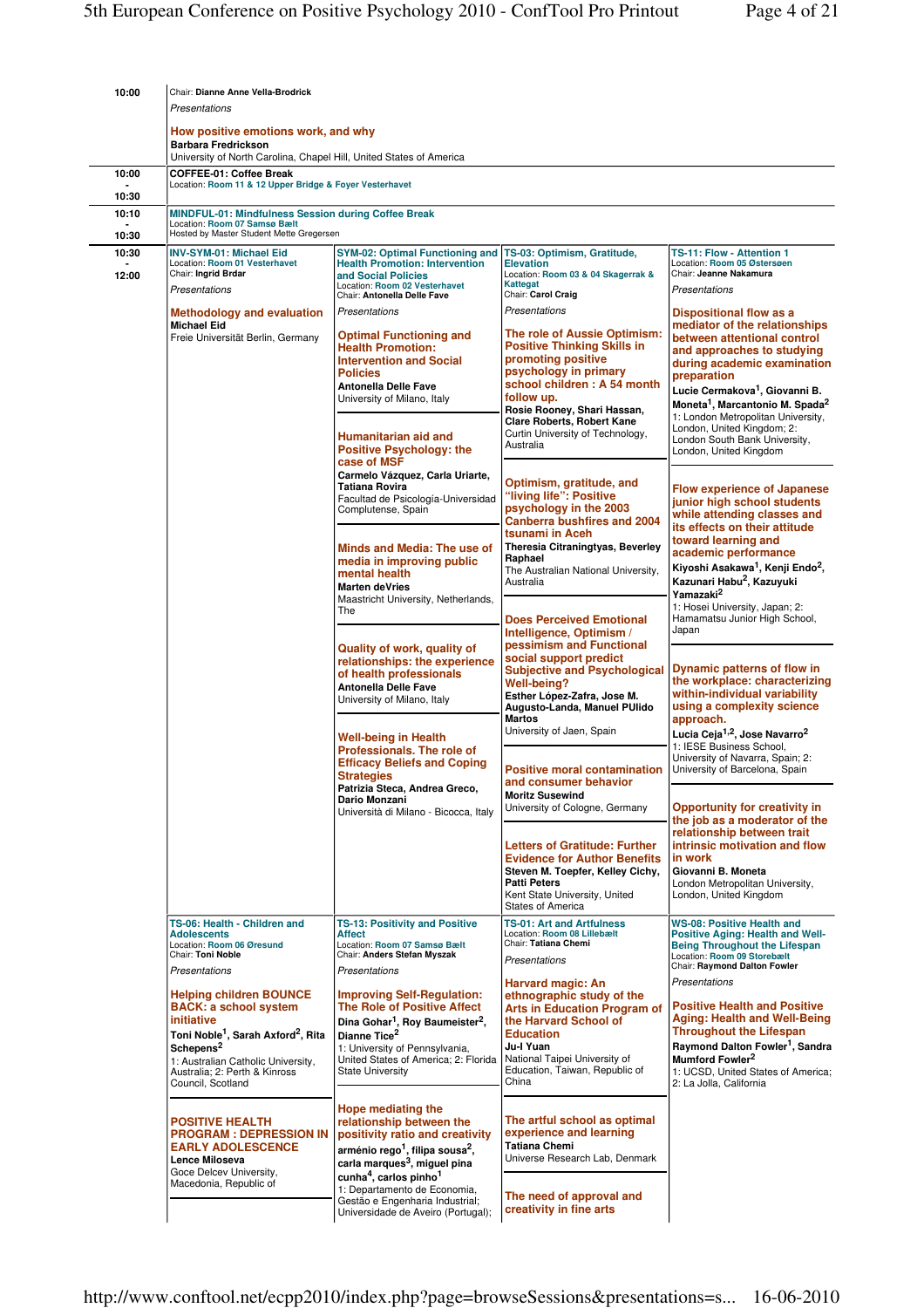|                | <b>Predictors of students'</b><br>academic achievement and<br>mental-health: A 2-year<br>longitudinal study<br>Susana C. Marques <sup>1</sup> , J. L. Pais-<br>Ribeiro <sup>1</sup> , Shane J. Lopez <sup>2</sup><br>1: Porto University, Portugal; 2:<br>Clifton Strengths School and<br>Gallup, USA<br><b>Children's Self Presentation</b><br>in Self-Related Narrative<br><b>Texts</b><br>Min-Ling Tsai<br>Nationl Taipei University of<br>Education, Taiwan, Republic of<br>China                                                                                                                                                                                                                                                                                                                                                                                                                | 2: Escola Superior de Educação e<br>Ciências Sociais; Instituto<br>Politécnico de Leiria (Portugal); 3:<br>Departamento de Economia,<br>Sociologia e Gestão; Universidade<br>de Trás-os-Montes e Alto Douro; 4:<br>Faculdade de Economia:<br>Universidade Nova de Lisboa<br>(Portugal)<br>The positive nature of<br>negative emotions :<br>accepting emotions leads to<br>more happiness<br>Ilios Kotsou, Moïra Mikolajczak<br>Université de Louvain, Belgium<br>Psychosocial Well-being,<br>Socio-demographic factors<br>and Academic Performance<br>Tertia CM Oosthuizen, Marié P<br>Wissing, Alida W Nienaber<br>North West University<br>Potchefstroom South Africa, South<br>Africa<br><b>Emotional Intelligence as</b><br>mediator between job<br>insecurity and the emotional<br>and behavioural<br>consequences thereof<br>Chrizanne Van Eeden, Lelanie<br>Van Zyl<br>North-West University, VT Campus,<br>Vanderbijlpark, South Africa, South<br>Africa | students: the banker paradox<br>effect<br>Maja Stanko-Kaczmarek, Lukas<br><b>Dominik Kaczmarek</b><br>Adam Mickiewicz University,<br>Poland<br><b>Qualitative Portraits: success</b><br>and positivity reflected in<br>times of change<br><b>Vicki Cope Cope</b><br>Edith Cowan University, Australia |                                                                                                                                                                                                                                                                                                                                                                                         |
|----------------|------------------------------------------------------------------------------------------------------------------------------------------------------------------------------------------------------------------------------------------------------------------------------------------------------------------------------------------------------------------------------------------------------------------------------------------------------------------------------------------------------------------------------------------------------------------------------------------------------------------------------------------------------------------------------------------------------------------------------------------------------------------------------------------------------------------------------------------------------------------------------------------------------|------------------------------------------------------------------------------------------------------------------------------------------------------------------------------------------------------------------------------------------------------------------------------------------------------------------------------------------------------------------------------------------------------------------------------------------------------------------------------------------------------------------------------------------------------------------------------------------------------------------------------------------------------------------------------------------------------------------------------------------------------------------------------------------------------------------------------------------------------------------------------------------------------------------------------------------------------------------|-------------------------------------------------------------------------------------------------------------------------------------------------------------------------------------------------------------------------------------------------------------------------------------------------------|-----------------------------------------------------------------------------------------------------------------------------------------------------------------------------------------------------------------------------------------------------------------------------------------------------------------------------------------------------------------------------------------|
|                | TS-30: Well-being - Adults<br>Location: Room 10 Langelandsbælt<br>Chair: Nic Marks<br>Presentations<br><b>Well-being in community</b><br>development: Personal and<br>professional perspectives<br>from practice<br>William Robert Johnston,<br><b>Annette Coburn</b><br>University of Strathclyde, United<br>Kingdom<br>Five ways to well-being<br>Nic Marks, Jody Aked<br>nef (the new economics<br>foundation), United Kingdom<br>The relationship of income,<br>lifestyle and negative events<br>to satisfaction with life in<br><b>Norwegian adults</b><br>Jocelvne M. R. Clench-Aas.<br>Ragnhild Bang Nes, Odd Steffen<br>Dalgard, Leif Edvard Aarø<br>Norwegian Institute of Public<br>Health, Norway<br>Wellbeing at work and<br>psychological resources<br>Dianne Heather Gardner, Richard<br>Fletcher, Kate Mitchell<br>Massey University, New Zealand<br><b>Meaningful work - serving</b> | SYM-12: When the balance is<br>boring: It feels better when<br>challenges are not matching<br>skills<br>Location: Room 13 Limfjorden<br>Chair: Joar Vittersø                                                                                                                                                                                                                                                                                                                                                                                                                                                                                                                                                                                                                                                                                                                                                                                                     | <b>WS-15: REACH</b><br>Location: The Black Diamond - Holberg<br>Chair: Rikke Ebel Nielsen<br>Presentations<br><b>REACH</b><br>Mette Ebel, Rikke Ebel Nielsen<br>ebel signature aps, Denmark/Dubai                                                                                                     | <b>WS-21: Positive Psychology in</b><br><b>Action: Psychodrama and The</b><br><b>Art of Gratitude</b><br>Location: The Black Diamond - Holberg<br>Chair: Daniel Joseph Tomasulo<br>Presentations<br><b>Positive Psychology in</b><br><b>Action: Psychodrama and</b><br><b>The Art of Gratitude</b><br>Daniel Joseph Tomasulo<br>New Jersey City University, United<br>States of America |
|                | social ends through one's<br>work<br><b>Frank Martela</b><br>Aalto University, Finland                                                                                                                                                                                                                                                                                                                                                                                                                                                                                                                                                                                                                                                                                                                                                                                                               |                                                                                                                                                                                                                                                                                                                                                                                                                                                                                                                                                                                                                                                                                                                                                                                                                                                                                                                                                                  |                                                                                                                                                                                                                                                                                                       |                                                                                                                                                                                                                                                                                                                                                                                         |
| 12:00          | LUNCH-01: Lunch<br>Location: Room 11 & 12 Upper Bridge & Foyer Vesterhavet                                                                                                                                                                                                                                                                                                                                                                                                                                                                                                                                                                                                                                                                                                                                                                                                                           |                                                                                                                                                                                                                                                                                                                                                                                                                                                                                                                                                                                                                                                                                                                                                                                                                                                                                                                                                                  |                                                                                                                                                                                                                                                                                                       |                                                                                                                                                                                                                                                                                                                                                                                         |
| 13:00          |                                                                                                                                                                                                                                                                                                                                                                                                                                                                                                                                                                                                                                                                                                                                                                                                                                                                                                      |                                                                                                                                                                                                                                                                                                                                                                                                                                                                                                                                                                                                                                                                                                                                                                                                                                                                                                                                                                  |                                                                                                                                                                                                                                                                                                       |                                                                                                                                                                                                                                                                                                                                                                                         |
| 13:00<br>14:30 | <b>SYM-04: Investment in Mental</b><br><b>Capacity - The Dutch Case on</b><br><b>Positive Psychology - Part 1:</b><br><b>Fundamental/Epidemiological</b><br><b>Research</b>                                                                                                                                                                                                                                                                                                                                                                                                                                                                                                                                                                                                                                                                                                                          | TS-20: Strengths 1<br>Location: Room 02 Vesterhavet<br>Chair: Ryan M. Niemiec<br>Presentations                                                                                                                                                                                                                                                                                                                                                                                                                                                                                                                                                                                                                                                                                                                                                                                                                                                                   | TS-14: Hope<br>Location: Room 03 & 04 Skagerrak &<br><b>Kattegat</b><br>Chair: Barbara Fredrickson<br>Presentations                                                                                                                                                                                   | <b>TS-26: Resilience</b><br>Location: Room 05 Østersøen<br><b>Chair: Richard Burns</b><br>Presentations                                                                                                                                                                                                                                                                                 |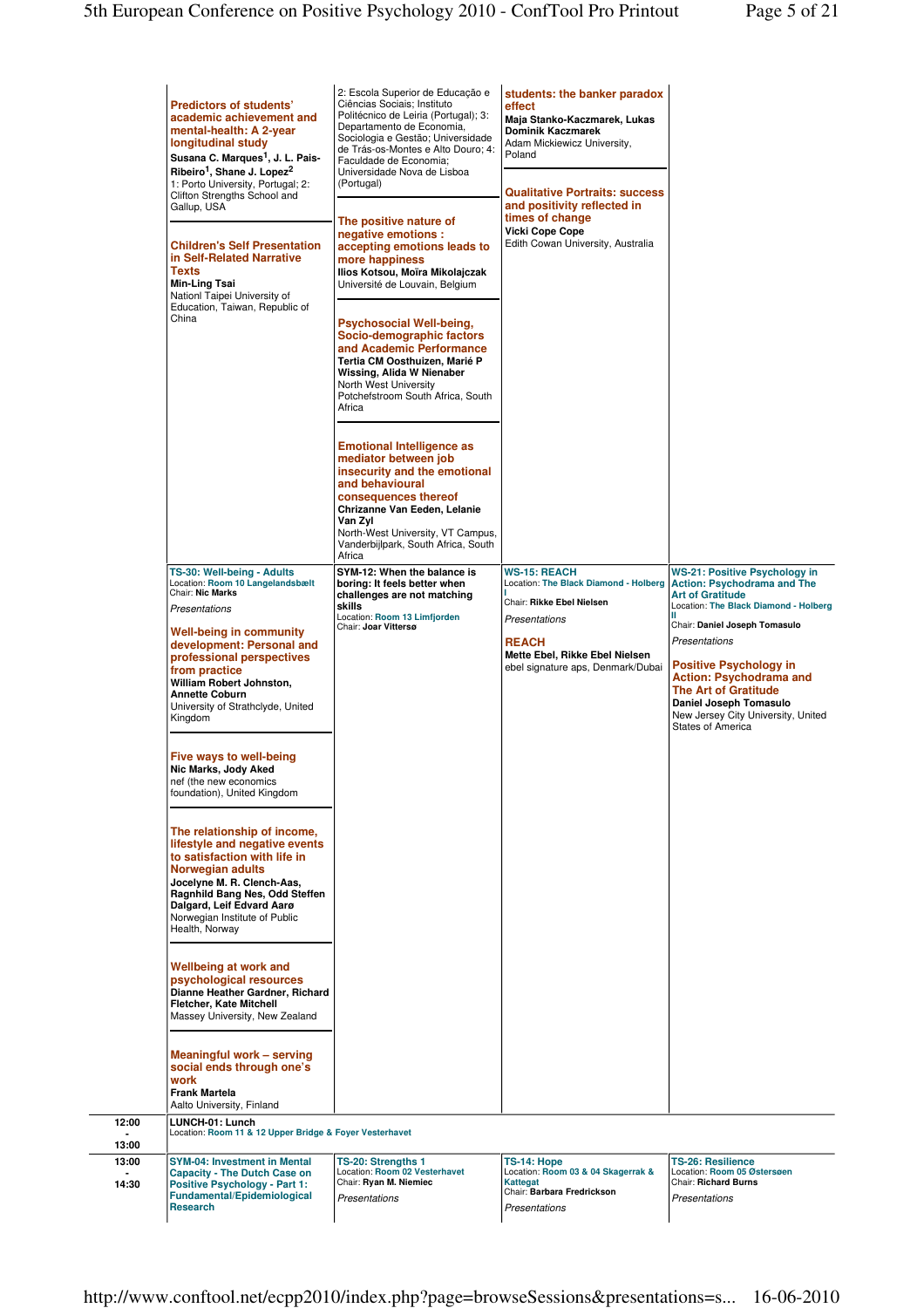| Location: Room 01 Vesterhavet<br>Chair: Jan Walburg<br>Presentations<br><b>Investment in mental</b><br>capacity - The Dutch case on<br>positive psychology<br>Jan Walburg <sup>1</sup> , Linda Bolier <sup>1</sup> ,<br>Cretien Van Campen <sup>2</sup><br>1: Trimbos Institute, Netherlands, | <b>Positive Character Strengths</b><br>in the Work Life of Sport<br><b>Leaders</b><br>Lisa Mae Miller <sup>1</sup> , Carol Lynn<br>Carpenter <sup>2</sup><br>1: Ohio Dominican University,<br>United States of America; 2:<br>Heidelberg College, United States<br>of America | <b>Distinguishing Hope from</b><br><b>Similar Motivational</b><br><b>Constructs Across Two</b><br><b>Student Samples</b><br>Sage Rose<br>Hofstra University, United States of<br>America                                                       | <b>Mastery and Resilience</b><br>within a tripartite model of<br>depression and anxiety<br>Richard Burns, Kaarin Anstey,<br><b>Timothy Windsor</b><br>Australian National University,<br>Australia                                                                                                                                 |
|-----------------------------------------------------------------------------------------------------------------------------------------------------------------------------------------------------------------------------------------------------------------------------------------------|-------------------------------------------------------------------------------------------------------------------------------------------------------------------------------------------------------------------------------------------------------------------------------|------------------------------------------------------------------------------------------------------------------------------------------------------------------------------------------------------------------------------------------------|------------------------------------------------------------------------------------------------------------------------------------------------------------------------------------------------------------------------------------------------------------------------------------------------------------------------------------|
| The; 2: Netherlands Institute for<br>Social Research / SCP<br>Positive mental health is<br>more than just the absence<br>of psychopathology                                                                                                                                                   | <b>Flourishing, moderately</b><br>mentally health and<br>languishing for physically<br>active adult: Study from<br><b>France</b>                                                                                                                                              | <b>HOPE AND PSYCHOSOCIAL</b><br><b>WELL-BEING AMONG</b><br><b>ADOLESCENTS IN SOUTH</b><br><b>AFRICA</b><br>Tharina Guse, Yvonne Vermaak<br>University of Johannesburg, South<br>Africa                                                         | <b>Youth's Perspectives of</b><br><b>Overcoming Life's Problems:</b><br><b>Through the Resilience Lens</b><br>Mah Ngee Lee<br>University of Tunku Abdul Rahman.<br>Malaysia                                                                                                                                                        |
| Sanne M.A. Lamers, Gerben J.<br>Westerhof, Ernst T. Bohlmeijer<br>University of Twente, Netherlands,<br>The                                                                                                                                                                                   | Mareï SALAMA-YOUNES, Amany<br>Ismaïl, Thierry Marrivain<br>Helwan university and Rennes 2<br>University, France                                                                                                                                                               | "Building Hope for the<br>Future" – A Program to<br><b>Foster Strengths in Middle-</b><br><b>School Students</b>                                                                                                                               | <b>Complexity: The creativity</b><br>and resilience of creative<br>teachers in Taiwan<br><b>WEI WEN LIN</b><br>National Taipei University of                                                                                                                                                                                       |
| Most people with mental<br>disorders report to be happy<br>Ad Bergsma <sup>1</sup> , Ron De Graaf <sup>2</sup> ,<br>Margreet Ten Have <sup>2</sup> , Ruut<br>Veenhoven <sup>1</sup>                                                                                                           | Are there international<br>differences in preferred<br>working styles?<br>Ann Dadich, Geoffrey Chapman,<br>Kate Hayes, Anneke Fitzgerald,<br><b>Terry Sloan</b>                                                                                                               | Susana C. Marques <sup>1</sup> , Shane J.<br>Lopez <sup>2</sup> , J. L. Pais-Ribeiro <sup>1</sup><br>1: Porto University, Portugal; 2:<br>Clifton Strengths School and<br>Gallup, USA                                                          | Education, Taiwan, Republic of<br>China<br><b>Building resilient children</b><br>ANGELIKI SOURLANTZI, ANNY                                                                                                                                                                                                                         |
| 1: Erasmus University Rotterdam,<br>Netherlands, The; 2: Netherlands<br>Inststitute for Mental Haealth and<br>Addiction                                                                                                                                                                       | University of Western Sydney,<br>Australia<br><b>Core Self Evaluation- why</b>                                                                                                                                                                                                | <b>Self-Efficacy and Hope in</b><br>individuals with Cerebral<br>Palsy: Results of a<br><b>Psychological Group</b>                                                                                                                             | <b>BENETOU</b><br>UNIVERSITY OF ATHENS, Greece                                                                                                                                                                                                                                                                                     |
| Do Northern European<br>countries care better for the<br>subjective well-being of<br>people with chronic<br>disabilities? The relative                                                                                                                                                        | some countries just do better<br><b>Norman Lee Buckley</b><br>Redfield Consulting, Australia<br><b>Career Formation in</b>                                                                                                                                                    | <b>Intervention</b><br>Diana Andreia Brandão, José<br>Luís Pais-Ribeiro<br>Faculdade de Psicologia e Ciências<br>da Educação da Universidade do<br>Porto, Portugal                                                                             |                                                                                                                                                                                                                                                                                                                                    |
| impact of personal<br>competences and national<br>policies<br>Cretien van Campen <sup>1</sup> , Marc van<br>Santvoort <sup>2</sup><br>1: Netherlands Institute for Social<br>Research / SCP, Netherlands, The;<br>2: Bureau Onderzoek en Analyse,<br>Amersfoort, The Netherlands              | <b>Emerging Adults: Role of</b><br><b>Work Hope, Work Values and</b><br><b>Parental Relationships</b><br>Roslyn Fay Galligan, Zoe<br>Woodruff<br>Swinburne University, Australia                                                                                              | Imagining a positive global<br>future: Hope about climate<br>change and pro-<br>environmental behavior<br>among young people<br>Maria Helena Ojala<br>Örebro University, Sweden                                                                |                                                                                                                                                                                                                                                                                                                                    |
| WS-25: From crisis to global<br>competiveness through positive<br>psychology principles<br>Location: Room 06 Øresund<br>Chair: Henrik Kongsbak<br>Presentations                                                                                                                               | <b>WS-04: Interactive Behavioral</b><br><b>Therapy: Group Treatment for</b><br>People with Intellectual and<br><b>Psychiatric Disabilities</b><br>Location: Room 07 Samsø Bælt<br>Chair: Daniel Joseph Tomasulo                                                               | <b>WS-03: Developing Self-</b><br>empowerment to promote<br><b>Positive Organization</b><br>Location: Room 08 Lillebælt<br>Chair: Stefano Gheno<br>Presentations                                                                               | <b>WS-05: Post-traumatic</b><br>organizational growth: how<br>positive psychology helped an<br>institution bounce back from<br>trauma<br>Location: Room 09 Storebælt<br>Chair: Helena Agueda Marujo                                                                                                                                |
| From crisis to global<br>competiveness through<br>positive psychology<br>principles<br>Henrik Kongsbak <sup>1</sup> , Bo Holm<br>Jensen <sup>2</sup><br>1: Resonans A/S, Denmark; 2:<br>Novo Nordisk A/S                                                                                      | Presentations<br><b>Interactive -Behavioral</b><br><b>Therapy: Group Treatment</b><br>for People with Intellectual<br>and Psychiatric Disabilities<br>Daniel Joseph Tomasulo<br>New Jersey City University, United<br><b>States of America</b>                                | <b>Developing Self-</b><br>empowerment to promote<br><b>Positive Organization.</b><br>Stefano Gheno <sup>1</sup> , Marta Farina <sup>1</sup> ,<br>Giulia Stefani <sup>2</sup><br>1: Well At Work & Associates, Italy;<br>2: Experientia, Italy | Presentations<br>Post-traumatic organizational<br>growth: how positive<br>psychology helped an<br>institution bounce back from<br>trauma<br>Helena Àgueda Marujo <sup>1</sup> , Luis<br>Miguel Neto <sup>1,2</sup><br>1: University of Lisbon Portugal,<br>Portugal; 2: Instituto de Estudos e<br>Literatura Tradicional, Portugal |
| TS-04: Methodology 1<br>Location: Room 10 Langelandsbælt<br>Chair: Felicia A Huppert<br>Presentations<br>Developing an item bank for                                                                                                                                                          | <b>WS-16: Generations as</b><br>keyplayers in the evolution of<br>social systems/organizations<br>Location: Room 13 Limfjorden<br>Chair: Aart Bontekoning<br>Presentations                                                                                                    | WS-20: How to integrate<br>competence management and<br>talent development<br>Location: The Black Diamond - Holberg<br>Chair: Luk Dewulf<br>Presentations                                                                                      | <b>WS-02: Enhancing positive</b><br>emotions with the practice of<br>savoring: a psycho educational<br>programme<br>Location: The Black Diamond - Holberg<br>Chair: Anny Benetou                                                                                                                                                   |
| <b>Emotional Vitality: a</b><br>methodological overview<br>Skye Barbic, Nancy Mayo, Lois<br><b>Finch</b><br>McGill University, Canada                                                                                                                                                         | Generations as keyplayers in<br>the evolution of social<br>systems/organizations.<br><b>Aart Bontekoning</b><br>Magma, Netherlands, The                                                                                                                                       | How to integrate competence<br>management and talent<br>development<br><b>Luk Dewulf</b><br>Kessels & Smit, The Learning                                                                                                                       | Presentations<br><b>Enhancing positive emotions</b><br>with the practice of<br>savoring : a psycho<br>educational programme.                                                                                                                                                                                                       |
| <b>Measuring Subjective</b><br><b>Experiences at Work:</b><br><b>Comparing the Flow Simplex</b><br>and the Challenge-Skill Ratio<br>Using a Multilevel Approach<br>Lisa Vivoll Straume <sup>1</sup> , Joar<br>Vittersø <sup>2</sup><br>1: NTNU, Norway; 2: UiT, Norway                        |                                                                                                                                                                                                                                                                               | Company, Belgium                                                                                                                                                                                                                               | Anny Benetou, Maria Malikiosi-<br>Loizos<br>University of Athens, Greece                                                                                                                                                                                                                                                           |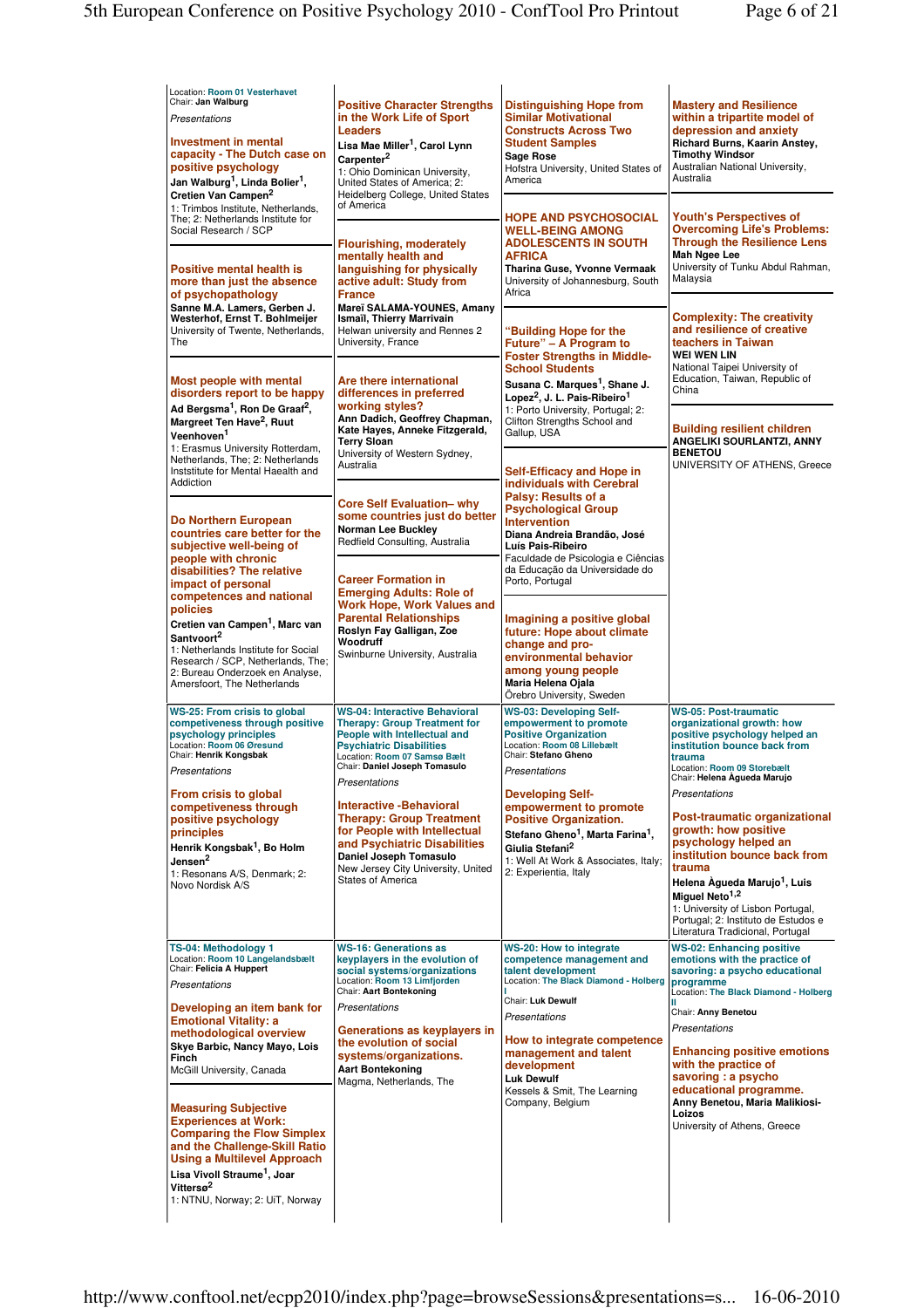|                         | Who is rich? He who is<br>contented with his lot:<br><b>Development and Validation</b><br>of a New Scale to Measure<br><b>General Positive Perception</b><br>of Reality<br><b>Tamar Icekson</b><br>Ben Gurion University of the<br>Negev, Israel<br>Who is more likely to Benefit<br>from Positive Psychology<br><b>Exercises?</b><br>Leah B. Shapira. M.A., Dr.<br><b>Myriam Mongrain</b><br>York University, Toronto, Ontario<br>Canada<br>When the balance is boring:<br>It feels better when<br>challenges are not matching<br><b>skills</b><br>Helga Synnevåg Løvoll <sup>1</sup> , Joar<br>Vittersø <sup>2</sup><br>1: Volda University College,<br>Norway; 2: University of Tromsø |                                                                                                                                                                                                                |                                                                                                                                                                                                                                                                                                                                                                                                                                                                             |                                                                                                                                                                                                                                                                                                                                                                                                                                                          |
|-------------------------|-------------------------------------------------------------------------------------------------------------------------------------------------------------------------------------------------------------------------------------------------------------------------------------------------------------------------------------------------------------------------------------------------------------------------------------------------------------------------------------------------------------------------------------------------------------------------------------------------------------------------------------------------------------------------------------------|----------------------------------------------------------------------------------------------------------------------------------------------------------------------------------------------------------------|-----------------------------------------------------------------------------------------------------------------------------------------------------------------------------------------------------------------------------------------------------------------------------------------------------------------------------------------------------------------------------------------------------------------------------------------------------------------------------|----------------------------------------------------------------------------------------------------------------------------------------------------------------------------------------------------------------------------------------------------------------------------------------------------------------------------------------------------------------------------------------------------------------------------------------------------------|
| 14:30                   | <b>COFFEE-02: Coffee Break</b><br>Location: Room 11 & 12 Upper Bridge & Foyer Vesterhavet                                                                                                                                                                                                                                                                                                                                                                                                                                                                                                                                                                                                 |                                                                                                                                                                                                                |                                                                                                                                                                                                                                                                                                                                                                                                                                                                             |                                                                                                                                                                                                                                                                                                                                                                                                                                                          |
| 15:00<br>14:40<br>15:00 | MINDFUL-02: Mindfulness Session during Coffee Break<br>Location: Room 07 Samsø Bælt<br>Hosted by Master Student Mette Gregersen                                                                                                                                                                                                                                                                                                                                                                                                                                                                                                                                                           |                                                                                                                                                                                                                |                                                                                                                                                                                                                                                                                                                                                                                                                                                                             |                                                                                                                                                                                                                                                                                                                                                                                                                                                          |
| 15:00<br>16:30          | <b>INV-SYM-02: James Pawelski</b><br>Location: Room 01 Vesterhavet<br>Chair: Hans Henrik Knoop                                                                                                                                                                                                                                                                                                                                                                                                                                                                                                                                                                                            | <b>INV-SYM-03: Ryan Niemiec</b><br>Location: Room 02 Vesterhavet<br>Chair: Charles-Martin Krumm                                                                                                                | TS-05: Methodology 2<br>Location: Room 03 & 04 Skagerrak &<br><b>Kattegat</b>                                                                                                                                                                                                                                                                                                                                                                                               | SYM-14: Why can't we agree<br>about freedom and moral<br>responsibility? Independent                                                                                                                                                                                                                                                                                                                                                                     |
|                         | Presentations                                                                                                                                                                                                                                                                                                                                                                                                                                                                                                                                                                                                                                                                             | Presentations                                                                                                                                                                                                  | Chair: Poul Nissen<br>Presentations                                                                                                                                                                                                                                                                                                                                                                                                                                         | influences of expertise and<br>heritable personality traits                                                                                                                                                                                                                                                                                                                                                                                              |
|                         | <b>Positive Humanities: Positive</b><br><b>Psychology and the</b><br><b>Transformation of Culture</b><br>James Pawelski <sup>1</sup> , Robert<br>Vallerand <sup>2</sup> , Mihaly<br>Csikszentmihalyi <sup>3</sup><br>1: University of Pennsylvania,<br>United States of America; 2:<br>Université du Québec à Montréal,<br>Canada; 3: Claremont Graduate<br>University, United States of<br>America                                                                                                                                                                                                                                                                                       | <b>The Application of Character</b><br><b>Strengths: New Interventions</b><br>for Best Practice<br>Ryan M. Niemiec<br>VIA Institute on Character, United<br><b>States of America</b>                           | <b>New Insights in Happiness</b><br>with the Happiness Monitor:<br>a day reconstruction<br>approach<br>Wido Oerlemans, Ruut<br>Veenhoven<br>Erasmus University Rotterdam,<br>Netherlands, The<br>Theory- and evidence-based<br>intervention: Practice-based<br>evidence - Integrating<br>positive psychology into a<br>clinical psychological<br>assessment- and<br>intervention model and how<br>to measure outcome<br><b>Poul Nissen</b><br>University of Aarhus, Denmark | Location: Room 05 & 06 Østersøen &<br><b>Øresund</b><br>Chair: Eric Schulz<br>Presentations<br>Why can't we agree about<br>freedom and moral<br>responsibility? Independent<br>influences of expertise and<br>heritable personality traits<br>Eric Schulz <sup>1</sup> , Edward Cokely <sup>1</sup> ,<br>Adam Feltz <sup>2</sup><br>1: Max-Plack-Institute for Human<br>Development, Germany; 2: School<br>of Liberal Arts, Schreiner<br>University, USA |
|                         |                                                                                                                                                                                                                                                                                                                                                                                                                                                                                                                                                                                                                                                                                           |                                                                                                                                                                                                                | The dimensional structure<br>and factorial invariance of<br>the Satisfaction with Life<br><b>Scale in a Norwegian</b><br>population<br>Jocelyne M. R. Clench-Aas,<br>Ragnhild Bang Nes, Odd Steffen<br>Dalgard, Leif Edvard Aarø<br>Norwegian Institute of Public<br>Health, Norway                                                                                                                                                                                         |                                                                                                                                                                                                                                                                                                                                                                                                                                                          |
|                         | TS-28: Well-being - Children<br>Location: Room 07 Samsø Bælt<br>Chair: Ilona Boniwell<br>Presentations                                                                                                                                                                                                                                                                                                                                                                                                                                                                                                                                                                                    | TS-40: Strengths 2<br>Location: Room 08 Lillebælt<br>Chair: Alex Linley<br>Presentations                                                                                                                       | <b>TS-32: Positive Treatment of</b><br><b>Illness 1</b><br>Location: Room 09 Storebælt<br>Chair: Claus Lund                                                                                                                                                                                                                                                                                                                                                                 | <b>SYM-05: Global Views on Well-</b><br>being Using Large Data Sets:<br>From field studies to policy-<br>making                                                                                                                                                                                                                                                                                                                                          |
|                         | <b>Well-being Therapy in</b><br>children: clinical cases<br><b>illustration</b><br>Elisa Albieri, Chiara Ruini, Dalila<br>Visani, Emanuela Offidani, Fedra<br>Ottolini<br>University of Bologna, Italy                                                                                                                                                                                                                                                                                                                                                                                                                                                                                    | <b>Integration of Schema Based</b><br><b>Cognitive Behavioural</b><br><b>Therapy with a Strengths-</b><br><b>Based Approach</b><br>Kate MacKinnon, Robin Murray<br>MacKinnon Positive Psychology,<br>Australia | Presentations<br><b>Breast Cancer, physical</b><br>activity and well-being: A<br>large scale qualitative study<br><b>Kate Hefferon</b><br>University of East London, United<br>Kingdom                                                                                                                                                                                                                                                                                      | Location: Room 10 Langelandsbælt<br>Chair: Carmelo Vázquez<br>Presentations<br>Global Views on Well-being<br><b>Using Large Data Sets: From</b><br>field studies to policy-making<br>Carmelo Vázquez <sup>1</sup> , Gonzalo<br>Hervás <sup>1</sup> , Felicia Huppert <sup>2</sup> ,                                                                                                                                                                      |
|                         | <b>Quality of life: the</b><br>development of a generic                                                                                                                                                                                                                                                                                                                                                                                                                                                                                                                                                                                                                                   | <b>PSYCHOLOGICAL</b><br><b>CHARACTERISTICS OF HIGH   AND SUBJECTIVE WELL-</b>                                                                                                                                  | <b>TREATMENT ADHERENCE</b>                                                                                                                                                                                                                                                                                                                                                                                                                                                  | Timothy So <sup>2</sup> , Ruut Veenhoven <sup>3</sup> ,<br>Joar Vittersø <sup>4</sup> , Robert Biswas-                                                                                                                                                                                                                                                                                                                                                   |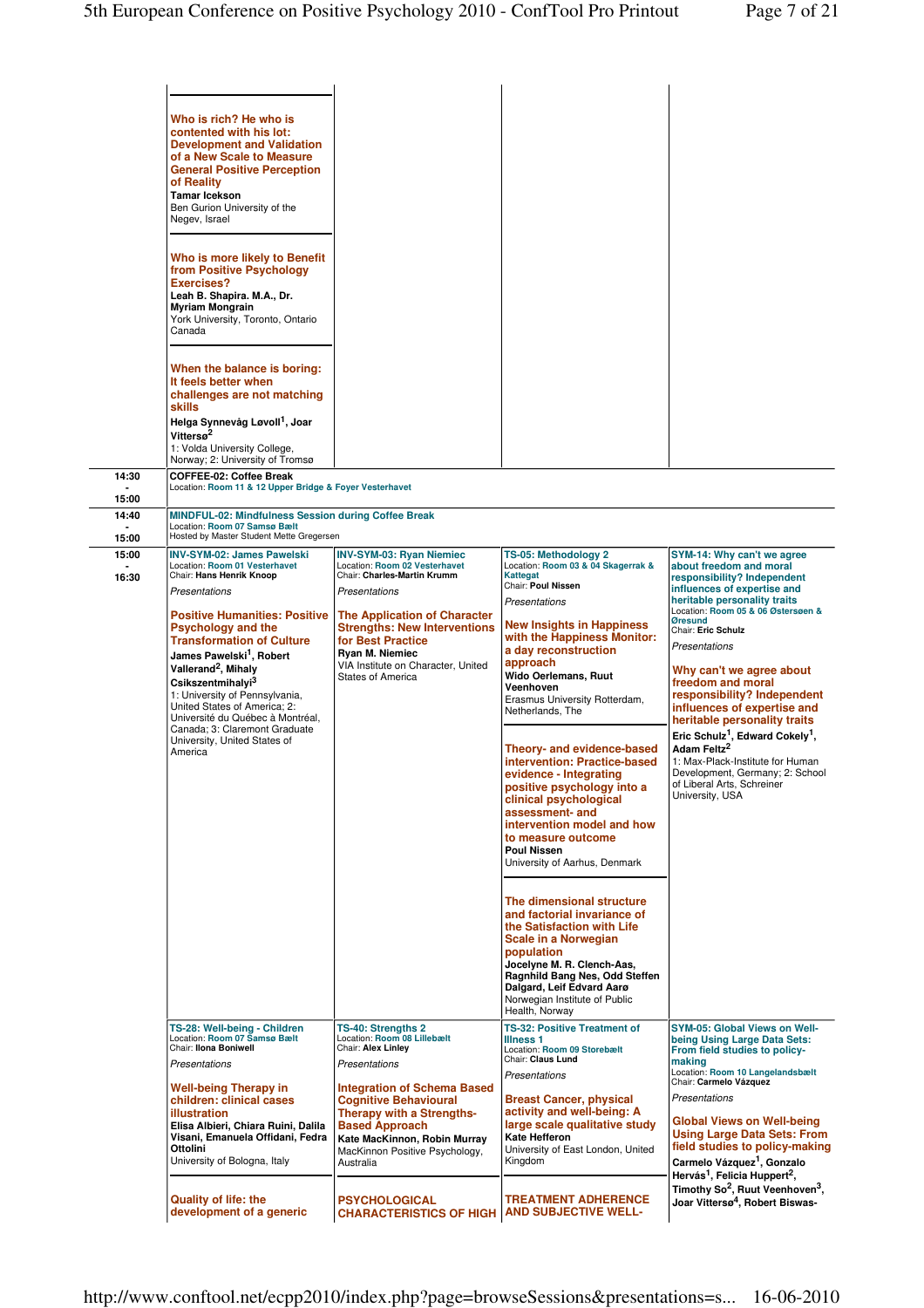|                | measure of quality of life for<br>children aged 4-7<br>ANGELIKI SOURLANTZI, MARIA<br><b>MALIKIOSI-LOIZOS</b><br>UNIVERSITY OF ATHENS, Greece<br><b>Evaluation of intervention</b><br>programs: Ensuring best<br>practices in interventions for<br>children<br>Henriette Susanna Van den Berg,<br><b>Marisa De Villiers</b><br>University of Free State, South<br>Africa | <b>ACADEMICALLY RESILIENT</b><br><b>STUDENTS OF</b><br><b>HISTOTICALLY</b><br><b>DISADVANTAGED</b><br><b>COMMUNITY IN INDIA</b><br>annalakshmi narayanan<br>bharathiar university, India                                                                                                                                                                                                                                                                                                                                                                                                                                        | <b>BEING IN HIV/AIDS</b><br><b>INFECTION</b><br>Ana Catarina Reis, Marina<br>Guerra, Leonor Lencastre<br>Faculty of Psychology and<br>Educational Sciences - Oporto's<br>University, Portugal                                                                                                                                                                                                                                                                                                                             | Diner <sup>5</sup> , Nic Marks <sup>6</sup><br>1: Complutense University, Madrid,<br>Spain; 2: University of Cambridge,<br>UK; 3: Erasmus University,<br>Roterdam, Netherlands; 4:<br>University of Tromsø, Norway; 5:<br>Centre for Applied Positive<br>Psychology (CAPP, Warwick, UK);<br>6: New Economics Foundation<br>(NEF, London, UK)<br>How can we explain the large<br>cross-national differences in<br>the prevalence of flourishing<br>across Europe?<br>Timothy T C So, Felicia A<br>Huppert<br>University of Cambridge, United<br>Kingdom |
|----------------|-------------------------------------------------------------------------------------------------------------------------------------------------------------------------------------------------------------------------------------------------------------------------------------------------------------------------------------------------------------------------|---------------------------------------------------------------------------------------------------------------------------------------------------------------------------------------------------------------------------------------------------------------------------------------------------------------------------------------------------------------------------------------------------------------------------------------------------------------------------------------------------------------------------------------------------------------------------------------------------------------------------------|---------------------------------------------------------------------------------------------------------------------------------------------------------------------------------------------------------------------------------------------------------------------------------------------------------------------------------------------------------------------------------------------------------------------------------------------------------------------------------------------------------------------------|--------------------------------------------------------------------------------------------------------------------------------------------------------------------------------------------------------------------------------------------------------------------------------------------------------------------------------------------------------------------------------------------------------------------------------------------------------------------------------------------------------------------------------------------------------|
|                |                                                                                                                                                                                                                                                                                                                                                                         | Ubiquity of core virtues and<br>character strengths of<br>positive psychology in<br><b>African traditional religions:</b><br>A qualitative thematic<br>analysis<br>Sahaya G. Selvam<br>Heythrop College, University of<br>London, United Kingdom                                                                                                                                                                                                                                                                                                                                                                                | <b>STUDYING PREDICTOR OF</b><br><b>POSTTRAUMATIC GROWTH:</b><br>A LONGITUDINAL STUDY ON<br><b>CANCER PATIENTS</b><br>Marta Scrignaro <sup>1</sup> , Maria Luisa<br>Bonetti <sup>2</sup> , Sandro Barni <sup>2</sup> , Maria<br>Elena Magrin <sup>1</sup><br>1: University of Mllan Bicocca, Italy;<br>2: Hospital of Treviglio, Italy                                                                                                                                                                                     |                                                                                                                                                                                                                                                                                                                                                                                                                                                                                                                                                        |
|                |                                                                                                                                                                                                                                                                                                                                                                         | <b>Population-Specific</b><br><b>Strengths: Differential</b><br><b>Personal Strengths and</b><br><b>Associations with Well-Being</b><br>Shiri Lavy, Hadassah Littman-<br>Ovadia<br>Ariel University Center, Israel                                                                                                                                                                                                                                                                                                                                                                                                              | <b>The Relationship between</b><br><b>Posttraumatic Growth and</b><br><b>Traditional and Non-</b><br><b>Traditional Coronary Artery</b><br><b>Disease Risk Factors</b><br>Yvonne W Leung <sup>1</sup> , Donna E<br>Stewart <sup>1,2</sup> , Sherry L Grace <sup>1,2,3</sup>                                                                                                                                                                                                                                               | Defining, measuring and<br>promoting flourishing in<br><b>Europe</b><br>Felicia A Huppert, Timothy TC So<br>University of Cambridge, United<br>Kingdom                                                                                                                                                                                                                                                                                                                                                                                                 |
|                |                                                                                                                                                                                                                                                                                                                                                                         |                                                                                                                                                                                                                                                                                                                                                                                                                                                                                                                                                                                                                                 | 1: York University, Canada; 2:<br>University of Toronto, Canada; 3:<br>University Health Network, Canada                                                                                                                                                                                                                                                                                                                                                                                                                  | <b>National Accounts of Well-</b><br>being<br>Nic Marks, Juliet Michaelson,<br>Saamah Abdallah, Sam<br><b>Thompson, Nicola Steuer</b><br>nef (the new economics<br>foundation), United Kingdom                                                                                                                                                                                                                                                                                                                                                         |
|                | <b>WS-06: Reconstructing 'Ethical</b><br><b>Leadership' to Promote Systemic</b><br><b>Flourishing</b><br>Location: Room 13 Limfjorden<br>Chair: Justine Lutterodt<br>Presentations<br><b>Reconstructing 'Ethical</b><br><b>Leadership' to Promote</b><br><b>Systemic Flourishing</b><br>Justine Lutterodt<br>Centre for Synchronous<br>Leadership, United Kingdom       | <b>WS-18: The Positive</b><br><b>Psychotherapy Approach to</b><br><b>Couple and Family Resilience</b><br>and Growth after Crisis, Trauma<br>and Adversity - A practical,<br>experiential and interactive<br>workshop<br>Location: The Black Diamond - Holberg<br>Chair: Jacinto Inbar<br>Presentations<br><b>The Positive Psychotherapy</b><br><b>Approach to Couple and</b><br><b>Family Resilience and</b><br><b>Growth after Crisis, Trauma</b><br>and Adversity - A practical,<br>experiential and interactive<br>workshop<br>Jacinto Inbar<br><b>Israel Center for Positive</b><br>Psychology and Psychotherapy,<br>Israel | <b>WS-07: The Spirit of Energy and</b><br><b>Engagement: Using Positive</b><br><b>Psychology as the Foundation</b><br>for the 'Healthy Schools' initiative<br>in Gloucestershire, UK<br>Location: The Black Diamond - Holberg<br>Chair: Bridget Grenville-Cleave<br>Presentations<br>The Spirit of Energy and<br><b>Engagement: Using Positive</b><br><b>Psychology as the</b><br><b>Foundation for the 'Healthy'</b><br>Schools' initiative in<br>Gloucestershire, UK.<br><b>Bridget Grenville-Cleave</b><br>Workmad Ltd |                                                                                                                                                                                                                                                                                                                                                                                                                                                                                                                                                        |
| 17:00<br>18:30 | Location: The Black Diamond - Dronningesalen                                                                                                                                                                                                                                                                                                                            | SPEC-EVENT: Can Positivity Change our Lives? Barbara Fredrickson in Dialogue With Hans Henrik Knoop<br>This session is hosted by the Danish Psychological Press. Please note that special tickets are required for this session.                                                                                                                                                                                                                                                                                                                                                                                                |                                                                                                                                                                                                                                                                                                                                                                                                                                                                                                                           |                                                                                                                                                                                                                                                                                                                                                                                                                                                                                                                                                        |

# **Date: Friday, 25/Jun/2010**

| 08:00 | POS-02: Poster Session 2<br>Location: Room 12 Foyer Vesterhavet                                                                                                                                                          |
|-------|--------------------------------------------------------------------------------------------------------------------------------------------------------------------------------------------------------------------------|
| 16:30 | Presentations                                                                                                                                                                                                            |
|       | The platelet count in healthy subjects: the combined roles of psychological well-being and stress<br>Francesca Vescovelli, Dalila Visani, Emanuela Offidani, Elisa Albieri, Chiara Ruini<br>University of Bologna, Italy |
|       | The relationship between locus of control and academic performance of adolescents - results of a longitudinal study<br>Marié De Beer<br>University of South Africa, South Africa                                         |
|       | The Role of Cortisol in the Emergence of Flow-Experience<br>Corinna Peifer, Hartmut Schächinger, André Schulz, Nicola Baumann, Conny H. Antoni<br>Universität Trier, Germany                                             |
|       | Self-reported Predictors of Wellbeing in Young Adults<br>Bee Teng Lim, Kerstin Bannert, Paul Jose<br>Victoria University of Wellington, New Zealand, New Zealand                                                         |
|       | <b>Teachers' well-being</b>                                                                                                                                                                                              |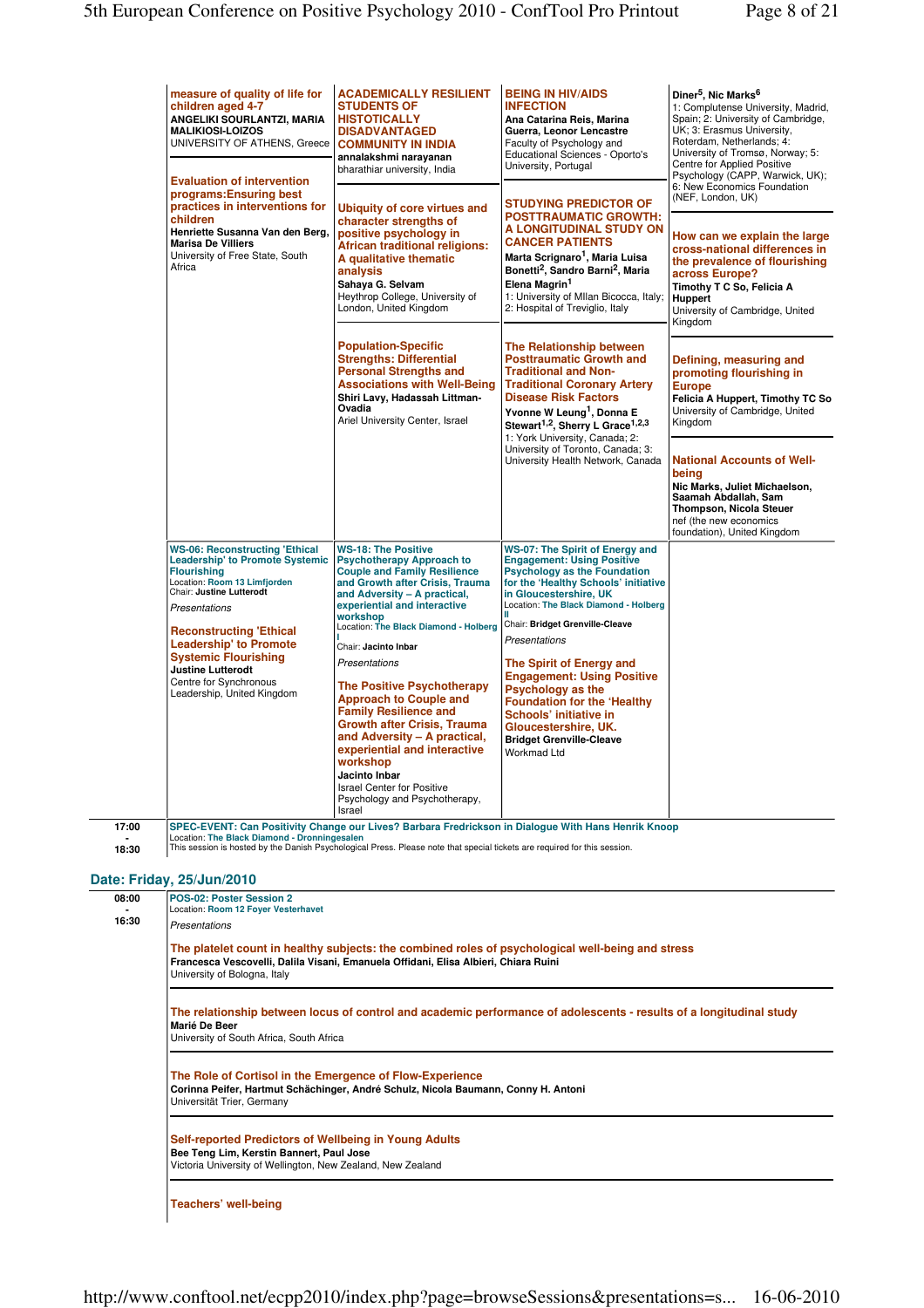| Piera Gabola, Ottavia Albanese<br>University of Milan-Bicocca, Italy                                                                                                                                                                                                                                                                                                                                                                                                         |
|------------------------------------------------------------------------------------------------------------------------------------------------------------------------------------------------------------------------------------------------------------------------------------------------------------------------------------------------------------------------------------------------------------------------------------------------------------------------------|
| The Positive Psychology Movement in Japan: Enhancing positive work-life through positive psychology applications<br>Makoto Max Watanabe, Tatsuya Hirai<br>Positive Innovation Center, Japan                                                                                                                                                                                                                                                                                  |
| Sense of coherence and coping: their roles in promoting well-being in cancer patients<br>Maria Elena Magrin <sup>1</sup> , Marta Scrignaro <sup>1</sup> , Cristina Monticelli <sup>1</sup> , Sandro Barni <sup>2</sup> , Maria Luisa Bonetti <sup>2</sup><br>1: University of MIlan Bicocca, Italy; 2: Hospital of Treviglio, Italy                                                                                                                                          |
| The different effect of altruistic behaviors on immune system in males and females<br>Dalila Visani, Chiara Ruini, Emanuela Offidani, Francesca Vescovelli<br>University of Bologna, Italy                                                                                                                                                                                                                                                                                   |
| The relation between life satisfaction and emotions in young boys and girls<br>NICOLETTA BUSINARO <sup>1</sup> , OTTAVIA ALBANESE <sup>1</sup> , FRANCISCO PONS <sup>2</sup><br>1: UNIVERSITY OF MILAN BICOCCA, ITALY; 2: UNIVERSITY OF OSLO, NORWAY                                                                                                                                                                                                                         |
| A longitudinal study in line with Self-Determination Theory: Maintenance of Physical Activity Change – 4 years after<br>vocational rehabilitation<br>Marte Bentzen, Hallgeir Halvari<br>Norwegian School of Sport Sciences, Oslo, Norway.                                                                                                                                                                                                                                    |
| Analyzing and managing the motivational conflict provoked by presenting the individual in need as one among others<br>Luis Oceja, Tamara Ambrona, Belén López-Pérez<br>Universidad Autónoma de Madrid, Spain                                                                                                                                                                                                                                                                 |
| Anticipated emotional profiles and prediction of sexual risk behavior<br>Amparo Caballero, Pilar Carrera, Dolores Muñoz, Luis Oceja<br>Universidad Autonoma de Madrid, Spain                                                                                                                                                                                                                                                                                                 |
| Cancer during adolescence: perceived consequences three and four years after diagnosis<br>Gunn Engvall, Martin Cernvall, Gunnel Larsson, Louise von Essen, Elisabet Mattsson<br>Uppsala University, Sweden                                                                                                                                                                                                                                                                   |
| CHARACTER STRENGTHS AND SPIRITUALITY - Relation between the character strengths and Atheism, Buddhism,<br><b>Christianity, Islamism and other doctrines</b><br>Pedro Miquel Garcia Lopes, Filipa Ferreira<br>Faculdade de Psicologia - Lisboa - Portugal                                                                                                                                                                                                                     |
| Development and validation of benevolence scale of youth in an Iranian sample<br>Hojjat Allah Farahani <sup>1</sup> , Mohammad Taghi Saidi velashani <sup>2</sup> , Abbas Rahiminezhad <sup>3</sup> , Nooshin Abbasi <sup>4</sup><br>1: University of Tehran, Iran (Islamic Republic of); 2: Azad Islamic University of medical sciences, Tehran. Iran; 3: University of Tehran, Iran (Islamic<br>Republic of); 4: Azad Islamic University of medical sciences, Tehran. Iran |
| Dispositional optimism and academic achievement<br>Evgeny N. Osin <sup>1</sup> , Tamara O. Gordeeva <sup>2</sup> , Oleg A. Sychev <sup>3</sup><br>1: State University Higher School of Economics, Moscow, Russia; 2: Lomonosov Moscow State University, Russia; 3: State Pedagogical University<br>of Biysk                                                                                                                                                                  |
| Emotional regulation, Well-being and Expressive Writing: one year after the bombing in Madrid on March 11 2004<br>Itziar Fernández-Sedano <sup>1</sup> , Miryam Campos <sup>2</sup> , Dario Paez <sup>2</sup><br>1: Universidad Nacional de Educación a Distancia (UNED), Spain; 2: Basque Country University, Spain                                                                                                                                                         |
| <b>Emotional Repair and Friendship</b><br>Jose L Zaccagnini, Ruth Castillo<br>Faculty of Psychology, Malaga University. Spain                                                                                                                                                                                                                                                                                                                                                |
| <b>Emotions in Everyday Work Life</b><br>Theresa M Glomb <sup>1</sup> , Joyce E Bono <sup>1</sup> , Michelle K Duffy <sup>1</sup> , Winny Shen <sup>2</sup><br>1: Carlson School of Management, University of Minnesota, United States of America; 2: Department of Psychology, University of Minnesota, United<br><b>States of America</b>                                                                                                                                  |
| Fatalism and Well-being. Development of a Fatalism Global Scale<br>Ana Cancela Vallespín, Darío Díaz Méndez, Amalio Blanco Abarca, Raquel Rodríguez-Carvajal<br>Universidad Autónoma de Madrid, Spain                                                                                                                                                                                                                                                                        |
| Importance of trait emotional intelligence for different domains of life satisfaction<br>Andreja Avsec<br>University of Ljubljana, Slovenia                                                                                                                                                                                                                                                                                                                                  |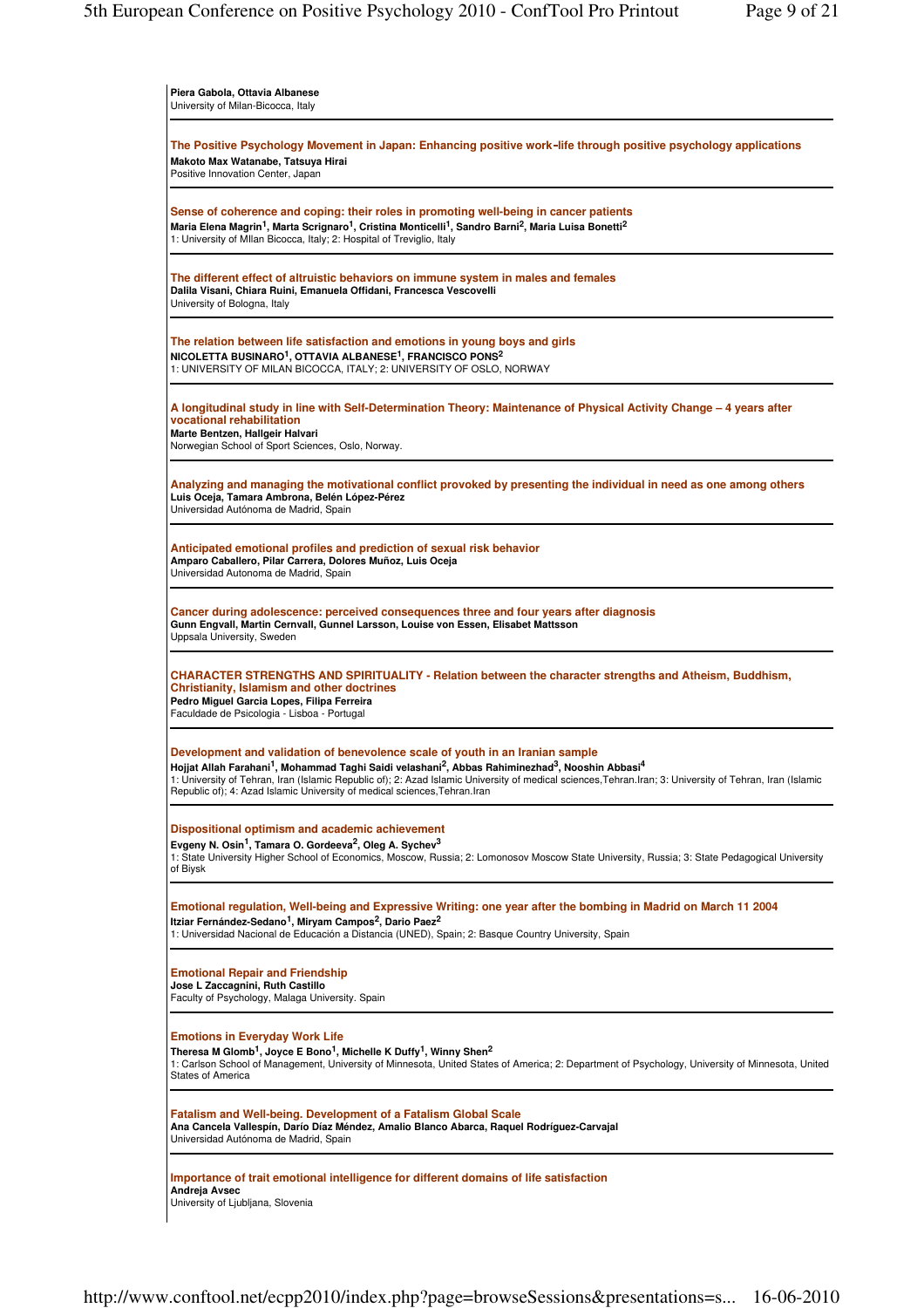| <b>Optimism and Burnout</b><br>Charles Martin-Krumm <sup>1</sup> , Marie Oger <sup>2</sup> , Philippe Sarrazin <sup>3</sup><br>1: CREAD, IUFM de Rennes - Université de Bretagne Occidentale, France and IFEPS Angers, France; 2: LEI, University of Lille, France, IFEPS<br>Angers, France; 3: SENS, University Joseph Fourier, Grenoble 1, France                                                                             |  |
|---------------------------------------------------------------------------------------------------------------------------------------------------------------------------------------------------------------------------------------------------------------------------------------------------------------------------------------------------------------------------------------------------------------------------------|--|
| <b>Pay Changes and Subjective Well-Being</b><br>Jason D. Shaw <sup>1</sup> , Michelle K. Duffy <sup>2</sup><br>1: University of Minnesota, United States of America; 2: University of Minnesota, United States of America                                                                                                                                                                                                       |  |
| <b>Positive Work Experiences Among Family Business Owners</b><br>Sofia Anne Kauko-Valli<br>University of Jyväskylä, Finland                                                                                                                                                                                                                                                                                                     |  |
| <b>Psychological Aspects of Healthy Emotional Life in Adolescence</b><br><b>ELENA STANCULESCU</b><br>UNIVERSITY OF BUCHAREST, Romania                                                                                                                                                                                                                                                                                           |  |
| <b>Relational Needs of Adolescents towards Their Parents</b><br>Simona Prosen, Helena Smrtnik Vitulić<br>Faculty of Education Ljubljana, Slovenia                                                                                                                                                                                                                                                                               |  |
| The Impact of Value on Happiness: Comparative Studies of Twelve Asian Countries' Level of Happiness<br>Seoyong Kim, Donggeun Kim, KangHyun Shin, Kyungil Kim<br>Ajou University, Korea, South (Republic of)                                                                                                                                                                                                                     |  |
| The Incremental Validity of Daily Life Activities on Life Satisfaction, Positive and Negative Affect in the Old Age<br>Vanessa González-Herero, Natalio Extremera, Desirée Ruiz, Rosario Cabello<br>Faculty of Psychology, Spain                                                                                                                                                                                                |  |
| The study of savoring and innovative behavior relations: examine positive affect mediator<br>Chia-wu Lin <sup>1</sup> , Shu-ling Chen <sup>2</sup><br>1: National Dong Hwa University, Taiwan, Republic of China; 2: National Dong Hwa University, Taiwan, Republic of China                                                                                                                                                    |  |
| Toward a theory of collective flow<br>Jef van den Hout <sup>1</sup> , Orin Davis <sup>2</sup><br>1: Eindhoven Technical University, Netherlands, The; 2: Claremont Graduate University, USA, Los Angelos                                                                                                                                                                                                                        |  |
| Validation of a French version of the Orientation to Happiness Questionnaire (OTH)<br>Charles-Martin Krumm <sup>1</sup> , Paul Fontayne <sup>2</sup> , Marie Oger <sup>3</sup> , Sandrine Gautheur <sup>4</sup><br>1: CREAD - Université de Bretagne Occidentale - IUFM Rennes, France and IFEPS Angers, France; 2: CIAMS - Université Paris-Sud Orsay,<br>France; 3: IFEPS Angers, France; 4: CRIS - Université Lyon 1, France |  |
| Validation of a new index of eudaimonic, hedonic, and experiencing well-being in seven languages<br>Gonzalo Hervás, Carmelo Vázquez<br>Complutense University of Madrid, Spain                                                                                                                                                                                                                                                  |  |
| Zuckerman's Psychobiological Model of Personality as a Framework for Understanding Individual Differences in<br><b>Subjective Well-Being</b><br>Veliko S. Jovanovic, Snezana Tovilovic, Boris Popov<br>University of Novi Sad, Serbia, Serbia, Republic of                                                                                                                                                                      |  |
| 3 to 1 and the Importance of the 1<br>Sara de Rivas <sup>1</sup> , Abraham Álvarez-Bejarano <sup>1</sup> , José Miguel Fernández-Dols <sup>1</sup> , Raguel Rodríguez-Carvajal <sup>1</sup> , Cristina Quiñones-García <sup>2</sup><br>1: Universidad Autónoma de Madrid, Spain; 2: University of Southampton, UK                                                                                                               |  |
| <b>Applying Positive Psychology to Parent Group Training Programmes</b><br>Aspasia Karakosta-Stefanopoulos, Maria Malikiosi-Loizos<br>University of Athens, Greece                                                                                                                                                                                                                                                              |  |
| Avoidance Attachment and Life Stress: The Moderating Role of Forgiveness<br>Shu-Wen Yang, Lung Hung Chen, Yi-Cheng Lin<br>National Taiwan University, Taiwan                                                                                                                                                                                                                                                                    |  |
| Bi-culture Compartmentalization and Integration Effects of Psychological Adjustment<br>Weifang Lin <sup>1</sup> , Yicheng Lin <sup>1</sup> , Chinlan Huang <sup>2</sup><br>1: National Taiwan University; 2: National Taiwan University of Science and Technology                                                                                                                                                               |  |
| Coping in the framework of resilience through adulthood period<br>Guadalupe Jimenez Ambriz, Maria Izal Fernandez Troconoz, Ignacio Montorio Cerrato                                                                                                                                                                                                                                                                             |  |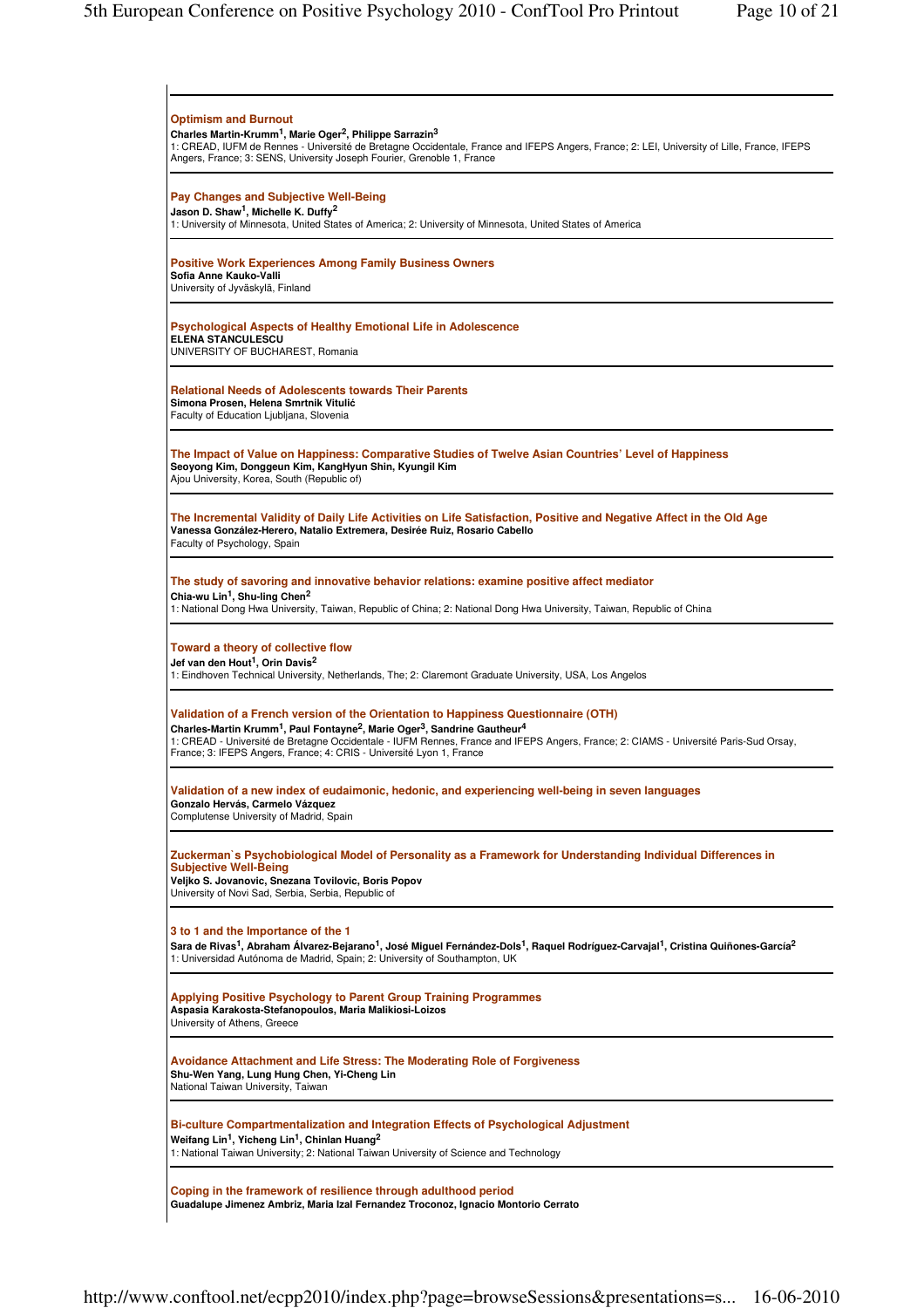|                | UAM, Spain                                                                                                                                                                                                                                                                                                                                                                                                                                                                                                                               |                                                                                                                                                                                                                                                                                                                                                                                                                                                                                                                                                                                                                                                          |                                                                                                                                                                                                                                                                     |                                                                                                                                                                                                                                                                                                                                        |  |
|----------------|------------------------------------------------------------------------------------------------------------------------------------------------------------------------------------------------------------------------------------------------------------------------------------------------------------------------------------------------------------------------------------------------------------------------------------------------------------------------------------------------------------------------------------------|----------------------------------------------------------------------------------------------------------------------------------------------------------------------------------------------------------------------------------------------------------------------------------------------------------------------------------------------------------------------------------------------------------------------------------------------------------------------------------------------------------------------------------------------------------------------------------------------------------------------------------------------------------|---------------------------------------------------------------------------------------------------------------------------------------------------------------------------------------------------------------------------------------------------------------------|----------------------------------------------------------------------------------------------------------------------------------------------------------------------------------------------------------------------------------------------------------------------------------------------------------------------------------------|--|
|                | Core Self-evaluations and Emotional Intelligence as predictors of work engagement, positive affect and happiness in a<br>sample of intellectual disability workers<br>Lourdes Rey Peña, M <sup>ª</sup> Auxiliadora Durán Durán, Natalio Extremera Pacheco<br>University of Málaga, Spain                                                                                                                                                                                                                                                 |                                                                                                                                                                                                                                                                                                                                                                                                                                                                                                                                                                                                                                                          |                                                                                                                                                                                                                                                                     |                                                                                                                                                                                                                                                                                                                                        |  |
|                | Do Personality Traits "help" Students Achieving better Academic Performance?<br>Helena Smrtnik Vitulić, Simona Prosen<br>Faculty of Education Ljubljana, Slovenia                                                                                                                                                                                                                                                                                                                                                                        |                                                                                                                                                                                                                                                                                                                                                                                                                                                                                                                                                                                                                                                          |                                                                                                                                                                                                                                                                     |                                                                                                                                                                                                                                                                                                                                        |  |
| 08:00<br>17:00 | REGDESK-03: Registration & Conference Desk<br>Location: Room 11 Upper Bridge                                                                                                                                                                                                                                                                                                                                                                                                                                                             |                                                                                                                                                                                                                                                                                                                                                                                                                                                                                                                                                                                                                                                          |                                                                                                                                                                                                                                                                     |                                                                                                                                                                                                                                                                                                                                        |  |
| 08:30<br>09:15 | <b>INV-SPK-07: Wilmar Schaufeli</b><br>Location: Room 01 & 02 Vesterhavet<br>Chair: Alex Linley<br>Presentations<br>Occupational Health Psychology in a European Perspective                                                                                                                                                                                                                                                                                                                                                             |                                                                                                                                                                                                                                                                                                                                                                                                                                                                                                                                                                                                                                                          |                                                                                                                                                                                                                                                                     |                                                                                                                                                                                                                                                                                                                                        |  |
|                | Wilmar B. Schaufeli<br>Utrecht University, Netherlands, The                                                                                                                                                                                                                                                                                                                                                                                                                                                                              |                                                                                                                                                                                                                                                                                                                                                                                                                                                                                                                                                                                                                                                          |                                                                                                                                                                                                                                                                     |                                                                                                                                                                                                                                                                                                                                        |  |
| 09:15<br>10:00 | <b>INV-SPK-06: Hans Henrik Knoop</b><br>Location: Room 01 & 02 Vesterhavet<br>Chair: Jeanne Nakamura                                                                                                                                                                                                                                                                                                                                                                                                                                     |                                                                                                                                                                                                                                                                                                                                                                                                                                                                                                                                                                                                                                                          |                                                                                                                                                                                                                                                                     |                                                                                                                                                                                                                                                                                                                                        |  |
|                | Presentations                                                                                                                                                                                                                                                                                                                                                                                                                                                                                                                            |                                                                                                                                                                                                                                                                                                                                                                                                                                                                                                                                                                                                                                                          |                                                                                                                                                                                                                                                                     |                                                                                                                                                                                                                                                                                                                                        |  |
|                | Hans Henrik Knoop<br>Danish School of Education, University of Aarhus, Denmark                                                                                                                                                                                                                                                                                                                                                                                                                                                           | Organizing for Meaningful Engagement: An Open and Skeptical View on Denmark                                                                                                                                                                                                                                                                                                                                                                                                                                                                                                                                                                              |                                                                                                                                                                                                                                                                     |                                                                                                                                                                                                                                                                                                                                        |  |
| 10:00<br>10:30 | <b>COFFEE-03: Coffee Break</b><br>Location: Room 11 & 12 Upper Bridge & Foyer Vesterhavet                                                                                                                                                                                                                                                                                                                                                                                                                                                |                                                                                                                                                                                                                                                                                                                                                                                                                                                                                                                                                                                                                                                          |                                                                                                                                                                                                                                                                     |                                                                                                                                                                                                                                                                                                                                        |  |
| 10:10          | MINDFUL-03: Mindfulness Session during Coffee Break<br>Location: Room 07 Samsø Bælt                                                                                                                                                                                                                                                                                                                                                                                                                                                      |                                                                                                                                                                                                                                                                                                                                                                                                                                                                                                                                                                                                                                                          |                                                                                                                                                                                                                                                                     |                                                                                                                                                                                                                                                                                                                                        |  |
| 10:30<br>10:30 | Hosted by Master Student Mette Gregersen<br>SYM-01: What is Eudaimonia, and                                                                                                                                                                                                                                                                                                                                                                                                                                                              | <b>SYM-03: Optimal Functioning and</b>                                                                                                                                                                                                                                                                                                                                                                                                                                                                                                                                                                                                                   | <b>WS-09: Positive Psychology and</b>                                                                                                                                                                                                                               | <b>WS-11: Meaning at Work: Using</b>                                                                                                                                                                                                                                                                                                   |  |
| 12:00          | What Do We Do About It?<br>Location: Room 01 Vesterhavet<br>Chair: Veronika Huta<br>Please note that this session is planned<br>to last for up to hours.<br>Presentations<br><b>What is Eudaimonia, and</b><br><b>What Do We Do About It?</b><br>Veronika Huta <sup>1</sup> , Alan Waterman <sup>2</sup> ,<br>Joar Vittersø <sup>3</sup> , Ilona Boniwell <sup>4</sup><br>1: University of Ottawa, Canada; 2:<br>The College of New Jersey, USA;<br>3: Eastern Norway Research<br>Institute, Norway; 4: University of<br>East London, UK | <b>Health Promotion: The Patient's</b><br><b>Perspective</b><br>Location: Room 02 Vesterhavet<br>Chair: Marta Bassi<br>Presentations<br><b>Optimal Functioning and</b><br><b>Health Promotion: The</b><br><b>Patient's Perspective</b><br>Marta Bassi<br>University of Milano, Italy<br><b>Quality of experience and</b><br>psychiatric rehabilitation: an<br><b>ESM study among residential</b><br>and semi-residential patients<br>Marta Bassi, Nicoletta Ferrario,<br>Gabriella Ba, Antonella Delle<br>Fave, Caterina Viganò                                                                                                                          | <b>Dynamic Psychotherapy</b><br>Location: Room 03 Skagerrak<br>Chair: Richard F. Summers<br>Presentations<br><b>Positive Psychology and</b><br><b>Dynamic Psychotherapy</b><br><b>Richard F. Summers</b><br>University of Pennsylvania, United<br>States of America | <b>Meetings in Organizations to</b><br><b>Create Meaning for Participants</b><br>Location: Room 04 Kattegat<br>Chair: Ib Ravn<br><b>Presentations</b><br><b>Meaning at Work: Using</b><br><b>Meetings in Organizations to</b><br><b>Create Meaning for</b><br><b>Participants</b><br>Nina Tange, Ib Ravn<br>Aarhus University, Denmark |  |
|                |                                                                                                                                                                                                                                                                                                                                                                                                                                                                                                                                          | University of Milano, Italy<br>Benefit findings after a heart<br>stroke: The role of positive<br>emotions<br>Carmelo Vázquez, Cristina<br>Castilla<br>Facultad de Psicología-Universidad<br>Complutense, Spain<br>Post traumatic growth,<br>psychological well-being and<br>distress in breast cancer<br>patients: differences with<br>healthy women.<br>Chiara Ruini, Francesca<br>Vescovelli, Elisa Albieri,<br>Emanuela Offidani<br>Dep. Psychology, University of<br>Bologna, Italy<br>The link between eating<br>disorders, mindfulness and<br>self-compassion and -<br>forgiveness.<br><b>Doret Kirsten</b><br>North-West University, South Africa |                                                                                                                                                                                                                                                                     |                                                                                                                                                                                                                                                                                                                                        |  |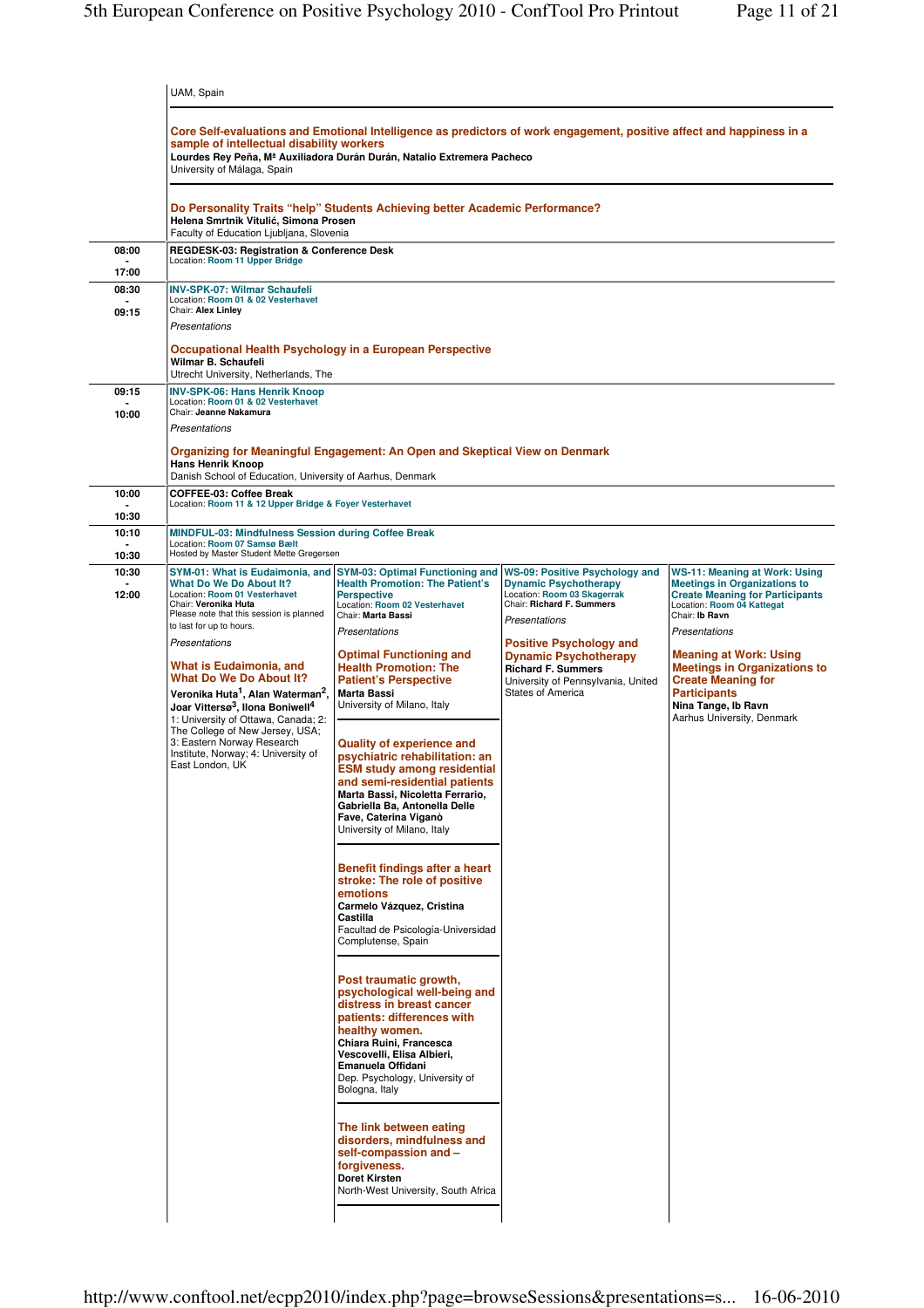| <b>TS-34: National Studies</b><br>Location: Room 05 Østersøen<br>Chair: Joar Vittersø<br>Presentations<br>What does differ happy from<br>unhappy people? - Results<br>from national survey in<br><b>Croatia</b><br>Ljiljana Kaliterna Lipovcan <sup>1</sup> ,<br>Zvjezdana Prizmic <sup>2</sup><br>1: Ivo Pilar Institute of Social<br>Sciences, Croatia (Hrvatska); 2:<br>Washington University, St.Louis,<br><b>USA</b><br>The relationship between<br><b>South African consumers'</b><br>living standards and their life<br>satisfaction<br>Leona M. Ungerer<br>University of South Africa, South<br>Africa<br><b>Positive Psychology in</b><br><b>Contexts of Chronic Crisis</b><br><b>Helle Harnisch</b><br>Danish Institute for Study Abroad,<br>Copenhagen, Denmark | <b>Positive Therapy:</b><br><b>Strengthspotting in</b><br><b>Psychotherapy</b><br><b>Alex Linley</b><br>Centre of Applied Posirtive<br>Psychology, United Kingdom<br>TS-23: Flow - Attention 2<br>Location: Room 06 Øresund<br>Chair: Paolo Inghilleri<br>Presentations<br><b>Sensor-based Correlation</b><br><b>Analysis between Office</b><br><b>Activities and Psychological</b><br><b>States</b><br>Yuki Kamiya <sup>1</sup> , Hideki Kawai <sup>1</sup> ,<br>Ikuo Ishimura <sup>2</sup> , Masahiro<br>Kodama <sup>3</sup> , Kazuo Kunieda <sup>1</sup> , Keiji<br>Yamada <sup>1</sup><br>1: NEC Corporation; 2: Tokyo<br>Seitoku University; 3: University of<br>Tsukuba<br>The "flow experience" and<br>the growth hypothesis.<br>Mathieu Bernard, Nicolas Favez<br>Faculty of Education and<br>Psychology Sciences, Switzerland<br><b>Expanding the flow model in</b><br>adventure activities: A<br><b>Reversal Theory perspective</b><br>Susan P Houge <sup>1</sup> , Ken Hodge <sup>2</sup> ,<br>Mike Boves <sup>2</sup><br>1: University of Otago and<br>Queenstown Resort College, New<br>Zealand; 2: University of Otago | <b>TS-09: Virtual Positive</b><br><b>Psychology</b><br>Location: Room 07 Samsø Bælt<br>Chair: Charles-Martin Krumm<br>Presentations<br>A study of teacher's support<br>and students' Internet<br>misuses<br>Shihkuan Hsu<br>National Taiwan University.<br>Taiwan, Republic of China<br>Using digital technology to<br>enhance learners' creativity:<br>the case of insight problem<br>solving in digital puzzle<br>gaming<br>Ling-yi Huang<br>National Chengchi University.<br>Taiwan, Republic of China<br><b>Evaluation of an Internet</b><br><b>Based Intervention Module</b><br>for Promoting Positive Health<br>& Well-Being: A Preliminary<br>Investigation.<br>Kamlesh Singh <sup>1</sup> , Rajneesh<br>Choubisa <sup>2</sup><br>1: Indian Institute of Technology,<br>Delhi, INDIA; 2: Indian Institute of<br>Technology, Delhi, INDIA | TS-15: Engagement and Curiosity<br>Location: Room 08 Lillebælt<br>Chair: Genevieve Anne O'Reilly<br>Presentations<br><b>Engaged and Dismissive</b><br><b>Savoring Differentially</b><br><b>Predict Positive and Negative</b><br><b>Mood Outcomes</b><br>Bee Teng Lim, Paul Jose, Erica<br>Chadwick<br>Victoria University of Wellington,<br>New Zealand, New Zealand<br><b>Customer-related correlates</b><br>of service employees' work<br>engagement<br>Dana Yagil<br>University of Haifa, Israel<br><b>Authenticity as a Reference</b><br><b>Point for Sexual Satisfaction:</b><br><b>Fantasy Disclosure - Is it a</b><br><b>Challenge?</b><br>Cristian Andrei Nica<br>Babes-Bolyai University, Romania<br>Work meaningfulness and<br><b>Affective disposition as</b><br>predictors of work |
|----------------------------------------------------------------------------------------------------------------------------------------------------------------------------------------------------------------------------------------------------------------------------------------------------------------------------------------------------------------------------------------------------------------------------------------------------------------------------------------------------------------------------------------------------------------------------------------------------------------------------------------------------------------------------------------------------------------------------------------------------------------------------|--------------------------------------------------------------------------------------------------------------------------------------------------------------------------------------------------------------------------------------------------------------------------------------------------------------------------------------------------------------------------------------------------------------------------------------------------------------------------------------------------------------------------------------------------------------------------------------------------------------------------------------------------------------------------------------------------------------------------------------------------------------------------------------------------------------------------------------------------------------------------------------------------------------------------------------------------------------------------------------------------------------------------------------------------------------------------------------------------------------------------------------|-------------------------------------------------------------------------------------------------------------------------------------------------------------------------------------------------------------------------------------------------------------------------------------------------------------------------------------------------------------------------------------------------------------------------------------------------------------------------------------------------------------------------------------------------------------------------------------------------------------------------------------------------------------------------------------------------------------------------------------------------------------------------------------------------------------------------------------------------|------------------------------------------------------------------------------------------------------------------------------------------------------------------------------------------------------------------------------------------------------------------------------------------------------------------------------------------------------------------------------------------------------------------------------------------------------------------------------------------------------------------------------------------------------------------------------------------------------------------------------------------------------------------------------------------------------------------------------------------------------------------------------------------------|
|                                                                                                                                                                                                                                                                                                                                                                                                                                                                                                                                                                                                                                                                                                                                                                            | <b>Measuring flow at a cross</b><br>curricular project at a Danish<br>junior high school<br>Frans Ørsted Andersen <sup>1</sup> , Henrik<br>Jacobsen <sup>2</sup><br>1: University of Aarhus, Denmark;<br>2: Universe Research Lab                                                                                                                                                                                                                                                                                                                                                                                                                                                                                                                                                                                                                                                                                                                                                                                                                                                                                                    |                                                                                                                                                                                                                                                                                                                                                                                                                                                                                                                                                                                                                                                                                                                                                                                                                                                 | engagement<br>Hadassah Littman-Ovadia<br>Ariel University Center of Samaria,<br>Israel<br><b>Engagement positives and</b><br>negatives: Work to live, not<br>live to work.<br>Genevieve. A. O'Reilly, Richard.<br>E. Hicks<br>Bond University, Australia                                                                                                                                                                                                                                                                                                                                                                                                                                                                                                                                       |
| TS-18: Leadership 1<br>Location: Room 09 Storebælt<br>Chair: <b>Ib Ravn</b><br>Presentations<br><b>Positive Leadership</b><br><b>Education: Cross-Cultural</b><br><b>Perspective</b><br><b>Alberto Ribera</b><br>IESE Business School, University<br>of Navarra, Spain<br><b>Too Much of a Good Thing?</b><br><b>Inflated Self-Perceptions in</b><br>the Workplace<br>Paul Harvey <sup>1</sup> , Mary Dana Laird <sup>2</sup><br>1: University of New Hampshire,<br>United States of America; 2:<br>University of Tulsa, United States<br>of America                                                                                                                                                                                                                       | TS-22: Aging<br>Location: Room 10 Langelandsbælt<br>Chair: Raymond Dalton Fowler<br>Presentations<br><b>Intention to Stay in</b><br><b>Organization among Older</b><br><b>Workers in Hong Kong:</b><br><b>Some Preliminary Analyses</b><br>Francis Cheung <sup>1</sup> , Anise Wu <sup>2</sup><br>1: Lingnan University, Hong Kong<br>S.A.R. - China; 2: Department of<br>Psychology, University of Macau<br><b>Are Adults Who Look More</b><br>At Positive Images of Aging<br><b>Happier? It Depends On Age</b><br>Helene H. Fung, Tianyuan Li<br>Chinese University of Hong Kong,<br>Hong Kong S.A.R. - China                                                                                                                                                                                                                                                                                                                                                                                                                                                                                                                      | TS-37: Positive Psychology in<br><b>Education - Primary</b><br>Location: Room 13 Limfjorden<br>Chair: Frans Ørsted Andersen<br>Presentations<br>A discussion of a unique<br>collaboration model between<br>schools<br>Alida W Nienaber, Werner De<br><b>Klerk</b><br>North West University,<br>Potchefstroom, South Africa, South<br>Africa<br>THE MAKING OF A LEXICON<br><b>FOR EFFECTIVE</b><br><b>RESIDENTIAL TREATMENT</b><br>FOR HIGH RISK<br><b>ADOLESCENT MALES</b>                                                                                                                                                                                                                                                                                                                                                                      | <b>WS-24: Complexity Growth: From</b><br><b>Standard Operating Procedures</b><br>to Positive Organizational<br>Scholarship/Behaviour, an<br>illustrative hospital case in<br>Leadership + other case<br>examples from 5 years of<br><b>Strengths-Based Leadership &amp;</b><br><b>Organizational Development in</b><br><b>Denmark</b><br>Location: The Black Diamond - Holberg<br>Chair: Lars Ginnerup<br>Chair: Claus Lund<br>Presentations<br><b>Complexity Growth: from</b><br><b>Standard Operating</b><br><b>Procedures to Positive</b><br><b>Organizational</b><br>Scholarship/Behaviour, an<br>illustrative hospital case in<br>Leadership + other case                                                                                                                                 |
| <b>Profiling Innate Working</b><br><b>Styles to Maximise Employee</b><br><b>Productivity: An exploration</b><br>and evaluation of the<br><b>Instinctive Drives<sup>®</sup> System</b><br>Geoffrey Ross Chapman, Ann<br>Dadich, Kate Hayes, Anneke<br><b>Fitzgerald, Terry Sloan</b><br>University of Western Sydney,<br>Australia<br><b>Towards Positive Institutions</b><br>- Understanding the                                                                                                                                                                                                                                                                                                                                                                           |                                                                                                                                                                                                                                                                                                                                                                                                                                                                                                                                                                                                                                                                                                                                                                                                                                                                                                                                                                                                                                                                                                                                      | Larry S. Sanders <sup>1</sup> , Robert J.<br>Fulton <sup>2</sup><br>1: Bayfield Treatment Centres.<br>Canada; 2: Social Research and<br>Outcomes Evaluation<br>The development of school<br>moral atmospheres and the<br>construction of students'<br>ethical awareness<br>Ulisses F. Araujo <sup>1</sup> , Valeria A.<br>Arantes <sup>2</sup><br>1: University of Sao Paulo, Brazil;<br>2: University of Sao Paulo, Brazil                                                                                                                                                                                                                                                                                                                                                                                                                     | examples from 5 years of<br><b>Strengths-Based Leadership</b><br>& Organizational<br><b>Development in Denmark</b><br>Claus Lund, Lars Ginnerup<br>Hvidovre Hospital, Lykkeklinikken                                                                                                                                                                                                                                                                                                                                                                                                                                                                                                                                                                                                           |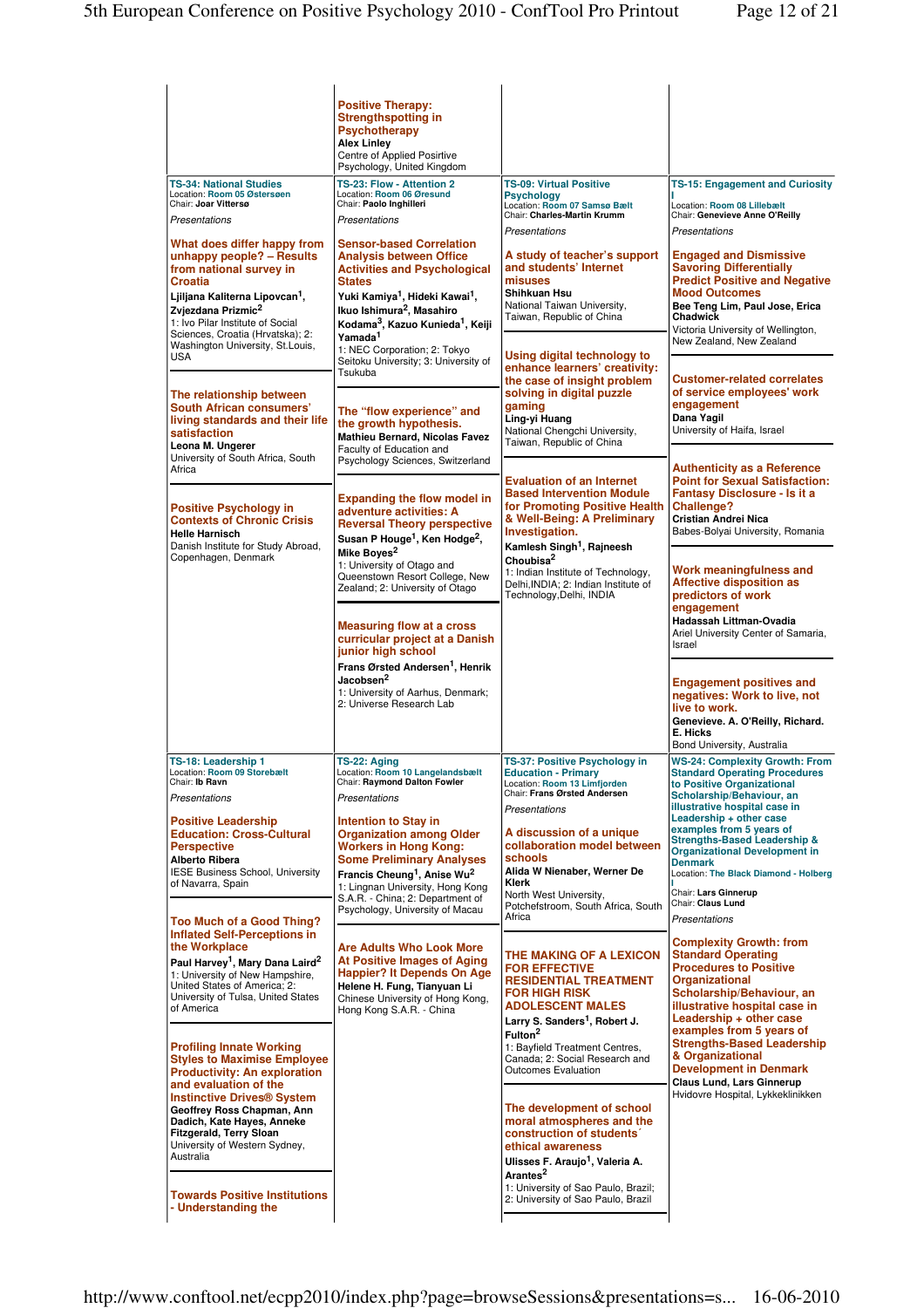|                | <b>Interaction of Leader</b><br><b>Disposition with Normative</b><br><b>Forces</b><br><b>Justine Lutterodt</b><br>Centre for Synchronous<br>Leadership, United Kingdom<br>SYM-11: Inclusive positivity as a<br>new model for bridging the<br>dichotomization of the mind<br>suggestions for culturally<br>sensitive positive psychology<br>Location: The Black Diamond - Holberg<br>Ш<br>Chair: Tatsuya Hirai<br>Presentations<br>Inclusive positivity as a new<br>model for bridging the<br>dichotomization of the mind:<br>suggestions for culturally<br>sensitive positive<br>psychology<br>Tatsuya Hirai <sup>1</sup> , Manami Ozaki <sup>2</sup> ,<br>Takehiro Sato <sup>3</sup> , Yuichi Ishikawa <sup>4</sup><br>1: Kyushu Sangyo University,<br>Japan; 2: Sagami Women's<br>University, Japan; 3: Rikkyo                                                                                                                                                                                                                                                                                                                                                                                                                                                                                                                                                                             |                                                                                                                                                                                                                                                                                                                                                                                                                                                                                                                                                                                                                                                                                                                                                                                                                                                                                                                                                                                                                                                                                                                                                                                                                                                                                   | <b>Becoming Talented: An on-</b><br>going choice and<br>commitment of living<br>Chin-hsieh Lu<br>National Taipei University of<br>Education, Taiwan                                                                                                                                                                                                                                                                                                                                                                                                                                                                                                                                                                                                                                                                                                                                                                                                                                                                                                                                                                                                                      |                                                                                                                                                                                                                                                                                                                                                                                                                      |
|----------------|----------------------------------------------------------------------------------------------------------------------------------------------------------------------------------------------------------------------------------------------------------------------------------------------------------------------------------------------------------------------------------------------------------------------------------------------------------------------------------------------------------------------------------------------------------------------------------------------------------------------------------------------------------------------------------------------------------------------------------------------------------------------------------------------------------------------------------------------------------------------------------------------------------------------------------------------------------------------------------------------------------------------------------------------------------------------------------------------------------------------------------------------------------------------------------------------------------------------------------------------------------------------------------------------------------------------------------------------------------------------------------------------|-----------------------------------------------------------------------------------------------------------------------------------------------------------------------------------------------------------------------------------------------------------------------------------------------------------------------------------------------------------------------------------------------------------------------------------------------------------------------------------------------------------------------------------------------------------------------------------------------------------------------------------------------------------------------------------------------------------------------------------------------------------------------------------------------------------------------------------------------------------------------------------------------------------------------------------------------------------------------------------------------------------------------------------------------------------------------------------------------------------------------------------------------------------------------------------------------------------------------------------------------------------------------------------|--------------------------------------------------------------------------------------------------------------------------------------------------------------------------------------------------------------------------------------------------------------------------------------------------------------------------------------------------------------------------------------------------------------------------------------------------------------------------------------------------------------------------------------------------------------------------------------------------------------------------------------------------------------------------------------------------------------------------------------------------------------------------------------------------------------------------------------------------------------------------------------------------------------------------------------------------------------------------------------------------------------------------------------------------------------------------------------------------------------------------------------------------------------------------|----------------------------------------------------------------------------------------------------------------------------------------------------------------------------------------------------------------------------------------------------------------------------------------------------------------------------------------------------------------------------------------------------------------------|
|                | University, Japan; 4: Sagami<br>Women's University, Japan                                                                                                                                                                                                                                                                                                                                                                                                                                                                                                                                                                                                                                                                                                                                                                                                                                                                                                                                                                                                                                                                                                                                                                                                                                                                                                                                    |                                                                                                                                                                                                                                                                                                                                                                                                                                                                                                                                                                                                                                                                                                                                                                                                                                                                                                                                                                                                                                                                                                                                                                                                                                                                                   |                                                                                                                                                                                                                                                                                                                                                                                                                                                                                                                                                                                                                                                                                                                                                                                                                                                                                                                                                                                                                                                                                                                                                                          |                                                                                                                                                                                                                                                                                                                                                                                                                      |
| 12:00<br>13:00 | LUNCH-02: Lunch<br>Location: Room 11 & 12 Upper Bridge & Foyer Vesterhavet                                                                                                                                                                                                                                                                                                                                                                                                                                                                                                                                                                                                                                                                                                                                                                                                                                                                                                                                                                                                                                                                                                                                                                                                                                                                                                                   |                                                                                                                                                                                                                                                                                                                                                                                                                                                                                                                                                                                                                                                                                                                                                                                                                                                                                                                                                                                                                                                                                                                                                                                                                                                                                   |                                                                                                                                                                                                                                                                                                                                                                                                                                                                                                                                                                                                                                                                                                                                                                                                                                                                                                                                                                                                                                                                                                                                                                          |                                                                                                                                                                                                                                                                                                                                                                                                                      |
| 13:00<br>14:15 | <b>SYM-16: Investment in mental</b><br>capacity - The Dutch case on<br>positive psychology - Part 2:<br><b>Interventions</b><br>Location: Room 01 Vesterhavet<br>Chair: Linda Bolier<br>Presentations<br>Online promotion of well-<br>being by the enhancement of<br>public mental health -<br>Preliminary results of a<br>randomized controlled trial<br>Linda Bolier <sup>1</sup> , Ernst Bohlmeijer <sup>2</sup> ,<br>Merel Haverman <sup>1</sup> , Heleen Riper <sup>1</sup> ,<br>Jan Walburg <sup>1</sup><br>1: Trimbos Institute, Netherlands,<br>The; 2: University of Twente<br>The development of an<br>online well-being<br>intervention for young adults<br>Merel Haverman, Brigitte Boon,<br>Debbie van der Linden, Jorne<br>Grolleman, Heleen Riper<br>Trimbos Institute, Netherlands, The<br><b>Happiness among the Dutch</b><br>secondary school students:<br><b>Using the Yesterday's Diary</b><br>MAJA TADIC <sup>1</sup> , HUUB BRAAM <sup>2</sup> ,<br>KATJA VAN VLIET <sup>2</sup> , RUUT<br><b>VEENHOVEN3</b><br>1: Institute of social sciences Ivo<br>Pilar, Croatia (Hrvatska); 2:<br>Verwey-Jonker Insitute, The<br>Netherlands; 3: Erasmus University<br>Rotterdam, The Netherlands<br>Positive psychology and<br>recovery of vulnerable<br>groups; results of the<br>implementation of the<br>strengths model of Rapp for<br>people with psychiatric<br>problems. | <b>SYM-06: The Eudaimonic</b><br><b>Happiness Investigation: Cross-</b><br>country comparisons of findings<br>on well-beina<br>Location: Room 02 Vesterhavet<br>Chair: Marie Wissing<br>Presentations<br><b>The Eudaimonic Happiness</b><br><b>Investigation: Cross-country</b><br>comparisons of findings on<br>well-being<br>Marie Wissing <sup>1</sup> , Ingrid Brdar <sup>2</sup> ,<br>Antonella Delle Fave <sup>3</sup> , Teresa<br>Freire <sup>4</sup> , Dianne Vella-Brodrick <sup>5</sup><br>1: North West University<br>(potchefstroom Campus), South<br>Africa; 2: University of Rijeka,<br>Croatia; 3: University of Milano,<br>Italy; 4: University of Minho,<br>Portugal; 5: Monash University,<br>(Caulfield Campus), Australia.<br><b>A Cross-country comparison</b><br>of the experience of<br><b>Meaningfulness</b><br><b>Marie Wissing</b><br>North West University, South Africa<br><b>Happiness across life</b><br>domains: A cross-country<br>study<br>Ingrid Brdar<br>Faculty of Arts and Sciences,<br>University of Rijeka, Croatia<br>Work and well-being in<br>Western culture: cross-<br>country findings<br><b>Antonella Delle Fave</b><br>University of Milano, Italy<br><b>Understanding Happiness</b><br>through Leisure: a cross-<br>country study | TS-17: Happiness 1<br>Location: Room 03 Skagerrak<br>Chair: Ruut Veenhoven<br>Presentations<br>Happiness judgments. The<br>combined effect of recall and<br>focus on positive/negative<br>information<br>Angelica Moè<br>University of Padua - Italy, Italy<br><b>Funding Happiness: A study</b><br>of the arguments against the<br>funding of life enhancement<br>Morgan Joel Luck <sup>1</sup> , Justin<br>Harrison <sup>2</sup><br>1: Charles Sturt University,<br>Australia; 2: Charles Sturt<br>University, Australia<br>Happiness as a relational<br>issue in organizations:<br>tracking speech acts.<br>episodes and identities as<br>part of a culture in a bottom-<br>up intervention in a call<br>centre of a major Portuguese<br>organization<br>Luis Miguel Neto <sup>1,2</sup> , Helena<br>Agueda Marujo <sup>1</sup><br>1: Universidade de Lisboa e<br>Universidade Nova de Lisboa<br>Intituto de Estudos de Literatura<br>Tradicional Portugal; 2:<br>Universidade de Lisboa<br>Happiness doesn't have to<br>cost the earth<br>Nic Marks, Saamah Abdallah,<br>Juliet Michaelson, Sam<br>Thompson<br>nef (the new economics<br>foundation), United Kingdom | WS-26: Happiness Lab /<br><b>Successful Relationships</b><br><b>Student Workshop</b><br>Location: Room 04 Kattegat<br>Chair: Magdalena Dagny Kleparska<br>Presentations<br><b>Happiness lab / Successful</b><br><b>Relationships Workshop</b><br>Magdalena Kleparska, Erik<br>Fernholm, Anders Eriksson,<br>Julia Ilke, Linnea Molander,<br>Thomas Fridner, Johannes Belin<br>Sveriges Akademiska Coacher,<br>Sweden |
|                | Manja van Wezep <sup>1</sup> , Annet<br>Nugter <sup>2</sup> , Michiel Bähler <sup>2</sup> , Katinka<br>Kerssens <sup>2</sup> , Harry Michon <sup>1</sup><br>1: Trimbos Institute (Netherlands<br>Institute of Mental Health and<br>Addiction), Utrecht, The<br>Netherlands; 2: GGZ NHN (Mental<br>Health Care Service), Heiloo, The                                                                                                                                                                                                                                                                                                                                                                                                                                                                                                                                                                                                                                                                                                                                                                                                                                                                                                                                                                                                                                                          | <b>Teresa Freire</b><br>Universidade do Minho, Braga,<br>Portugal<br><b>Spirituality and satisfaction</b><br>with life: A cross-country<br>investigation                                                                                                                                                                                                                                                                                                                                                                                                                                                                                                                                                                                                                                                                                                                                                                                                                                                                                                                                                                                                                                                                                                                          |                                                                                                                                                                                                                                                                                                                                                                                                                                                                                                                                                                                                                                                                                                                                                                                                                                                                                                                                                                                                                                                                                                                                                                          |                                                                                                                                                                                                                                                                                                                                                                                                                      |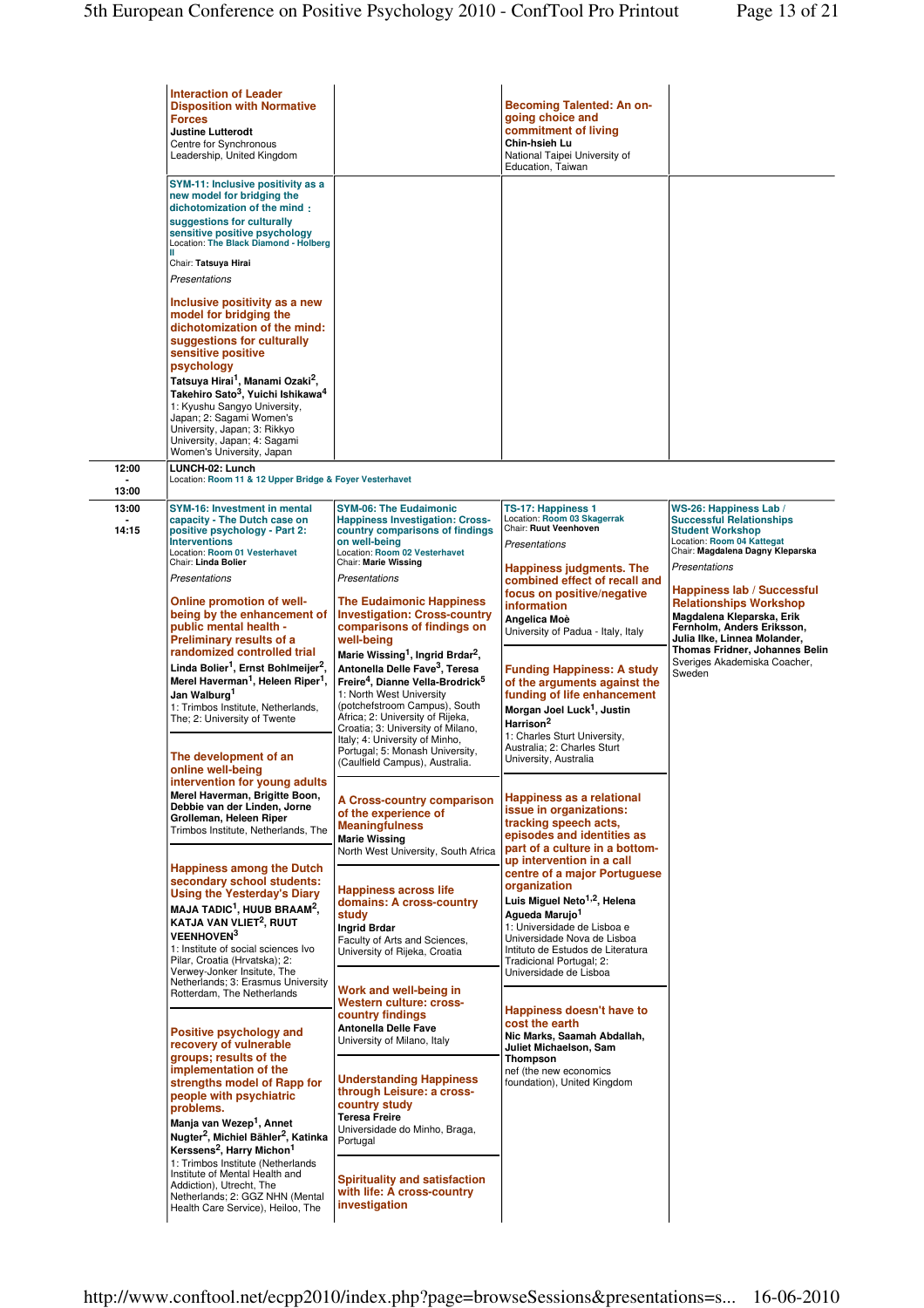| Netherlands                                                                                                                                                                                                                                                                                                                                                                                                                                                                                                                                                                                                    | Dianne Anne Vella-Brodrick,<br>Wissing Marié                                                                                                                                                                                                                                                                                                                                                                                                                                                                                                                                                                                                                                                                      |                                                                                                                                                                                                                                                                                                                                             |                                                                                                                                                                                                                                                                                                                                                                                                                                                                                                                                                          |
|----------------------------------------------------------------------------------------------------------------------------------------------------------------------------------------------------------------------------------------------------------------------------------------------------------------------------------------------------------------------------------------------------------------------------------------------------------------------------------------------------------------------------------------------------------------------------------------------------------------|-------------------------------------------------------------------------------------------------------------------------------------------------------------------------------------------------------------------------------------------------------------------------------------------------------------------------------------------------------------------------------------------------------------------------------------------------------------------------------------------------------------------------------------------------------------------------------------------------------------------------------------------------------------------------------------------------------------------|---------------------------------------------------------------------------------------------------------------------------------------------------------------------------------------------------------------------------------------------------------------------------------------------------------------------------------------------|----------------------------------------------------------------------------------------------------------------------------------------------------------------------------------------------------------------------------------------------------------------------------------------------------------------------------------------------------------------------------------------------------------------------------------------------------------------------------------------------------------------------------------------------------------|
| TS-07: Positive Health 1<br>Location: Room 05 Østersøen<br>Chair: Poul Nissen<br>Presentations<br>Positive psychology and<br>support for problems:<br>competing or converging<br>paradigms?<br>Theresa Fleming, Karolina<br>Stasiak<br>University of Auckland, New<br>Zealand<br>The interaction of<br>posttraumatic growth with<br>posttraumatic stress<br>symptoms in predicting<br>mental health among<br><b>Coronary Heart Disease</b><br>patients<br>Irit Ben-Avi <sup>1,2</sup> , Liat Moravchick <sup>2</sup> ,<br>David Sheps <sup>3</sup> , Varda Tal-Regev <sup>3</sup> .<br>Miki Bloch <sup>2</sup> | Monash University, Australia<br>TS-35: Leadership 2<br>Location: Room 06 Øresund<br>Chair: Richard Burns<br>Presentations<br>The importance of<br>psychological well-being in<br>organisational settings:<br>Moving beyond the pleasure<br>principle<br>Richard Burns <sup>1</sup> , Michael<br>Anthony Machin <sup>2</sup><br>1: Australian National University,<br>Australia; 2: University of Southern<br>Queensland, Australia<br><b>HOW AFFECTIVE WELL-</b><br><b>BEING AT WORK MEDIATES</b><br>THE RELATIONSHIP<br><b>BETWEEN AUTHENTIC</b><br><b>LEADERSHIP AND</b><br><b>EMPLOYEES' CREATIVITY</b><br>arménio rego <sup>1</sup> , filipa sousa <sup>2</sup> ,<br>carla marques <sup>3</sup> , miquel pina | <b>WS-12: Positive Psychology</b><br><b>Coaching - Using Research in</b><br><b>Coaching Practice</b><br>Location: Room 07 Samsø Bælt<br>Chair: Ebbe Lavendt<br>Presentations<br><b>Positive Psychology</b><br><b>Coaching - Using Research</b><br>in Coaching Practice<br><b>Ebbe Lavendt</b><br>University of Southern Denmark,<br>Denmark | <b>TS-45: Engagement and Curiosity</b><br>2<br>Location: Room 08 Lillebælt<br>Chair: Anne Kirketerp<br>Presentations<br><b>Focus on "development"</b><br>improves employee<br>engagement<br>Ozge Koca<br><b>CCTR Coaching Consulting</b><br>Training and Research Ltd., Turkey<br>How to stimulate enterprising<br>behavior among student in<br>the higher educations - A<br>case study of 4 excellent<br>entrepreneurial programs in<br><b>England, USA and Denmark.</b><br><b>Anne Kirketerp</b><br>Aarhus University, Denmark<br>Life goals, positive |
| 1: Tel-Aviv University, Nursing<br>school, Israel; 2: Ambulatory<br>Psychiatric Department, Tel-Aviv<br>Sourasky Medical Center, Israel; 3:<br>Cardiac Rehabilitation Center, Tel-<br>Aviv Sourasky Medical Center,<br>Israel                                                                                                                                                                                                                                                                                                                                                                                  | $c$ unha $^4$<br>1: Universidade de Aveiro<br>(Portugal); 2: Escola Superior de<br>Educação e Ciências Sociais:<br>Instituto Politécnico de Leiria<br>(Portugal); 3: Departamento de<br>Economia, Sociologia e Gestão;                                                                                                                                                                                                                                                                                                                                                                                                                                                                                            |                                                                                                                                                                                                                                                                                                                                             | experiences at faculty and<br>well-being<br>Majda Rijavec, Dubravka<br>Miljković, Lana Jurčec<br>Faculty of Teacher Education,<br>Croatia (Hrvatska)                                                                                                                                                                                                                                                                                                                                                                                                     |
| Social support, burnout and<br>general health of nurses.<br><b>Contrast of a direct and</b><br>buffer effect model<br>Johanna Buitendach<br>University of Kwazulu Natal, South<br>Africa                                                                                                                                                                                                                                                                                                                                                                                                                       | Universidade de Trás-os-Montes e<br>Alto Douro (Portugal); 4: Faculdade<br>de Economia, Universidade Nova<br>de Lisboa (Portugal)<br>Organisational leadership,<br>personal coping and<br>effective solutions to<br>workplace bullying                                                                                                                                                                                                                                                                                                                                                                                                                                                                            |                                                                                                                                                                                                                                                                                                                                             | <b>The Curiosity and</b><br><b>Exploration Inventory-II-</b><br>validation of the Polish<br>version<br>Lukas Dominik Kaczmarek,<br>Blazej Baczkowski, Barbara<br>Baran<br>Adam Mickiewicz University,<br>Poland                                                                                                                                                                                                                                                                                                                                          |
| <b>Positive Health Impact Of</b><br><b>Bad News; A Group Study at</b><br><b>Tagad District</b><br>terdsak detkong, radtada<br>kornprasi<br>Ministry of public health, Thailand                                                                                                                                                                                                                                                                                                                                                                                                                                 | Dianne Heather Gardner <sup>1</sup> , Tim<br>Bentley <sup>1</sup> , Bevan Catley <sup>1</sup> , Helena<br>Cooper-Thomas <sup>2</sup> , Mike<br>O'Driscoll <sup>3</sup> , Linda Trenberth <sup>4</sup><br>1: Massey University, New<br>Zealand; 2: University of Auckland,<br>New Zealand: 3: Waikato<br>University, New Zealand; 4:<br>Birkbeck College, University of<br>London                                                                                                                                                                                                                                                                                                                                  |                                                                                                                                                                                                                                                                                                                                             |                                                                                                                                                                                                                                                                                                                                                                                                                                                                                                                                                          |
|                                                                                                                                                                                                                                                                                                                                                                                                                                                                                                                                                                                                                | <b>Facilitation: A tool for</b><br>positive organizing<br>Ib Ravn, Hanne Adriansen<br>Aarhus University, Denmark                                                                                                                                                                                                                                                                                                                                                                                                                                                                                                                                                                                                  |                                                                                                                                                                                                                                                                                                                                             |                                                                                                                                                                                                                                                                                                                                                                                                                                                                                                                                                          |
| SYM-15: Positive psychology and<br>public health - breaking the<br><b>barriers</b><br>Location: Room 09 Storebælt<br>Chair: Dora Gudmundsdottir<br>Presentations                                                                                                                                                                                                                                                                                                                                                                                                                                               | TS-38: Positive Psychology in<br><b>Education - Secondary</b><br>Location: Room 10 Langelandsbælt<br>Chair: William Damon<br>Presentations                                                                                                                                                                                                                                                                                                                                                                                                                                                                                                                                                                        | TS-02: Spirituality -<br><b>Transcendence</b><br>Location: Room 13 Limfiorden<br>Chair: Helene Schvartzman<br>Presentations                                                                                                                                                                                                                 | <b>WS-14: Play Your Strengths -</b><br>telling the story of our strengths<br><b>Location: The Black Diamond - Holberg</b><br>Chair: Mads Bab<br>Presentations                                                                                                                                                                                                                                                                                                                                                                                            |
| Positive psychology and<br>public health - breaking the<br><b>barriers</b><br>Dora Gudmundsdottir<br>Public Health Institute of Iceland,<br>Iceland                                                                                                                                                                                                                                                                                                                                                                                                                                                            | <b>On the Positive Psychology</b><br>of Pride<br>Jeanne Nakamura <sup>1</sup> , Kiyoshi<br>Asakawa <sup>2</sup><br>1: Claremont Graduate University,<br>United States of America; 2: Hosei<br>University, Japan                                                                                                                                                                                                                                                                                                                                                                                                                                                                                                   | <b>Induction of Positive</b><br><b>Emotions Lead to Spirituality</b><br>through Changes in Basic<br><b>Beliefs: An Experimental</b><br><b>Study</b><br>Patty Van Cappellen <sup>1</sup> , Vassilis<br>Saroglou <sup>2</sup><br>1: Université catholique de Louvain                                                                          | <b>Play Your Strengths - telling</b><br>the story of our strengths<br><b>Mads Bab</b><br>intenz A/S, Denmark                                                                                                                                                                                                                                                                                                                                                                                                                                             |
|                                                                                                                                                                                                                                                                                                                                                                                                                                                                                                                                                                                                                | <b>Exploring mental well-being</b><br>in teenagers v adults:<br>fundamentally different or<br>psychometrically sound?<br>Aileen Clarke <sup>1</sup> , Rebecca Edythe<br>Putz <sup>1</sup> , Tim Friede <sup>1</sup> , Jacquie<br>Ashdown <sup>1</sup> , Yaser Adi <sup>1</sup> , Steven<br>Martin <sup>1</sup> , Pamela Flynn <sup>2</sup> , Amy                                                                                                                                                                                                                                                                                                                                                                  | and Belgian National Fund for<br>Scientific Research; 2: Université<br>catholique de Louvain, Belgium<br>Integral positivity:<br>acceptance of negativity and<br>transformation to positivity<br>from the aspect of<br>transcendence                                                                                                        |                                                                                                                                                                                                                                                                                                                                                                                                                                                                                                                                                          |
|                                                                                                                                                                                                                                                                                                                                                                                                                                                                                                                                                                                                                | Blake <sup>1</sup> , Sarah Stewart-Brown <sup>1</sup> ,<br>Stephen Platt <sup>2</sup><br>1: University of Warwick, United<br>Kingdom; 2: University of<br>Edinburgh, United Kingdom                                                                                                                                                                                                                                                                                                                                                                                                                                                                                                                               | Manami Ozaki<br>Sagami women's University, Japan<br>The benefits of a                                                                                                                                                                                                                                                                       |                                                                                                                                                                                                                                                                                                                                                                                                                                                                                                                                                          |
|                                                                                                                                                                                                                                                                                                                                                                                                                                                                                                                                                                                                                |                                                                                                                                                                                                                                                                                                                                                                                                                                                                                                                                                                                                                                                                                                                   |                                                                                                                                                                                                                                                                                                                                             |                                                                                                                                                                                                                                                                                                                                                                                                                                                                                                                                                          |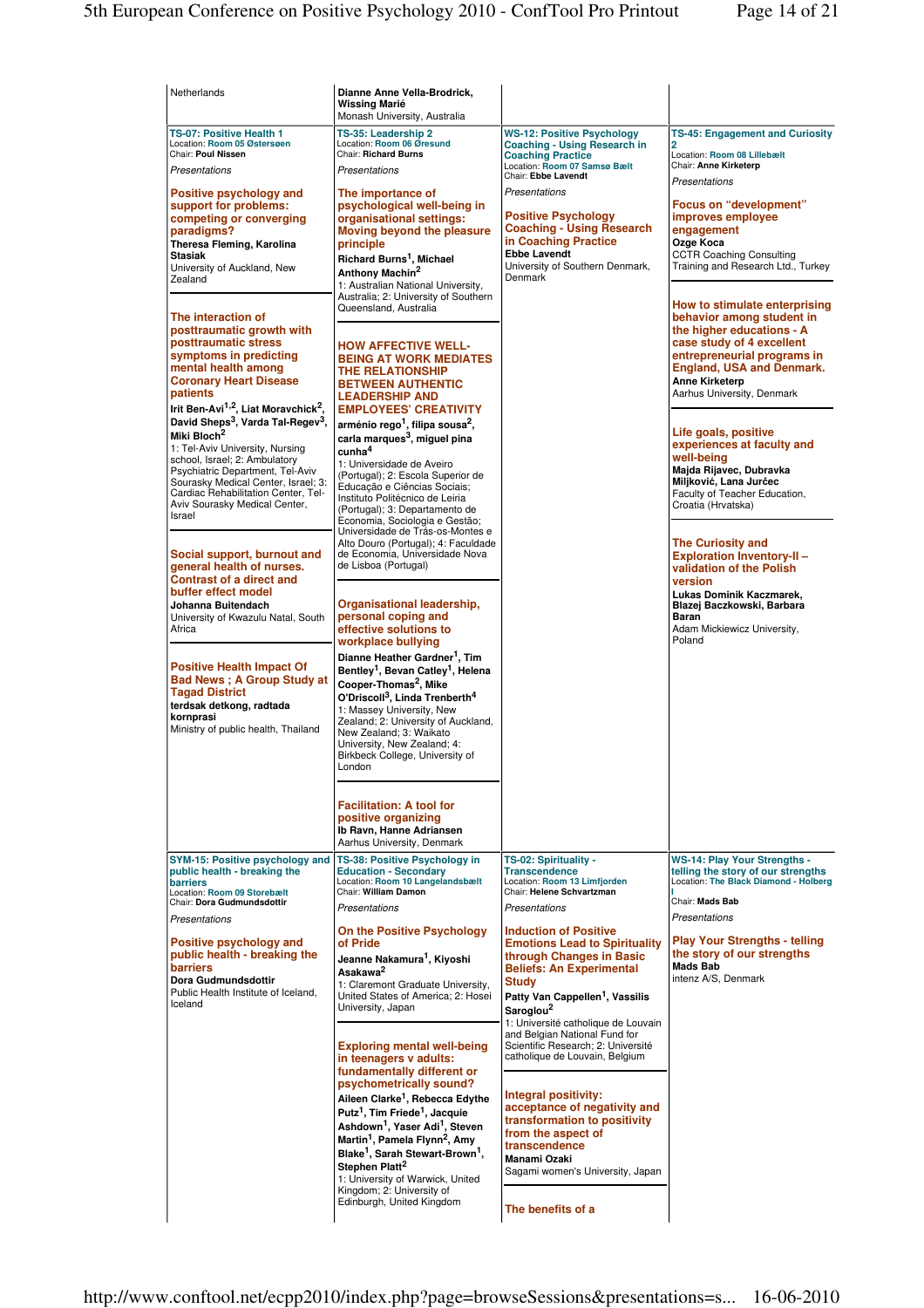|                | <b>WS-19: Emotions GPS: Building</b>                                                                                                                                                                                                                                                             | Growing tall—Image and<br>operation of a teacher's<br>practical knowledge of<br>classroom assessment<br>Yuh-Yin Wu <sup>1</sup> , Hui-Hsu Hu <sup>2</sup><br>1: National Taipei University of<br>Education, Taiwan, Republic of<br>China; 2: Hsin-Pu Junior High<br>School, Taipei County, Taiwan,<br>Republic of China<br>Validity and reliability of the<br><b>Gratitude Questionnaire -6</b><br>(GQ-6, Emmons, McCullough)<br>& Tsang, 2002) in a sample of<br>high school students in Iran<br>amir ghamarani <sup>1</sup> , Mohammad. B.<br>Kajbaf <sup>2</sup><br>1: Dept of psychology - University of<br>Isfahan, Iran (Islamic Republic of);<br>2: Dept of psychology - University of<br>Isfahan, Iran (Islamic Republic of) | transcendental perspective:<br>Spirituality and well-being in<br><b>Hungarian helping</b><br>professionals<br>Tamás Martos <sup>1</sup> , András Ittzés <sup>1</sup> ,<br>Katalin Horváth-Szabó <sup>1,2</sup> , Tünde<br>Szabó <sup>1</sup> . Teodóra Tomcsánvi <sup>1</sup><br>1: Semmelweis University,<br>Hungary; 2: Sapientia School of<br>Theology, Hungary |                                                                                                                                                                                                                                                         |
|----------------|--------------------------------------------------------------------------------------------------------------------------------------------------------------------------------------------------------------------------------------------------------------------------------------------------|--------------------------------------------------------------------------------------------------------------------------------------------------------------------------------------------------------------------------------------------------------------------------------------------------------------------------------------------------------------------------------------------------------------------------------------------------------------------------------------------------------------------------------------------------------------------------------------------------------------------------------------------------------------------------------------------------------------------------------------|--------------------------------------------------------------------------------------------------------------------------------------------------------------------------------------------------------------------------------------------------------------------------------------------------------------------------------------------------------------------|---------------------------------------------------------------------------------------------------------------------------------------------------------------------------------------------------------------------------------------------------------|
|                | <b>Positivity through Nature</b><br>Location: The Black Diamond - Holberg<br>Chair: Isa Gonçalves<br>Presentations                                                                                                                                                                               |                                                                                                                                                                                                                                                                                                                                                                                                                                                                                                                                                                                                                                                                                                                                      |                                                                                                                                                                                                                                                                                                                                                                    |                                                                                                                                                                                                                                                         |
|                | <b>Emotions GPS: Building</b><br><b>Positivity through Nature</b><br>Isa Gonçalves, Ana Marques,<br>Cátia Matos<br>Emotions_GPS, Portugal                                                                                                                                                        |                                                                                                                                                                                                                                                                                                                                                                                                                                                                                                                                                                                                                                                                                                                                      |                                                                                                                                                                                                                                                                                                                                                                    |                                                                                                                                                                                                                                                         |
| 14:15          | <b>MINDFUL-04: Mindfulness Session during Coffee Break</b><br>Location: Room 07 Samsø Bælt                                                                                                                                                                                                       |                                                                                                                                                                                                                                                                                                                                                                                                                                                                                                                                                                                                                                                                                                                                      |                                                                                                                                                                                                                                                                                                                                                                    |                                                                                                                                                                                                                                                         |
| 14:35          | Hosted by Master Student Mette Gregersen                                                                                                                                                                                                                                                         |                                                                                                                                                                                                                                                                                                                                                                                                                                                                                                                                                                                                                                                                                                                                      |                                                                                                                                                                                                                                                                                                                                                                    |                                                                                                                                                                                                                                                         |
| 14:15          | <b>COFFEE-04: Coffee Break</b><br>Location: Room 11 & 12 Upper Bridge & Foyer Vesterhavet                                                                                                                                                                                                        |                                                                                                                                                                                                                                                                                                                                                                                                                                                                                                                                                                                                                                                                                                                                      |                                                                                                                                                                                                                                                                                                                                                                    |                                                                                                                                                                                                                                                         |
| 14:45          |                                                                                                                                                                                                                                                                                                  |                                                                                                                                                                                                                                                                                                                                                                                                                                                                                                                                                                                                                                                                                                                                      |                                                                                                                                                                                                                                                                                                                                                                    |                                                                                                                                                                                                                                                         |
| 14:45          | INV-SPK-04: Willibald Ruch<br>Location: Room 01 Vesterhavet                                                                                                                                                                                                                                      |                                                                                                                                                                                                                                                                                                                                                                                                                                                                                                                                                                                                                                                                                                                                      | <b>INV-SPK-05: William Damon</b><br>Location: Room 02 Vesterhavet                                                                                                                                                                                                                                                                                                  |                                                                                                                                                                                                                                                         |
| 15:30          | Chair: Martin Führ                                                                                                                                                                                                                                                                               |                                                                                                                                                                                                                                                                                                                                                                                                                                                                                                                                                                                                                                                                                                                                      | Chair: Joar Vittersø<br>Presentations                                                                                                                                                                                                                                                                                                                              |                                                                                                                                                                                                                                                         |
|                | Presentations<br>The Seriousness and Fun about Humor<br><b>Willibald Ruch</b><br>University of Zurich, Switzerland                                                                                                                                                                               |                                                                                                                                                                                                                                                                                                                                                                                                                                                                                                                                                                                                                                                                                                                                      | How Morality Works – Psychologically – and Why<br><b>William Damon</b><br>Stanford University, United States of America                                                                                                                                                                                                                                            |                                                                                                                                                                                                                                                         |
| 15:45<br>17:00 | TS-33: Cross-Cultural Studies 1<br>Location: Room 01 Vesterhavet<br>Chair: Hilde Eileen Nafstad<br><b>Presentations</b>                                                                                                                                                                          | <b>INV-SYM-04: Carol Craig</b><br>Location: Room 02 Vesterhavet<br>Chair: Ruut Veenhoven<br>Presentations                                                                                                                                                                                                                                                                                                                                                                                                                                                                                                                                                                                                                            | <b>SYM-10: Enhancing Cognitive</b><br>Behavioural Therapy by using a<br>combination of Strengths-Based<br>and Schema-Focused<br><b>Interventions</b>                                                                                                                                                                                                               | <b>TS-12: Mindfulness</b><br>Location: Room 04 Kattegat<br>Chair: Lone Overby Fjorback<br>Presentations                                                                                                                                                 |
|                | <b>Age Differences in Life-</b><br><b>Satisfaction: A Comparison</b><br>of Four Cultures<br>Henrik Dobewall, Anu Realo<br>University of Tartu, Estonia<br><b>Cross-cultural studies of</b><br>communal values: A post-                                                                           | <b>Positive Psychology in</b><br>Practice - the challenge of<br>Glasgow<br><b>Carol Craig</b><br>Centre for Confidence and Well-<br>Being, United Kingdom                                                                                                                                                                                                                                                                                                                                                                                                                                                                                                                                                                            | Location: Room 03 Skagerrak<br>Chair: Kate Mary MacKinnon                                                                                                                                                                                                                                                                                                          | <b>Mindfulness Treatment for</b><br><b>Bodily Distress Disorders - a</b><br><b>Randomized Controlled Trial</b><br>Lone Overby Fjorback<br>The Research Clinic for Functional<br>Disorders and Psychosomatics,<br>Aarhus University Hostipal,<br>denmark |
|                | communist East-European<br>republic, a Nordic welfare<br>state and a modern West-<br>African society.<br>Hilde Eileen Nafstad <sup>1</sup> , Rolv<br>Mikkel Blakar <sup>1</sup> , Albert<br>Botchway <sup>2</sup> , Erlend Sand Bruer <sup>1</sup> ,<br>Petra Filkukova <sup>1</sup> , Kim Rand- |                                                                                                                                                                                                                                                                                                                                                                                                                                                                                                                                                                                                                                                                                                                                      |                                                                                                                                                                                                                                                                                                                                                                    | <b>Enhancing Sexual Fantasy</b><br><b>Using Mindfulness: A matter</b><br>of Absorption or Hedonic<br>Capacity?<br>Cristian Andrei Nica<br>Babes-Bolyai University, Romania                                                                              |
|                | Hendriksen <sup>1</sup><br>1: 1 University of Oslo, Norway; 2:<br>2 University of Southern Illinois at<br>Carbondale, US<br>The World of Happiness                                                                                                                                               |                                                                                                                                                                                                                                                                                                                                                                                                                                                                                                                                                                                                                                                                                                                                      |                                                                                                                                                                                                                                                                                                                                                                    | <b>Mindfulness and Journaling:</b><br>An Action Research Study on<br>a University Campus<br>Irina Khramtsova, Pat Glascock<br>Arkansas State University, United<br><b>States of America</b>                                                             |
|                | <b>Leo Bormans</b><br>The World Book of Happiness,<br>Belgium<br><b>Satisfaction with life across</b><br>Europe and the relationship                                                                                                                                                             |                                                                                                                                                                                                                                                                                                                                                                                                                                                                                                                                                                                                                                                                                                                                      |                                                                                                                                                                                                                                                                                                                                                                    | <b>Mindfulness manipulation</b><br>leads to external focus<br>during postural balance<br>Ying Hwa KEE <sup>1,2</sup> , Pui Wah<br>KONG <sup>2</sup> , Nikos                                                                                             |
|                | with value priorities:<br>evidence from the European                                                                                                                                                                                                                                             |                                                                                                                                                                                                                                                                                                                                                                                                                                                                                                                                                                                                                                                                                                                                      |                                                                                                                                                                                                                                                                                                                                                                    | CHATZISARANTIS <sup>1,2</sup> , Jia Yi<br>CHOW <sup>2</sup>                                                                                                                                                                                             |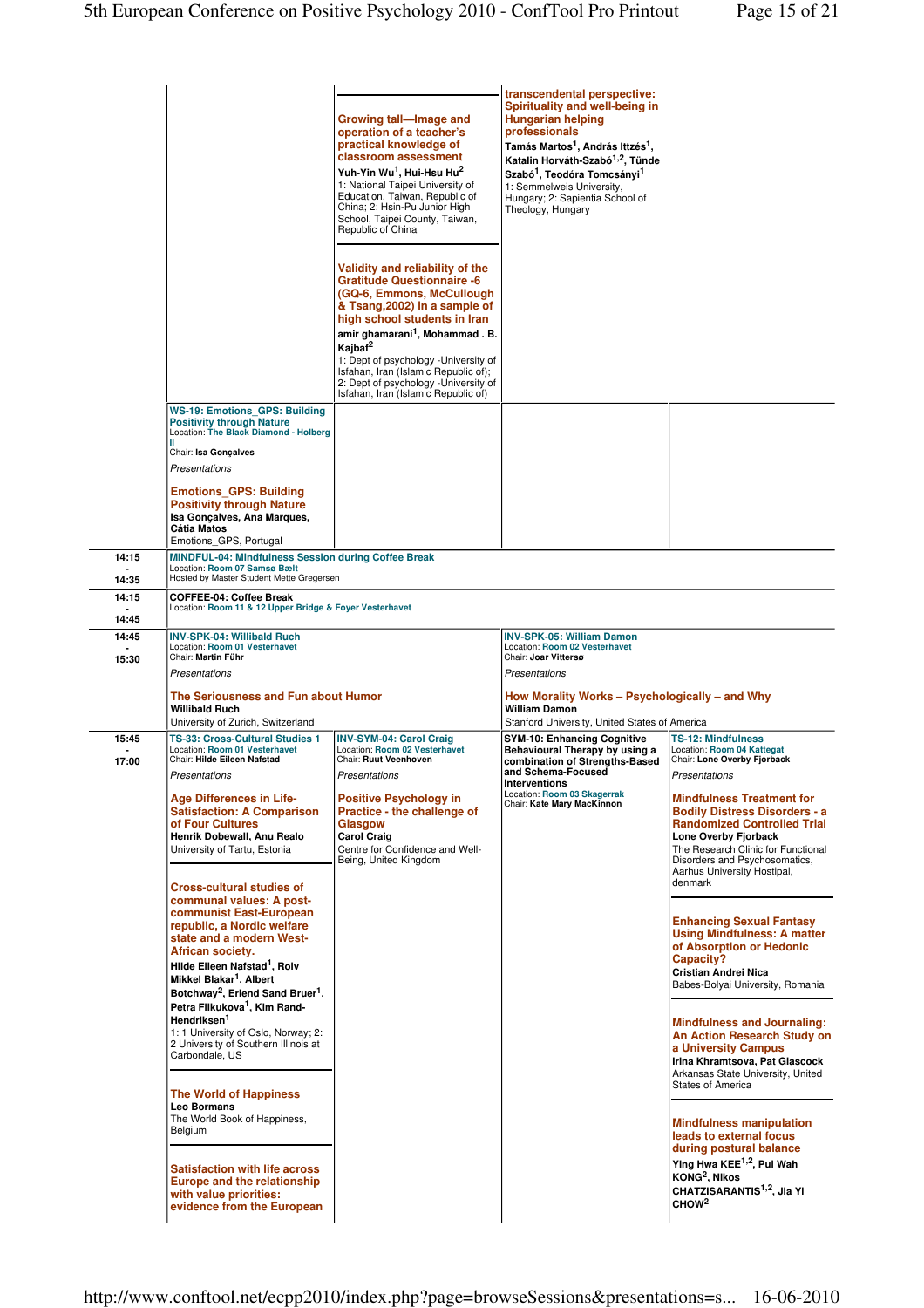| <b>Social Survey.</b><br><b>Florencia Maria Sortheix</b><br>University of Helsinki, Finland<br>Age differences in the<br><b>Congruence of Actual Self-</b><br><b>Importance and Perceived</b><br><b>Cultural Importance of</b><br>Values: Can it be an<br>alternative to understand<br>psychological well being<br>across cultures?<br>Yuen Wan Ho <sup>1</sup> , Helene Hoi Lam<br>Fung <sup>1</sup> , Kim-Pong Tam <sup>2</sup> , Kimberly<br>A Noels <sup>3</sup> , Rui Zhang <sup>3</sup><br>1: Chinese University of Hong<br>Kong, Hong Kong S.A.R. - China;<br>2: Hong Kong University of Science<br>and Technology; 3: University of<br>Alberta |                                                                                                                                                                                                                                                                                                              |                                                                                                                                                                                                                                                             | 1: Motivation in Educational<br>Research Laboratory, National<br>Institute of Education, Singapore; 2:<br>Physical Education and Sports<br>Science, National Institute of<br><b>Education, Singapore</b>                                                                  |
|--------------------------------------------------------------------------------------------------------------------------------------------------------------------------------------------------------------------------------------------------------------------------------------------------------------------------------------------------------------------------------------------------------------------------------------------------------------------------------------------------------------------------------------------------------------------------------------------------------------------------------------------------------|--------------------------------------------------------------------------------------------------------------------------------------------------------------------------------------------------------------------------------------------------------------------------------------------------------------|-------------------------------------------------------------------------------------------------------------------------------------------------------------------------------------------------------------------------------------------------------------|---------------------------------------------------------------------------------------------------------------------------------------------------------------------------------------------------------------------------------------------------------------------------|
| TS-29: Well-being - Youth and<br><b>Students 1</b><br>Location: Room 05 Østersøen<br>Chair: Ilona Boniwell<br><b>Presentations</b>                                                                                                                                                                                                                                                                                                                                                                                                                                                                                                                     | <b>TS-24: Physical Environment</b><br>Location: Room 06 Øresund<br>Chair: Paolo Inghilleri<br>Presentations                                                                                                                                                                                                  | TS-19: Family - Marriage -<br><b>Parenting</b><br>Location: Room 07 Samsø Bælt<br>Chair: Teresa Freire<br>Presentations                                                                                                                                     | TS-46: Leadership 3<br>Location: Room 08 Lillebælt<br>Chair: Franklin Roosevelt Finlayson<br>Presentations                                                                                                                                                                |
| Well-being curriculum in the<br><b>Haberdasher's Aske's</b><br><b>Federation: evaluation of the</b><br>fist year of implementation<br>Ilona Boniwell, Nash Popovic,<br>Evgeny Osin<br>University of East London, United<br>Kingdom                                                                                                                                                                                                                                                                                                                                                                                                                     | <b>Environmental Psychology</b><br>and Well-Being: From a<br>deneric relationship to a<br>specific theoretical<br>framework<br>Paolo Inghilleri <sup>1</sup> , Nicola<br>Rainisio <sup>1</sup> . Ilaria Cutica <sup>2</sup><br>1: University of Milano Italy, Italy; 2:<br>University of Torino Italy, Italy | <b>Mates and marriage matter:</b><br><b>Genetic and environmental</b><br>influences on subjective<br>well-being across marital<br><b>status</b><br>Ragnhild Bang Nes, Espen<br>Røysamb, Jennifer R. Harris,<br>Nikolai Czajkowski, Kristian<br><b>Tambs</b> | <b>New Insights on Developing</b><br>a Positive and Productive<br><b>Workplace Community:</b><br><b>Lessons from Festivals</b><br>Franklin Roosevelt Finlayson <sup>1</sup> ,<br>Lotte Darsø <sup>2</sup><br>1: MDR (Bahamas) Ltd., Bahamas,<br>The; 2: Aarhus University |
| A MIXED-METHOD STUDY<br><b>OF PSYCHO-SOCIAL WELL-</b><br><b>BEING IN A GROUP OF</b><br>SOUTH AFRICAN<br><b>ADOLESCENTS.</b><br>IZANETTE VAN SCHALKWYK,<br><b>MARIA PHILIPINA WISSING</b><br>NORTH-WEST UNIVERSITY,<br><b>SOUTH AFRICA</b>                                                                                                                                                                                                                                                                                                                                                                                                              | Positive psychological well-<br>being and the natural<br>environment<br>Joe Hinds<br>Sheffield Hallam University, United<br>Kingdom                                                                                                                                                                          | National Institute of Public Health,<br>Norway<br><b>The Effect of Parenting Daily</b><br><b>Uplifts on Parents</b><br>Fu-mei Chen, Kan-zen Chen<br>Department of Child & Family<br>Studies, Fu-Jen University, Taiwan,<br>Republic of China                | <b>Organisational Climate,</b><br><b>Employee Attitudes and</b><br><b>Employee Well-Being:</b><br><b>Understanding the Link</b><br>between Positive<br><b>Organisations and Positive</b><br><b>Emotions Inside and Outside</b><br>Work<br>Nuno da Camara, Vic Dulewicz    |
| Tomorrow I'll be happy: The<br><b>Effect of Temporal Distance</b><br>on Adolescents' Judgments<br>of Life Satisfaction<br>Danilo Garcia, Anver Siddiqui<br>University of Gothenburg, Sweden                                                                                                                                                                                                                                                                                                                                                                                                                                                            | THE ARCHITECTURE OF<br><b>CREATIVITY - A RESEARCH-</b><br><b>BASED PERSPECTIVE ON</b><br><b>HOW TO BUILD TO</b><br><b>INCREASE FLOW IN</b><br><b>SCHOOLS</b><br>Nikolaj Bebe<br>DPU/URL, Denmark                                                                                                             | <b>WHANAU CONNECTIONS AT</b><br><b>WORK AND HOME FOR NEW</b><br><b>ZEALAND MAORI</b><br><b>EMPLOYEES: DIRECT AND</b><br><b>INTERACTION EFFECTS</b><br>Jarrod Haar <sup>2</sup> . Maree Roche <sup>1</sup><br>1: WINTEC, New Zealand; 2:                     | Henley Business School, University<br>of Reading, United Kingdom<br><b>Improving Personal and</b><br><b>Professional Performance</b><br><b>Using Positive Change</b><br>Approach<br><b>RENATO RICCI</b><br>POSITIVE CHANGE INSTITUTE                                      |
| A conceptual model of<br>student wellbeing<br>Toni Noble <sup>1</sup> , Helen McGrath <sup>2</sup> ,<br>Sue Roffey <sup>3</sup><br>1: Australian Catholic University.<br>Australia; 2: Deakin University,<br>Australia; 3: University of Western<br>Sydney                                                                                                                                                                                                                                                                                                                                                                                             |                                                                                                                                                                                                                                                                                                              | University of Waikato, New Zealand<br><b>The Positive Psychology of</b><br><b>Successful Families</b><br><b>Paul Alvin Lee</b><br>Marital & Family Therapist, United<br>States of America                                                                   | <b>BRASIL, Brazil</b>                                                                                                                                                                                                                                                     |
| <b>EVALUATION OF A</b><br><b>PROGRAMME TO ENHANCE</b><br><b>FLOURISHING IN</b><br><b>ADOLESCENTS.</b><br><b>IZANETTE VAN SCHALKWYK,</b><br><b>MARIA PHILIPINA WISSING</b><br>NORTH-WEST UNIVERSITY,<br>South Africa                                                                                                                                                                                                                                                                                                                                                                                                                                    |                                                                                                                                                                                                                                                                                                              |                                                                                                                                                                                                                                                             |                                                                                                                                                                                                                                                                           |
| TS-16: Meaning<br>Location: Room 09 Storebælt<br>Chair: William Damon<br>Presentations                                                                                                                                                                                                                                                                                                                                                                                                                                                                                                                                                                 | SYM-07: The trials and<br>tribulations of applying positive<br>psychology in organisations<br>Location: Room 10 Langelandsbælt<br>Chair: Alex Linley                                                                                                                                                         | TS-36: Interventions - who<br>benefits?<br>Location: Room 13 Limfjorden<br>Chair: Poul Nissen<br>Presentations                                                                                                                                              | <b>WS-17: The 'How to' achieve</b><br><b>Greater Happiness in Committed</b><br><b>Relationships: Imago Education</b><br>and Imago Relationship Therapy<br>Location: The Black Diamond - Holberg                                                                           |
| <b>Development and Validation</b><br>of the Meaning in Marriage<br><b>Scale with an urban Chinese</b><br>sample<br><b>Huiping Zhang</b><br>The University of Hong Kong,<br>China, Peoples Republic of                                                                                                                                                                                                                                                                                                                                                                                                                                                  | Presentations<br>The trials and tribulations of<br>applying positive psychology<br>in organisations<br>Jen Rolfe <sup>1</sup> , Alex Linley <sup>2</sup> ,<br>Charlotte Wienmann <sup>4</sup> , James<br>Butcher <sup>3</sup> , Sebastian Bailey <sup>1</sup> ,                                              | The three levels of positive<br>psychology and the social<br>responsibility of<br>psychologists: The case of<br>empathy<br>Jacques Lecomte<br>University Paris Ouest Nanterre La<br>Défense, France                                                         | Chair: Sam Lison<br>Presentations<br>The 'How to' achieve Greater<br><b>Happiness in Committed</b><br><b>Relationships: Imago</b><br><b>Education and Imago</b><br><b>Relationship Therapy</b>                                                                            |
| <b>Mediating Effect of</b><br><b>Existential Well Being on the</b>                                                                                                                                                                                                                                                                                                                                                                                                                                                                                                                                                                                     | Anna Whitehead <sup>5</sup><br>1: The Mind Gym, United Kingdom;<br>2: Centre for Applied Positive                                                                                                                                                                                                            |                                                                                                                                                                                                                                                             | Sam Lison<br>Center for Positive Psychology and                                                                                                                                                                                                                           |

http://www.conftool.net/ecpp2010/index.php?page=browseSessions&presentations=s... 16-06-2010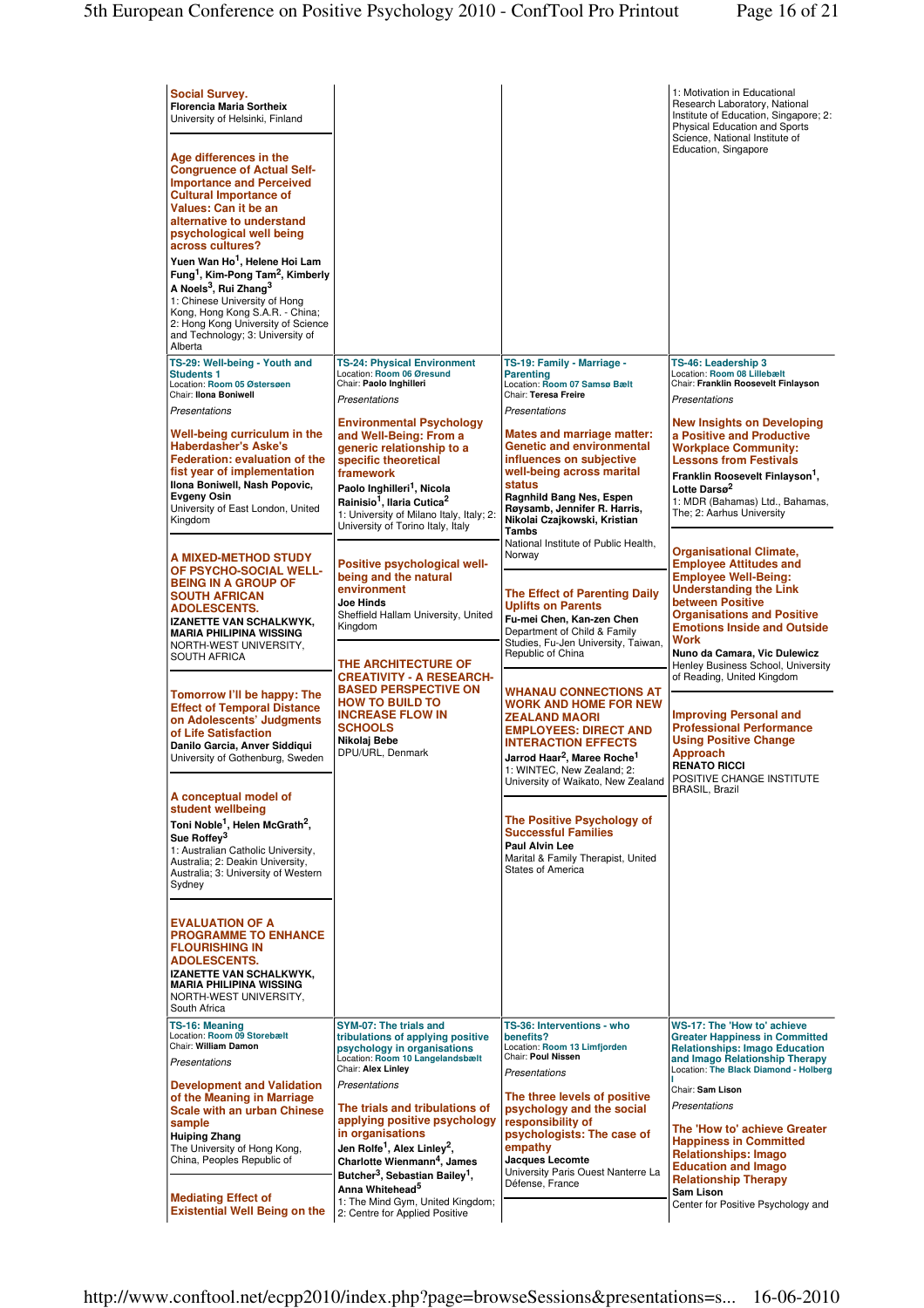| <b>Relationship between</b><br><b>Forgiveness and Happiness</b><br>Muryantinah Mulyo Handayani<br>Airlangga University, Indonesia                                                                                                                                                                                                                                                                                                                     | Psychology, United Kingdom; 3:<br>Work Without Walls, United<br>Kingdom; 4: UEL, Denmark; 5:<br>UEL, London | "Vulnerable" Individuals<br><b>Benefit More from Positive</b><br><b>Experiences: The Differential</b><br><b>Susceptibility Hypothesis</b>                               | Imago, Israel |
|-------------------------------------------------------------------------------------------------------------------------------------------------------------------------------------------------------------------------------------------------------------------------------------------------------------------------------------------------------------------------------------------------------------------------------------------------------|-------------------------------------------------------------------------------------------------------------|-------------------------------------------------------------------------------------------------------------------------------------------------------------------------|---------------|
| Religiosity as a predictor of<br>subjective well-being in<br><b>Greek Orthodox Christian</b><br>adults<br><b>Maria Platsidou</b><br>University of Macedonia, Greece                                                                                                                                                                                                                                                                                   |                                                                                                             | Michael Pluess, Jay Belsky<br>Birkbeck University of London,<br>United Kingdom<br>Positive psychology +<br>$prevention + phone = :-)$<br>Karolina Stasiak, Sally Merry, |               |
| More than vice & outrage; a<br>positive look a moral<br>foundations, impulsivity and<br>priming virtue.<br><b>Justin Marc David Harrison</b><br>Charles Sturt University, Australia                                                                                                                                                                                                                                                                   |                                                                                                             | Robyn Whittaker, Iain Doherty,<br>Enid Dorey, Phillip Chao,<br><b>Heather McDowell, Matt</b><br>Shepherd<br>University of Auckland, New<br>Zealand                      |               |
| development and validation<br>of a scale on ontological<br>identity<br>hojjat allah Farahani <sup>1</sup> , abas<br>Rahiminezhad <sup>1</sup> , somayeh<br>Aghamohamadi <sup>2</sup> , zeynab<br>Kazemi <sup>2</sup> , mohammad taghi Saidi<br>velashani <sup>3</sup><br>1: Tehran university, Iran (Islamic<br>Republic of); 2: Esfahan university,<br>Iran (Islamic Republic of); 3: Islamic<br>Azad university, unit of Tehran<br>medical sciences |                                                                                                             |                                                                                                                                                                         |               |
| WS-22: A positive pedagogy for<br>learning about yourself and<br>others - 'its fun and we learn<br>thinas"<br>Location: The Black Diamond - Holberg<br>Ш<br>Chair: Sue Roffey<br>Presentations                                                                                                                                                                                                                                                        |                                                                                                             |                                                                                                                                                                         |               |
| A positive pedagogy for<br>learning about yourself and<br>others - 'its fun and we learn<br>things"<br>Sue Roffey, Rybyn Hromek<br>University of Western Sydney,<br>Australia                                                                                                                                                                                                                                                                         |                                                                                                             |                                                                                                                                                                         |               |

## **Date: Saturday, 26/Jun/2010**

| 08:00 | REGDESK-04: Registration & Conference Desk<br>Location: Room 11 Upper Bridge                                                                                                                                                                                                                                    |
|-------|-----------------------------------------------------------------------------------------------------------------------------------------------------------------------------------------------------------------------------------------------------------------------------------------------------------------|
| 12:00 |                                                                                                                                                                                                                                                                                                                 |
| 08:00 | POS-03: Poster Session 3<br>Location: Room 12 Foyer Vesterhavet                                                                                                                                                                                                                                                 |
| 14:00 | Presentations                                                                                                                                                                                                                                                                                                   |
|       | Finding Flow: Lessons Learned From Rock Band®<br>Clive J. Fullagar, Kyle W. van Ittersum, Patrick A. Knight, Christopher Waples, Michael Stetzer<br>Kansas State University, United States of America                                                                                                           |
|       | Promoting active adaptation and sense of coherence in people with mental health problems participating in talk-therapy<br>groups: The participants' experiences<br>Eva Langeland <sup>1</sup> , Hege Forbech Vinje <sup>2</sup><br>1: Bergen University College, Norway; 2: Vestfold University College, Norway |
|       | Exploring adversity and growth in a community representative sample: Meaning in life was associated with increased life<br>satisfaction<br>Carmelo Vázquez, Gonzalo Hervás, Diego Gómez-Baya, Juanjo Rahona<br>Complutense University of Madrid, Spain                                                          |
|       | The role of Self-empowerment in Organizational Health Promotion<br>Stefano Gheno <sup>1</sup> , Maria Elena Magrin <sup>2</sup> , Marta Scrignaro <sup>2</sup> , Patrizia Steca <sup>2</sup><br>1: Well At Work & Associates, Italy; 2: University of Milano-Bicocca, Italy                                     |
|       | Family competence, psychosocial development and subjective well-being in the period of adolescence and adulthood<br>Olga Poljšak Škraban<br>University of Ljubljana, Slovenia                                                                                                                                   |
|       |                                                                                                                                                                                                                                                                                                                 |

**Goal Integration and Well-being: Self-Regulation through Inner Resources**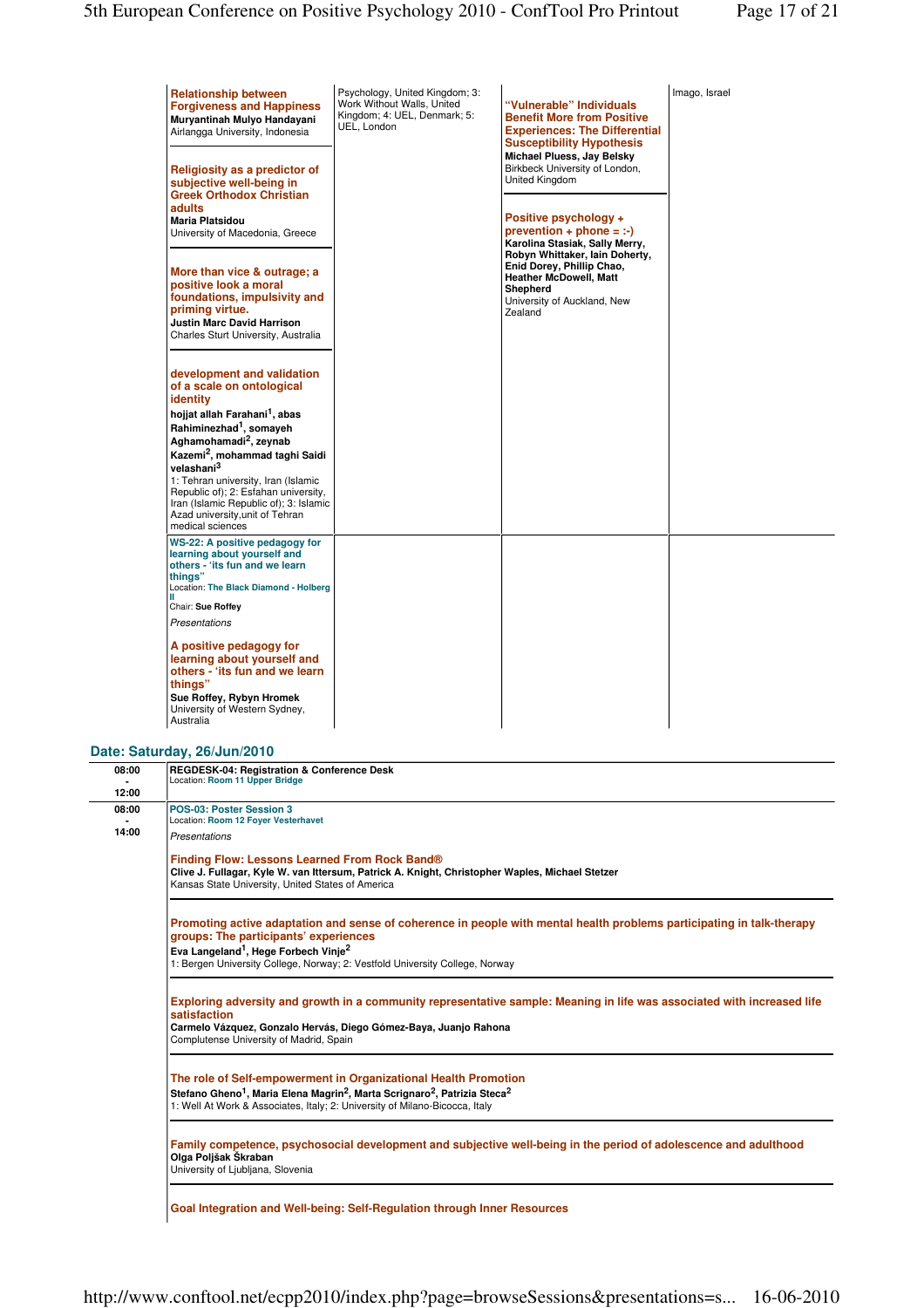| Quiñones-García <sup>3</sup><br>1: Universidad Autónoma de Madrid, Spain; 2: Erasmus University, the Netherlands; 3: University of Southampton                                                                                                                                                                                                                                     |  |
|------------------------------------------------------------------------------------------------------------------------------------------------------------------------------------------------------------------------------------------------------------------------------------------------------------------------------------------------------------------------------------|--|
| How can organizations contribute to a positive relation between work and family? The role of organizational reconciliation<br>politics on work-family balance<br>Carla Santarém Semedo, Marina Bértolo<br>Universidade de Évora, Portugal                                                                                                                                          |  |
| Multiple Roles Occupation: patterns of behaviours and their impact in work-family enrichment and balance<br>Marisa Matias, Anne Marie Fontaine<br>FPCE-UP, Portugal                                                                                                                                                                                                                |  |
| On the diversity of folk morality: Measuring classical positions in moral philosophy<br>Stephanie Mueller <sup>1</sup> , Bernd-Christian Otto <sup>2</sup> , Edward Cokely <sup>3</sup><br>1: University of Granada, Spain; 2: University of Heidelberg, Germany; 3: Max Planck Institute for Human Development, Berlin, Germany                                                   |  |
| Personality, benefits of leisure activities and life satisfaction in female volunteers<br>Jian-Bin SHIH, Ca-chi Pan<br>Da-Yeh University, Taiwan, Republic of China                                                                                                                                                                                                                |  |
| Positive life experiences and quality of life: an exploratory study<br>Keely Gunson<br>University of Bath, United Kingdom                                                                                                                                                                                                                                                          |  |
| Professional Women's Work-Family Conflict and Mental Depression: The Moderating Effect of Spousal Support<br>Hao Yin Teng <sup>1</sup> , Tsui Shan Li <sup>2</sup> , Chih Yun Liao <sup>3</sup><br>1: Fu-Jen Catholic University, Taiwan, Republic of China; 2: Fu-Jen Catholic University, Taiwan, Republic of China; 3: Fu-Jen Catholic University,<br>Taiwan, Republic of China |  |
| Resilience Training Intervention for Teenage School-Girls with Poor Attendance<br><b>Gill Case</b><br>Northumbria University, United Kingdom                                                                                                                                                                                                                                       |  |
| Sequential (Negative-Positive) Emotional Appeals in Emotional and Danger Control Processes<br>Pilar Carrera, Amparo Caballero, Dolores Muñoz, Luis Oceja<br>Universidad Autonoma de Madrid, Spain                                                                                                                                                                                  |  |
| <b>Strength Base Career Counseling in Chinese Culture</b><br>Hui-Chuang Chu <sup>1</sup> , Ling-Yu Cheng <sup>2</sup><br>1: National Taiwan Normal University, Taiwan, Republic of China; 2: National Changhua University of Education, Taiwan, Republic of China                                                                                                                  |  |
| Teacher-student relationship and personality development: A case study of analysis from the theory of positive<br>psychology<br>Pao-Feng Lo<br>National Dong Hwa University, Taiwan, Republic of China                                                                                                                                                                             |  |
| The Intermediating Effect of Role Balance on Spousal Support and Marital Satisfaction: A Study of Couples with Preschool<br><b>Children in Taiwan</b><br>Tsui-Shan Li<br>Fu-Jen Catholic University, Taiwan, Republic of China                                                                                                                                                     |  |
| Well-being as a specific function: the concept of positivity in works by L.S. Vygotsky<br><b>Alexander Romaschuk</b><br>Lomonosov Moscow State University, Russian State Medical University, Russian Federation                                                                                                                                                                    |  |
| "The Magic Flow" - Optimal Experience and Telepresence during Cinema-Live-Opera<br>Dagmar Abfalter <sup>1</sup> , Peter J. Mirski <sup>2</sup> , Teresa Zangerl <sup>2</sup><br>1: University of Innsbruck - School of Management, Department of Strategic Management, Marketing & Tourism; 2: MCI - Management Center<br>Innsbruck, MCiT - Management, Communication & IT         |  |
| Career profiling: A quantitative and qualitative approach to counselling for meaningful work experiences<br>Willem Adriaan van Schoor<br>University of South Africa, South Africa                                                                                                                                                                                                  |  |
| Personality and well-being: Toward a comprehensive structural theory of the non-cognitive domain of personality<br><b>Janek Musek</b><br>University of Ljubljana, Slovenia                                                                                                                                                                                                         |  |
| Review and comparison of affective family factors in prevention of drug abuse in view of university masters, mental heath<br>specialist and families (Iran)<br>Hamed Bermas <sup>1</sup> , seyedeh maryam Tayyebi masooleh <sup>2</sup>                                                                                                                                            |  |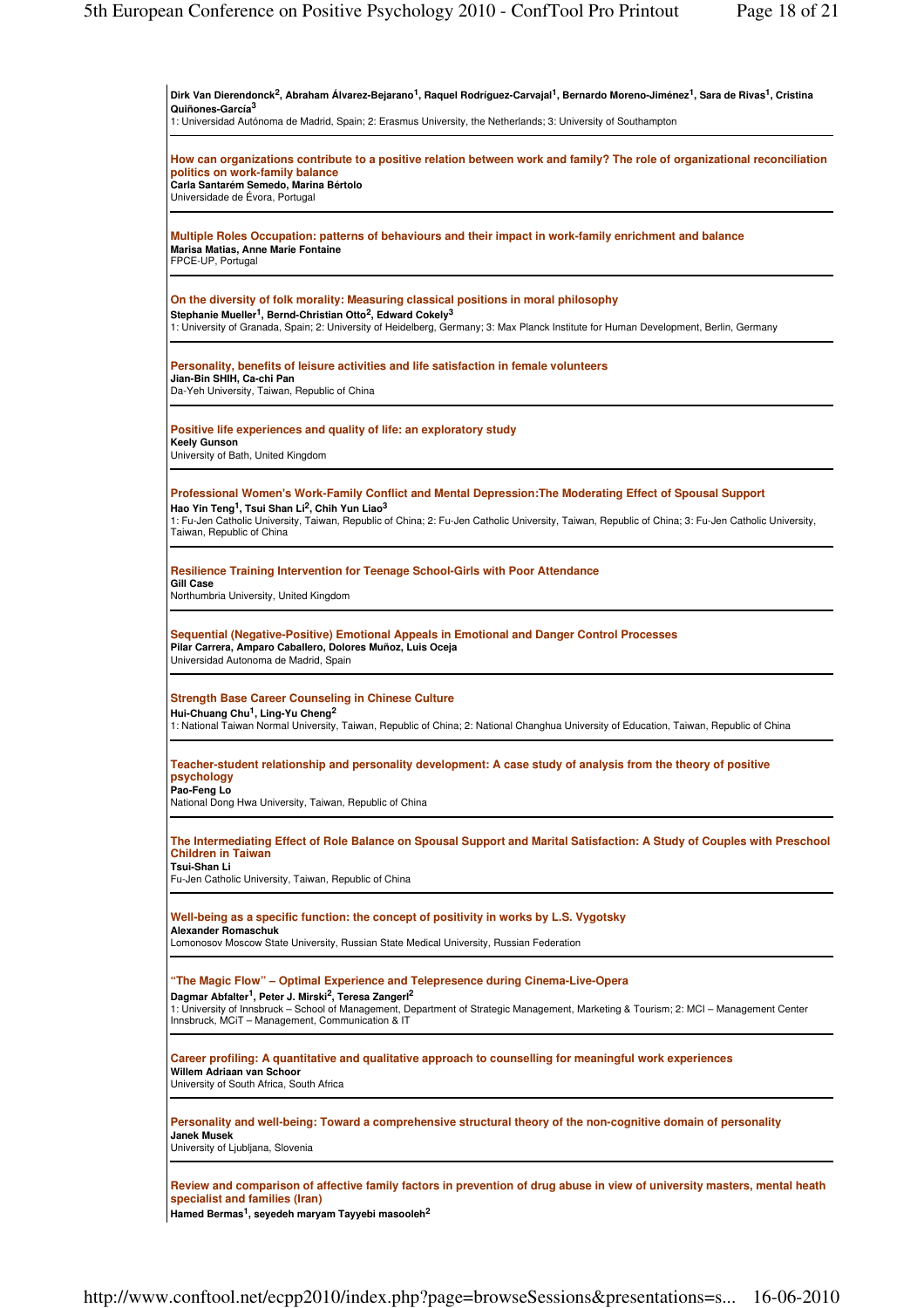|                | 1: Islamic Azad University, Karaj Branch, Iran (Islamic Republic of); 2: Islamic Azad University, Karaj Branch, Iran (Islamic Republic of)                                                                                                                                                                                                                                                                                                  |                                                                                                                                                                                                                                                    |                                                                                                                                                                                |                                                                                                                                                                                                                                                                                                                                                           |  |
|----------------|---------------------------------------------------------------------------------------------------------------------------------------------------------------------------------------------------------------------------------------------------------------------------------------------------------------------------------------------------------------------------------------------------------------------------------------------|----------------------------------------------------------------------------------------------------------------------------------------------------------------------------------------------------------------------------------------------------|--------------------------------------------------------------------------------------------------------------------------------------------------------------------------------|-----------------------------------------------------------------------------------------------------------------------------------------------------------------------------------------------------------------------------------------------------------------------------------------------------------------------------------------------------------|--|
|                | The Development of Hope Scale for the youth<br><b>Hsiao Feng Cheng</b><br>National Taiwan Normal University, Taiwan, Republic of China                                                                                                                                                                                                                                                                                                      |                                                                                                                                                                                                                                                    |                                                                                                                                                                                |                                                                                                                                                                                                                                                                                                                                                           |  |
|                | The parent-adolescent relationship and the emotional well-being of adolescents<br>Chrizanne Van Eeden, Vicki Koen<br>North-West University, VT Campus, Vanderbijlpark, South Africa, South Africa<br>The Relationship between Religious Orientation (Internal-External) and the Ways of Coping Stress in the Students of IAU,<br><b>Abhar Branch</b><br>Alireza Jafari<br>Islamic Azad University, Abhar Branch, Iran (Islamic Republic of) |                                                                                                                                                                                                                                                    |                                                                                                                                                                                |                                                                                                                                                                                                                                                                                                                                                           |  |
|                |                                                                                                                                                                                                                                                                                                                                                                                                                                             |                                                                                                                                                                                                                                                    |                                                                                                                                                                                |                                                                                                                                                                                                                                                                                                                                                           |  |
|                | ling yu cheng <sup>1</sup> , Chu Hui Chuang <sup>2</sup>                                                                                                                                                                                                                                                                                                                                                                                    | The study of The coping with life crises and resilience factor to Foreign Bride                                                                                                                                                                    | 1: National Changhua University of Education, Taiwan, Republic of China; 2: National Taiwan Normal University, Taiwan, Republic of China                                       |                                                                                                                                                                                                                                                                                                                                                           |  |
| 08:30          | <b>INV-SPK-08: Ruut Veenhoven</b><br>Location: Room 01 & 02 Vesterhavet                                                                                                                                                                                                                                                                                                                                                                     |                                                                                                                                                                                                                                                    |                                                                                                                                                                                |                                                                                                                                                                                                                                                                                                                                                           |  |
| 09:15          | Chair: Jeanne Nakamura<br>Presentations                                                                                                                                                                                                                                                                                                                                                                                                     |                                                                                                                                                                                                                                                    |                                                                                                                                                                                |                                                                                                                                                                                                                                                                                                                                                           |  |
|                | Why are the Danes happier than the Dutch?<br><b>Ruut Veenhoven</b><br>Erasmus University Rotterdam, The Netherlands                                                                                                                                                                                                                                                                                                                         |                                                                                                                                                                                                                                                    |                                                                                                                                                                                |                                                                                                                                                                                                                                                                                                                                                           |  |
| 09:15<br>10:00 | <b>INV-SPK-09: Alex Linley</b><br>Location: Room 01 & 02 Vesterhavet<br>Chair: Ilona Boniwell<br>Presentations                                                                                                                                                                                                                                                                                                                              |                                                                                                                                                                                                                                                    |                                                                                                                                                                                |                                                                                                                                                                                                                                                                                                                                                           |  |
|                | The future of Positive Psychology – promises and perils<br><b>Alex Linley</b><br>Centre for Applied Posirtive Psychology, United Kingdom                                                                                                                                                                                                                                                                                                    |                                                                                                                                                                                                                                                    |                                                                                                                                                                                |                                                                                                                                                                                                                                                                                                                                                           |  |
| 10:00          | COFFEE-05: Coffee Break<br>Location: Room 11 & 12 Upper Bridge & Foyer Vesterhavet                                                                                                                                                                                                                                                                                                                                                          |                                                                                                                                                                                                                                                    |                                                                                                                                                                                |                                                                                                                                                                                                                                                                                                                                                           |  |
| 10:30          |                                                                                                                                                                                                                                                                                                                                                                                                                                             |                                                                                                                                                                                                                                                    |                                                                                                                                                                                |                                                                                                                                                                                                                                                                                                                                                           |  |
| 10:30<br>11:45 | SYM-08: Personal potential as the SYM-13: The Wisdom of<br>basis of self-determined<br>positivity<br>Location: Room 01 Vesterhavet<br>Chair: Dmitry A. Leontiev                                                                                                                                                                                                                                                                             | <b>Heuristics: Better advice from</b><br>simple processes.<br>Location: Room 02 Vesterhavet<br>Chair: Dafina Georgieva Petrova                                                                                                                     | <b>WS-23: The happiness academy</b><br>(Lykkeakademiet.dk) – A group<br>based happiness intervention<br>Location: Room 03 Skagerrak<br>Chair: Anders Stefan Myszak             | TS-21: Positive Health 2<br>Location: Room 04 Kattegat<br>Chair: Dora Gudmundsdottir<br>Presentations                                                                                                                                                                                                                                                     |  |
|                | Presentations<br>Two sides of personal<br>potential in achievement<br>situation<br>Elena Mandrikova <sup>1</sup> , Dmitry<br>Leontiev <sup>2</sup> , Evgeny Osin <sup>3</sup> , Elena<br>Rasskazova <sup>4</sup> , Anna Plotnikova <sup>5</sup><br>1: RosExpert, Leadership&Talent<br>Consulting, Moscow, Russia; 2:<br>Moscow State University,<br>Psychology department, Moscow,                                                          | Presentations<br>The Wisdom of Heuristics:<br><b>Better advice from simple</b><br>processes.<br>Dafina G. Petrova, Eric Schulz,<br>Edward T. Cokely, Shabnam<br>Mousavi, Gerd Gigerenzer<br>Max Planck Institute for Human<br>Development, Germany | Presentations<br>The happiness academy<br>(Lykkeakademiet.dk) - A<br>group based happiness<br>intervention<br>Anders Stefan Myszak, Jonas<br>Fisker<br>Lykkeakademiet, Denmark | Home and well-being:<br><b>Perceptions of persons living</b><br>with a disability<br>Sylvie Jutras <sup>1</sup> , Simon<br>Coulombe <sup>1</sup> , Delphine Labbé <sup>1</sup> ,<br>Odile Sévigny <sup>2</sup> , Dominique<br>Jutras <sup>2</sup><br>1: Université du Québec à<br>Montréal, Canada; 2: Centre de<br>réadaptation Lucie-Bruneau,<br>Canada |  |
|                | Russia; 3: State University - Higher<br>School of Economics, Psychology<br>department, Moscow, Russia; 4:<br>Moscow State Psychology<br>Pedagogical University, Psychology<br>department, Moscow, Russia; 5:<br>Rosbank, PR department, Moscow,<br>Russia<br><b>Personal potential as</b>                                                                                                                                                   |                                                                                                                                                                                                                                                    |                                                                                                                                                                                | <b>Urbanization and</b><br><b>Psychosocial Wellbeing: The</b><br>case of Rural versus Urban<br><b>Health</b><br><b>Marie Wissing, Annamarie</b><br>Kruger, Esté Vorster, Tumi<br>Khumalo<br>North West University, South Africa                                                                                                                           |  |
|                | predictor of well-being and<br>academic achievement in<br>university students<br>Tamara O. Gordeeva <sup>1</sup> , Eugeny N.<br>Osin <sup>2</sup> , Dmitry A. Leontiev <sup>1</sup><br>1: Moscow State University named<br>after M.V. Lomonosov, Russian<br>Federation; 2: Higher School of<br>Economics, Department of<br>Psychology, Russian Federation                                                                                   |                                                                                                                                                                                                                                                    |                                                                                                                                                                                | <b>Posttraumatic Growth among</b><br><b>Ethnocultural Minority</b><br><b>Coronary Artery Disease</b><br><b>Patients</b><br>Yvonne W Leung <sup>1</sup> , Donna E<br>Stewart <sup>2,3</sup> , Sherry L Grace <sup>1,2,3</sup><br>1: York University, Canada; 2:<br>University of Toronto, Canada; 3:<br>University Health Network, Canada                  |  |
|                | The role of personal potential<br>in overcoming life adversities<br>Lada Alexandrova <sup>1</sup> , Anna<br>Lebedeva <sup>1</sup> , Dmitry Leontiev <sup>1,2</sup><br>1: Moscow Municipal Psychological<br>and Educational University,<br>Russian Federation; 2: Moscow<br>State University, Russian<br>Federation                                                                                                                          |                                                                                                                                                                                                                                                    |                                                                                                                                                                                | <b>Emotional well-being as</b><br>predictor of the course of<br>disease in chronic patients:<br>A systematic review<br>Sanne M.A. Lamers <sup>1</sup> , Linda<br>Bolier <sup>2</sup> , Ernst T. Bohlmeijer <sup>1</sup> ,<br>Gerben J. Westerhof <sup>1</sup><br>1: University of Twente,                                                                 |  |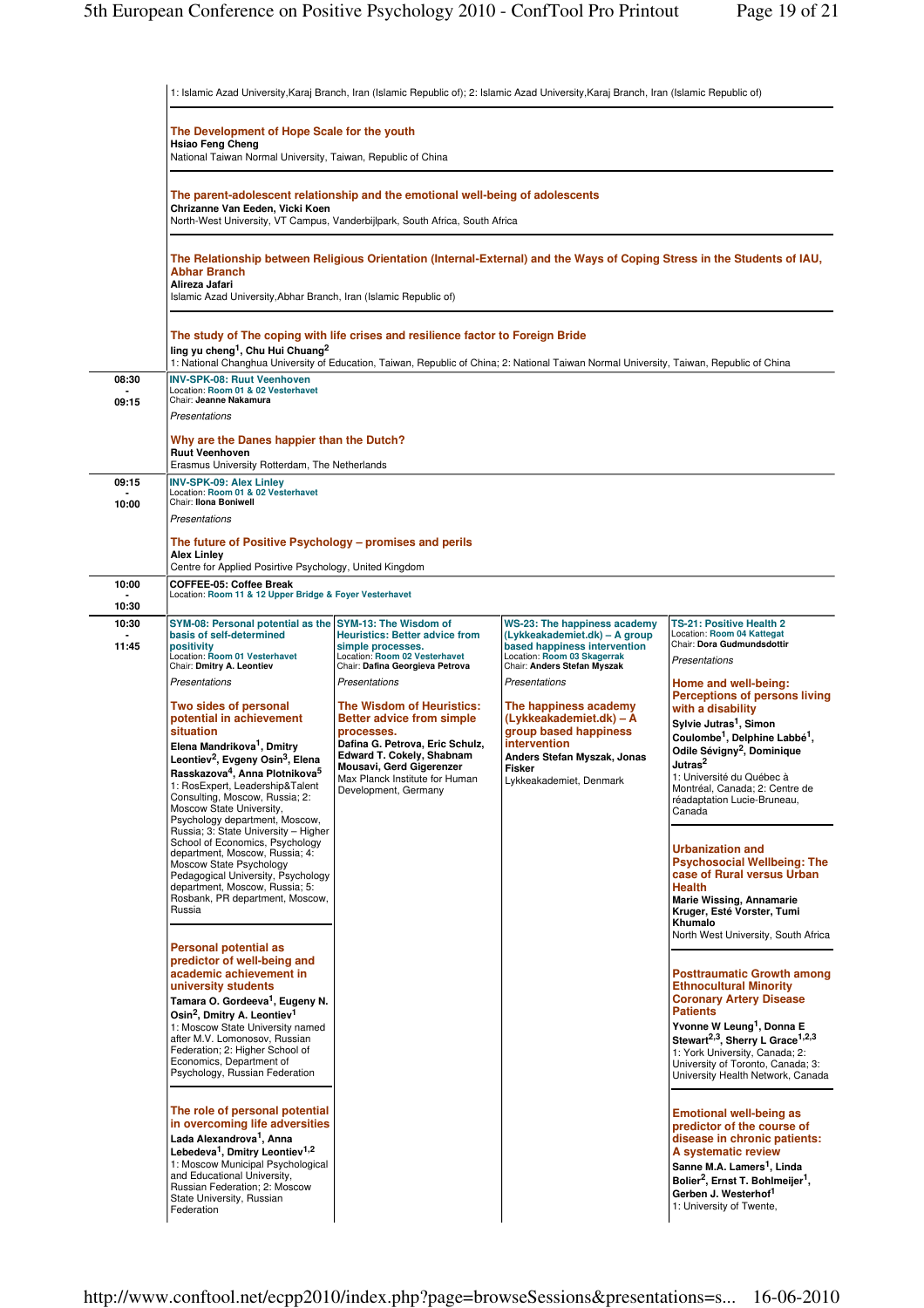|                                                                                                                                                                                                                                                                                                                              |                                                                                                                                                                                                                                                   |                                                                                                                                                                                                                                                                     | Netherlands, The; 2: Trimbos<br>Institute, Netherlands, The                                                                                                                                                                                                                 |
|------------------------------------------------------------------------------------------------------------------------------------------------------------------------------------------------------------------------------------------------------------------------------------------------------------------------------|---------------------------------------------------------------------------------------------------------------------------------------------------------------------------------------------------------------------------------------------------|---------------------------------------------------------------------------------------------------------------------------------------------------------------------------------------------------------------------------------------------------------------------|-----------------------------------------------------------------------------------------------------------------------------------------------------------------------------------------------------------------------------------------------------------------------------|
| Interaction, autoregulation,<br>personal potential: toward a<br>functional approach to self-<br>determined positivity<br><b>Dmitry A. Leontiev</b><br>Moscow State University, Russian<br>Federation                                                                                                                         |                                                                                                                                                                                                                                                   |                                                                                                                                                                                                                                                                     |                                                                                                                                                                                                                                                                             |
| Personal potential of<br>successful entrepreneurs<br>and top executives<br>Elena Rasskazova <sup>1</sup> , Maria<br>Kurganskaya <sup>2</sup> , Dmitry Leontiev <sup>2</sup>                                                                                                                                                  |                                                                                                                                                                                                                                                   |                                                                                                                                                                                                                                                                     |                                                                                                                                                                                                                                                                             |
| 1: Mental Health Research Centre<br>of RAMS, Russian Federation; 2:<br>Moscow State University                                                                                                                                                                                                                               |                                                                                                                                                                                                                                                   |                                                                                                                                                                                                                                                                     |                                                                                                                                                                                                                                                                             |
| TS-27: Happiness 2<br>Location: Room 05 Østersøen<br>Chair: Luis Miguel Neto<br>Presentations                                                                                                                                                                                                                                | TS-42: Well-being - Youth and<br><b>Students 3</b><br>Location: Room 06 Øresund<br>Chair: Jennifer Mari Bach<br><b>Presentations</b>                                                                                                              | TS-41: Well-being - Youth and<br><b>Students 2</b><br>Location: Room 07 Samsø Bælt<br>Chair: Ingrid Brdar<br>Presentations                                                                                                                                          | TS-39: Positive Psychology in<br><b>Education - tertiary</b><br>Location: Room 08 Lillebælt<br>Chair: Frans Ørsted Andersen<br>Presentations                                                                                                                                |
| <b>Exploratory and confirmatory</b><br>factor analysis of Subjective<br><b>Happiness Scale (SHS) and</b><br><b>Subjective Vitality Scale</b><br>(SVS) among physical<br>education students in Egypt,<br><b>France and Saudi Arabia</b><br><b>Mareï SALAMA-YOUNES</b><br>Helwan university and Rennes 2<br>University, France | <b>Emotional Intelligence and</b><br><b>Personality traits as</b><br>predictors of Psychological<br>Well-being in<br>undergraduates.<br>Jose M. Augusto Landa, Esther<br>López-Zafra, Manuel Pulido<br><b>Martos</b><br>University of Jaen, Spain | Personality, psychological<br>needs satisfaction and<br>subjective well-being<br>Ingrid Brdar, Petra Anic, Marko<br><b>Toncic</b><br>Faculty of Arts and Sciences,<br>University of Rijeka, Croatia<br>(Hrvatska)                                                   | <b>Trough developing inclusive</b><br>schools toward cohesive<br>society: Teachers'<br>competencies and<br>preparedness for practicing<br>inclusive education<br>Ognen Spasovski<br>Ss Cyril and Methodius University<br>in Skopje, R. Macedonia,<br>Macedonia, Republic of |
| <b>Success, Happiness and</b><br><b>Subjective Satisfaction: How</b><br><b>Objective and Subjective</b><br><b>Success Drive the</b><br><b>Independent Inventors in Sri</b><br>Lanka<br>C.N Wickramasinghe, Nobaya<br>Ahmad, Sharifah Rashid, Zahid<br>Emby                                                                   | THE EFFECT OF<br><b>CONTEMPLATION</b><br><b>MEDITATION ON THE</b><br><b>PSYCHOLOGICAL WELL-</b><br><b>BEING OF ADOLESCENTS</b><br>Jennifer Mari Bach, Dr. Tharina<br>Guse<br>University of Johannesburg, South<br>Africa                          | Basic psychological needs,<br>intrinsic and extrinsic life<br>goals and collectivism in<br>relation to Subjective well-<br>being: A case in Macedonia<br>Ognen Spasovski<br>Ss Cyril and Methodius University<br>in Skopje, R. Macedonia,<br>Macedonia, Republic of | <b>Psychological mindedness</b><br>and academic achievement<br>of (undergraduate)<br>psychology students in a<br>tertiary education<br>environment<br>Alida W Nienaber, Soretha Beets<br>North West University,                                                             |
| University Putra Malaysia, Malaysia<br>Socioeconomic status and<br>positive affect, life<br>satisfaction, and happiness<br>in Japanese civil servants<br>Yasumasa Otsuka, Junko<br>Kawahito, Masashi Hori                                                                                                                    | The patterns and outcomes<br>of networking with peers: an<br>exploratory study on applied<br>engineering students in<br><b>Taiwan</b><br>PETER YANG <sup>1</sup> , TIAN-WEI SHEU <sup>1</sup> ,<br>MINGCHANG WU <sup>2</sup> , YU-FANG            | <b>Setting Compassionate Goal</b><br><b>Triggers Constructive Self-</b><br><b>Criticism</b><br>Hsuan-Hsu Lin, Lung-Hung<br>Chen, Yi-Cheng Lin<br>National Taiwan University,<br>Taiwan, Republic of China                                                           | Potchefstroom, South Africa, South<br>Africa<br><b>Teachers: Surviving or</b><br><b>Thriving? Do teachers have</b><br>lower perceived control and<br>wellbeing compared to other<br>professions?                                                                            |
| Hiroshima University, Japan<br><b>Family Matters: Happiness in</b><br>nuclear families and twins                                                                                                                                                                                                                             | CHEN <sup>3</sup><br>1: National Taichung University,<br>Taiwan: 2: National Yunlin<br>University of Science and<br>Technology; 3: Diwan University                                                                                               | <b>POSITIVE PSICHOLOGY AND</b><br><b>MULTICULTURAL</b><br><b>CONTESTS: A</b><br><b>QUESTIONNAIRE RELATING</b><br><b>ADOLESCENTS OPTIMAL</b>                                                                                                                         | <b>Bridget Grenville-Cleave</b><br>University of East London, United<br>Kingdom                                                                                                                                                                                             |
| Ragnhild Bang Nes, Nicolai<br>Czajkowski, Kristian Tambs<br>National Institute of Public health,<br>Norway                                                                                                                                                                                                                   | <b>Temperament and Character</b><br>as Determinants in<br><b>Adolescents' Subjective</b><br><b>Well-Being: A One Year</b><br><b>Study</b><br>Danilo Garcia, Anver Siddiqui<br>University of Gothenburg, Sweden                                    | <b>EXPERIENCE, CREATIVE</b><br><b>ATTITUDES AND CULTURAL</b><br><b>ADAPTATION MODELS.</b><br>Eleonora Francesca Maria Riva<br>Milan University, Italy, Italy                                                                                                        |                                                                                                                                                                                                                                                                             |
| <b>TS-43: Positive Treatment of</b><br><b>Illness 2</b><br>Location: Room 09 Storebælt<br>Chair: Carmelo Vázquez<br>Presentations                                                                                                                                                                                            | TS-10: Media<br>Location: Room 10 Langelandsbælt<br>Chair: Ryan M. Niemiec<br>Presentations                                                                                                                                                       | TS-44: Cross-Cultural Studies 2<br>Location: Room 13 Limfjorden<br>Chair: Marta Bassi<br><b>Presentations</b>                                                                                                                                                       |                                                                                                                                                                                                                                                                             |
| Posttraumatic growth in<br>parents of childhood cancer<br>patients<br>Alena Slezackova <sup>1</sup> , Marek<br>Blatny <sup>1</sup> , Martin Jelinek <sup>1</sup> , Irena                                                                                                                                                     | <b>EMOTIONS IN COURTING:</b><br><b>COMPARISON BETWEEN</b><br>THE REPRESENTATION IN A<br><b>TELEVISION SHOW AND THE</b><br><b>EXPERIENCE REPORTED BY</b><br><b>ADOLESCENTS</b>                                                                     | <b>Positive Interventions: A</b><br><b>Cross-Cultural Exploratory</b><br><b>Study</b><br><b>Hein Zegers</b><br>K.U.Leuven University, Belgium                                                                                                                       |                                                                                                                                                                                                                                                                             |
| Vickova <sup>2</sup> , Tomas Kepak <sup>2</sup><br>1: Inst. of Psychology, Academy of<br>Sciences of the Czech Republic,<br>Czech Republic; 2: Dept. of<br>Paediatric Oncology, Children's<br>Medical Centre, University Hospital<br><b>Brno</b>                                                                             | Federico Colombo <sup>1</sup> , Marina<br>Balbo <sup>2</sup><br>1: Milan School of Cognitive-<br>Behavioural Psychotherapy<br>(ASIPSE), Italy; 2: Monti Institute,<br>Asti, Italy                                                                 | <b>Can Service-Learning</b><br>facilitate Wellbeing? An<br>international comparison of<br><b>New Zealand and Irish</b><br>students wellbeing.<br>Maree Roche <sup>1</sup> , Hannah Barton <sup>2</sup>                                                              |                                                                                                                                                                                                                                                                             |
| Towards the problem of<br>positive health                                                                                                                                                                                                                                                                                    | <b>Media, Mood, and Meaning</b><br><b>Katalin Halom</b>                                                                                                                                                                                           | 1: Waikato Institute of Technology,<br>Hamilton, New Zealand; 2:<br>Laoghire Institute of Art, Design<br>and Technology, Ireland (Republic                                                                                                                          |                                                                                                                                                                                                                                                                             |